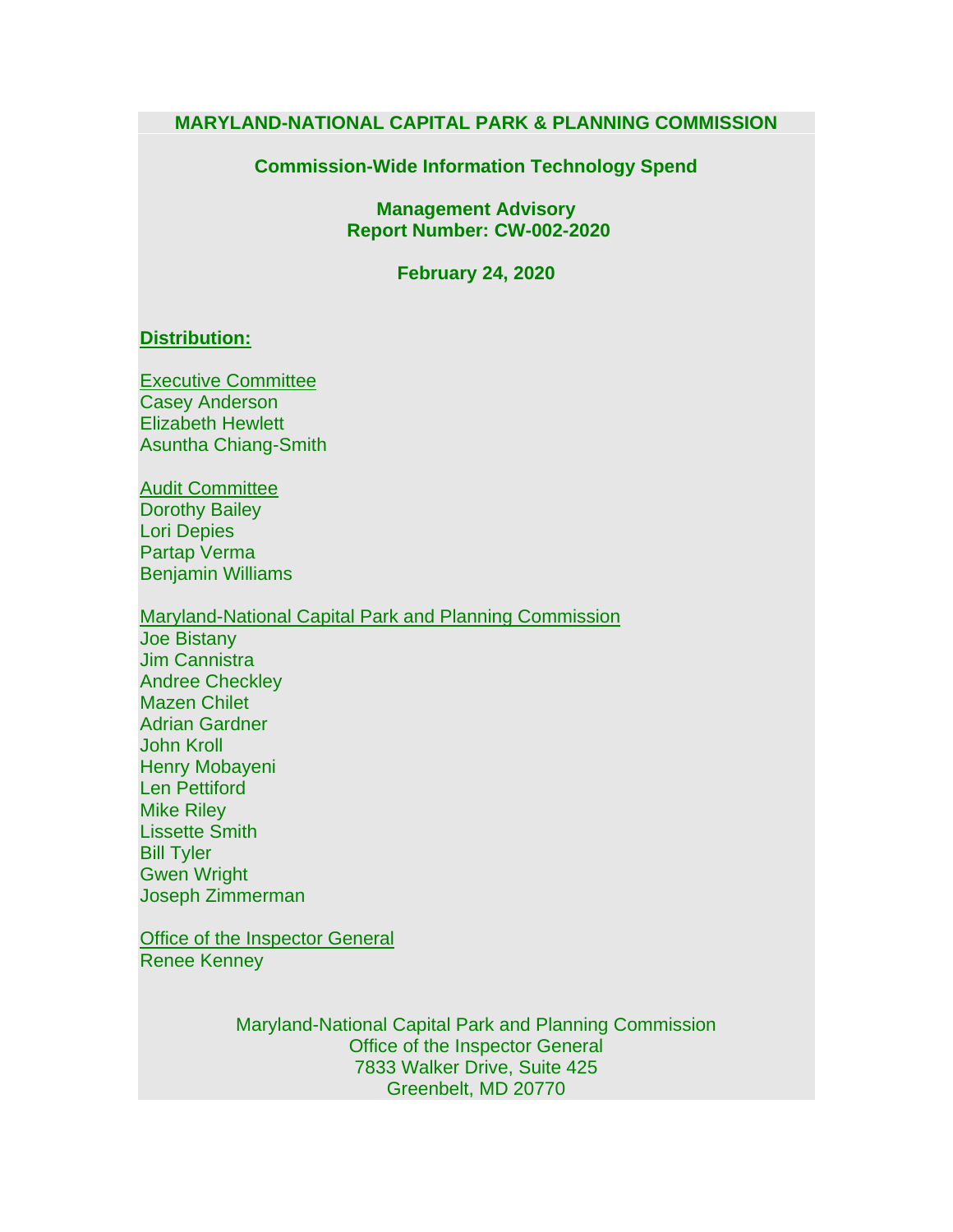# **Information Technology Spend**

## Table of Contents

## **TABLE OF CONTENTS**

| $\mathbf{L}$ | <b>SECTION</b>                                                                                                                                                                         | <b>PAGE#</b><br>1          |
|--------------|----------------------------------------------------------------------------------------------------------------------------------------------------------------------------------------|----------------------------|
| Ⅱ.           | Methodology, Scope, and Objective of Advisory                                                                                                                                          | $\overline{2}$             |
| III.         | <b>TOTAL IT SPEND BY DEPARTMENT</b>                                                                                                                                                    | 4                          |
|              | OCIO and Enterprise Information Technology                                                                                                                                             | 8                          |
|              |                                                                                                                                                                                        | 14                         |
|              | Montgomery County Departments (Non-ITI)                                                                                                                                                | 20<br>24<br>26<br>28       |
|              | <b>ITC Department of Parks and Recreation</b><br>$\bullet$<br>$\bullet$<br>Prince George's County Department of Parks and<br>$\bullet$<br>Recreation and Planning Departments (Non-ITC | 30<br>32<br>34<br>35<br>38 |
|              | <b>EXHIBITS</b>                                                                                                                                                                        |                            |

|  | 40 |
|--|----|
|  | 42 |
|  | 46 |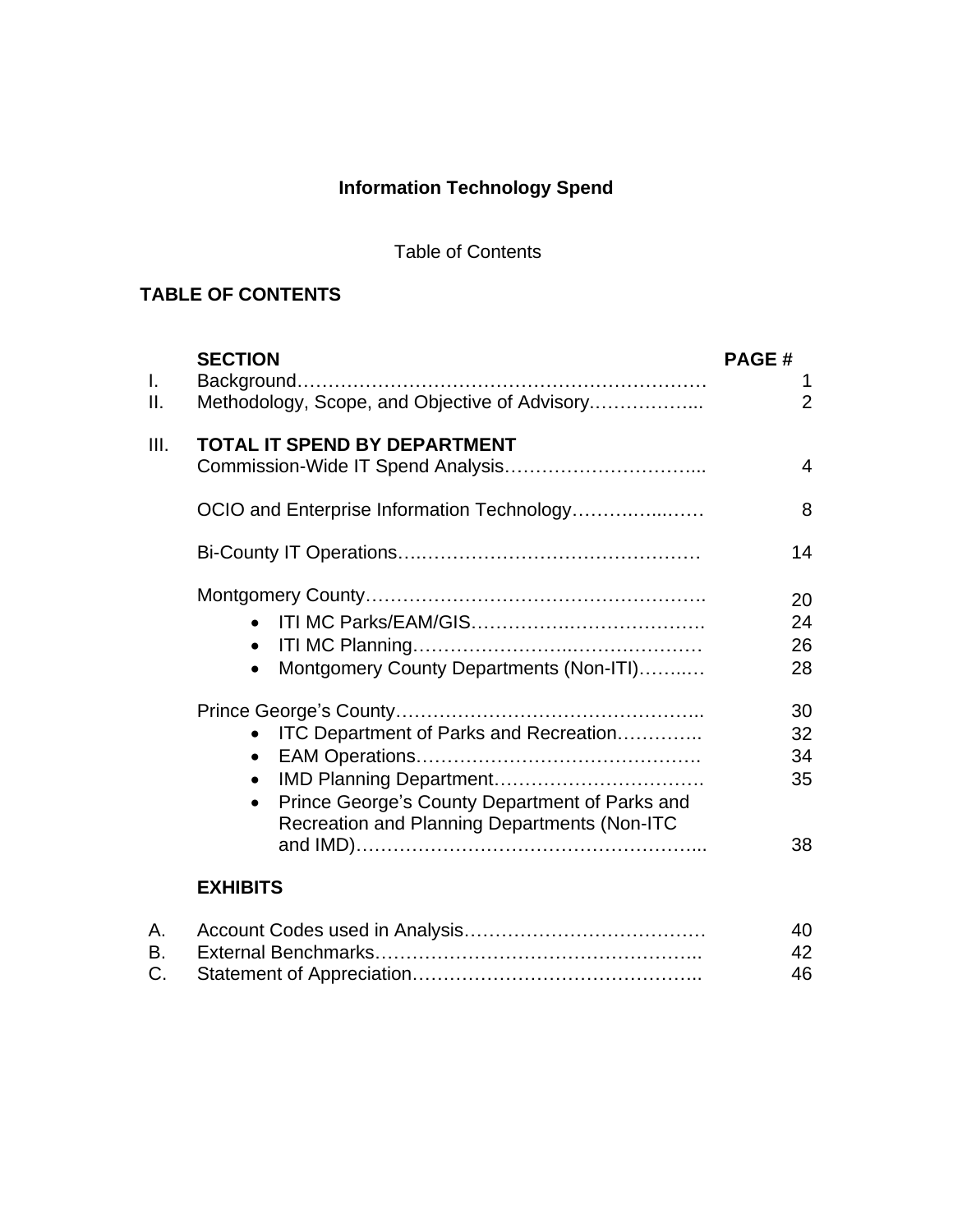## **I. Background**

Technology investments represent a growing percentage of Maryland-National Capital Park and Planning Commission (Commission or M-NCPPC) spending. Technology is interwoven into every business function. The Commission's current Information Technology (IT) governance structure supports a hybrid model that includes the Office of the Chief Information Officer (OCIO), led by the Commission's Chief Information Officer (CIO), three quasi-independent IT Divisions, led by three Chief Technology Officers (CTO), the Enterprise Information Technology Division (Enterprise) and Executive Office Building IT, also led by the CIO. The analysis also includes three functional sections that provide technical and administrative support to the Commission's Enterprise Resource Planning (ERP) system and Enterprise Asset Management (EAM) system.

Additional details, such as roles and responsibilities and business objectives for the OCIO, three IT divisions, and the functional sections are included within the respective sections of the advisory.

The three IT divisions include:

- Prince George's County Department of Parks and Recreation, Information Technology and Communication Division **(ITC)**
- Prince George's County Planning Department, Information Management Division **(IMD)**
- Montgomery County Planning Department and Montgomery County Department of Parks, Information Technology & Innovation Division **(ITI)**

The three functional sections include:

- Prince George's County Department of Parks and Recreation EAM Administration **(ParkStat)**
- Montgomery County Department of Parks EAM **(SmartParks)**
- Department of Finance ERP Business Operations

The OCIO and Bi-County IT Operations is comprised of the following sections:

- Office of the CIO **(OCIO)**
- Enterprise Information Technology Division **(Enterprise)**
- Executive Office Building **(EOB)** IT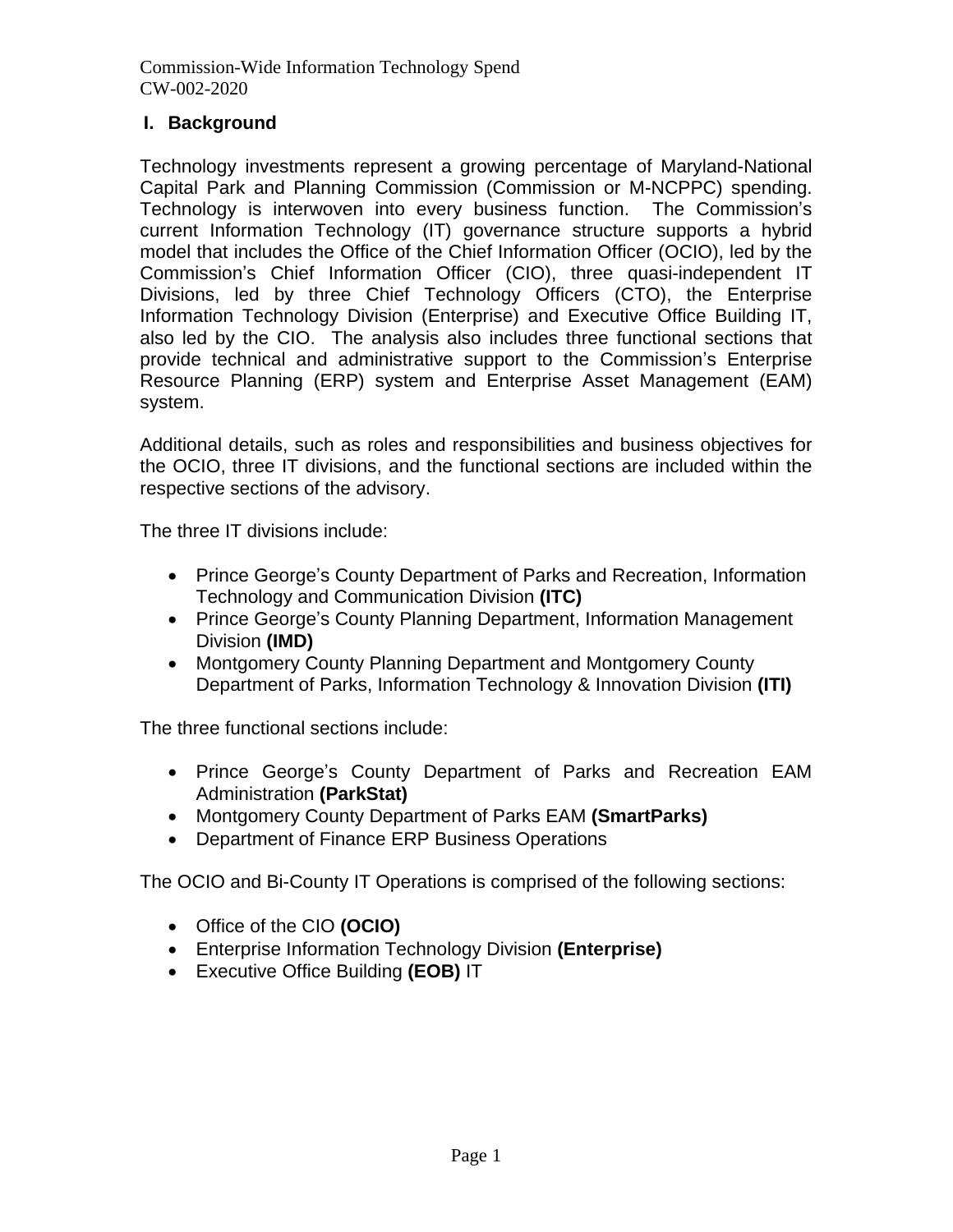## II. **Methodology, Scope, and Objective of Advisory**

#### **Methodology and Scope:**

The data presented in this report was obtained through Infor Enterprise Financial Management (EFM) and Lawson Budget and Planning (LBP) queries. For the Commission's primary IT divisions/sections<sup>1</sup>, specific account codes were analyzed to identify IT costs reflected in the advisory. **Exhibit A** contains a summary of the various account codes used in the analysis.

In addition to the primary IT divisions/sections, individual Commission departments (e.g. maintenance & development, human resources, etc.) may purchase IT goods and services. The OIG identified 17 expense codes **(defined in Exhibit A)** used by Commission departments that were also included in total IT spend calculations.

The amounts depicted in this advisory report represent actual expenditures, not transfers to the Commission-wide IT initiative Internal Service Fund (ISF), internal rent/capital equipment fund, departmental chargebacks and transfers, or non-cash expenses (e.g. depreciation/amortization).

### **Scope Limitations:**

## • **Use of Analysis**

It is important for the report reader to have a full understanding of the Commission's IT governance model. Each IT division/section is responsible for different applications and functions. As such, comparisons between department and divisions based solely on these figures does not provide a reliable basis for policy decisions.

For example, Prince George's County Department of Parks and Recreation's (DPR) total IT spend consists of expenses from the Information Management Division (IMD) and the Enterprise Asset Management (EAM) Administrative Section. EAM is part of the Management Services Division and is not part of IMD. Whereas, in Montgomery County, EAM expenses are reflected in the Information Technology & Innovation Division (ITI) expenses.

## • **Identification of Expenses**

The report does not include expenses charged to Prince George's County Department of Parks and Recreation or Montgomery County Department of Parks Help Desk sections. Both sections provide administrative and technical support for the Departments point-of-sale systems (RecTrac and

<sup>&</sup>lt;sup>1</sup> ITC, IMD, ITI, OCIO, Enterprise IT, EOB, CSD, ERP Business Operations, DPR EAM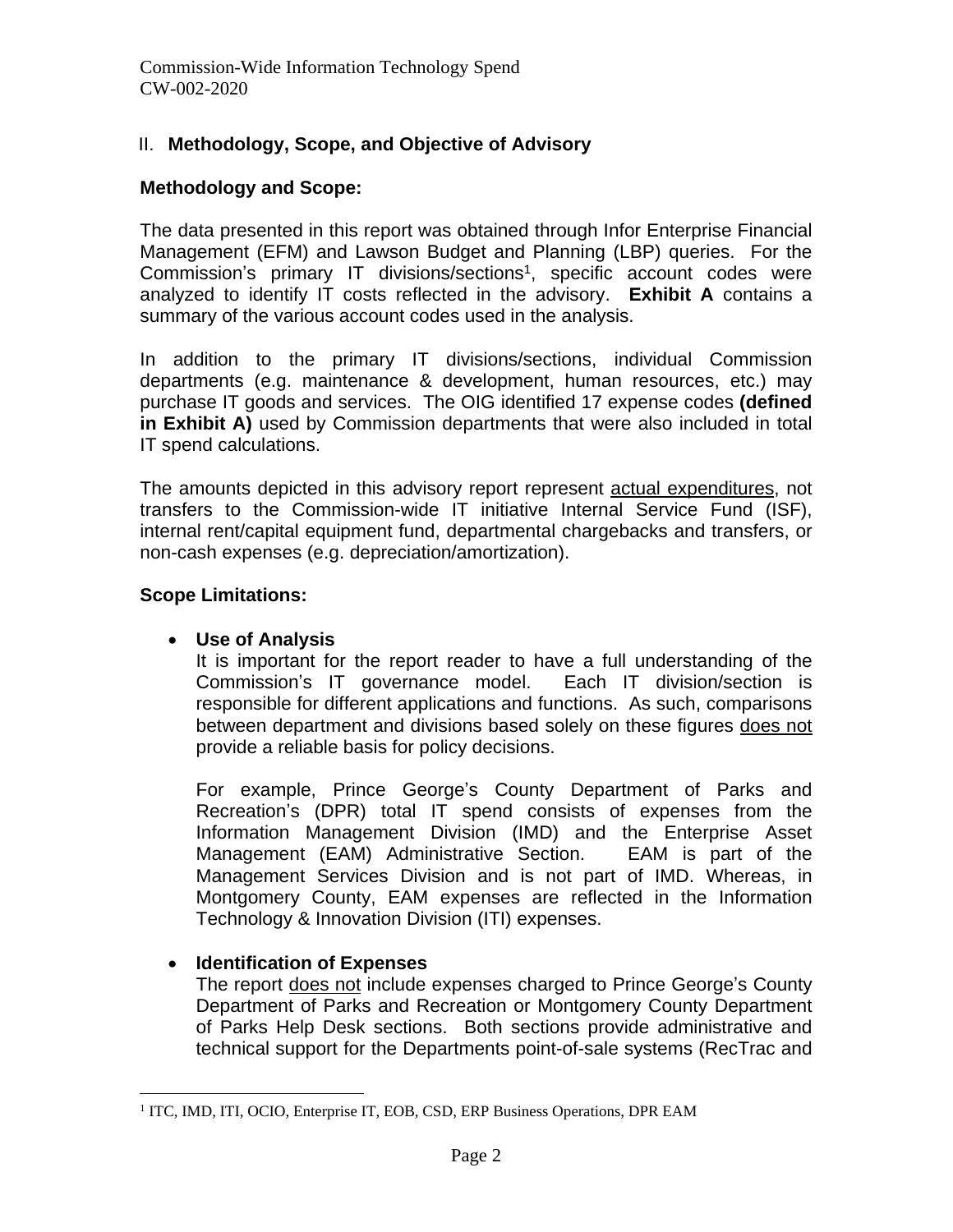ActiveMONTGOMERY) as well as other administrative functions. Please see footnote below for additional information $2$ .

Personnel costs of staff performing IT functions (e.g. IT Audit Manager, Park Police Technical Services) outside of the identified IT divisions/sections are not included in the analysis.

The analysis covers fiscal years 2017 – 2019.

#### **Objective:**

The objective of the advisory is to provide Commission leadership with a highlevel summary of total IT spend to assist in decision making and oversight. The advisory does not include specific audit recommendations, rather, the OIG has offered comments, based on external benchmarks and other observations, that may warrant additional investigation by Commission management.

This report is being provided as a management advisory. It was not completed in accordance with government auditing standards.

 $2$  DPR's Help Desk within the Management Services Division is referred to as the Customer Service Help Desk (located within the Parks and Recreation Administration Building). They perform minor technical activities such as password resets but triage other technical issues to ITC. They are primarily responsible for other administrative functions such as RecTrac registration. The Customer Service Help Desk expenses are not included in the analysis.

Montgomery County has three help desks, expenses for one (IT Help Desk) are reflected in ITI Montgomery Parks expenses. However, the ActiveMONTGOMERY Help Desk is not included in the analysis as their expenses are shared with Montgomery County. A third Help Desk within Public Affairs is also not included in the analysis.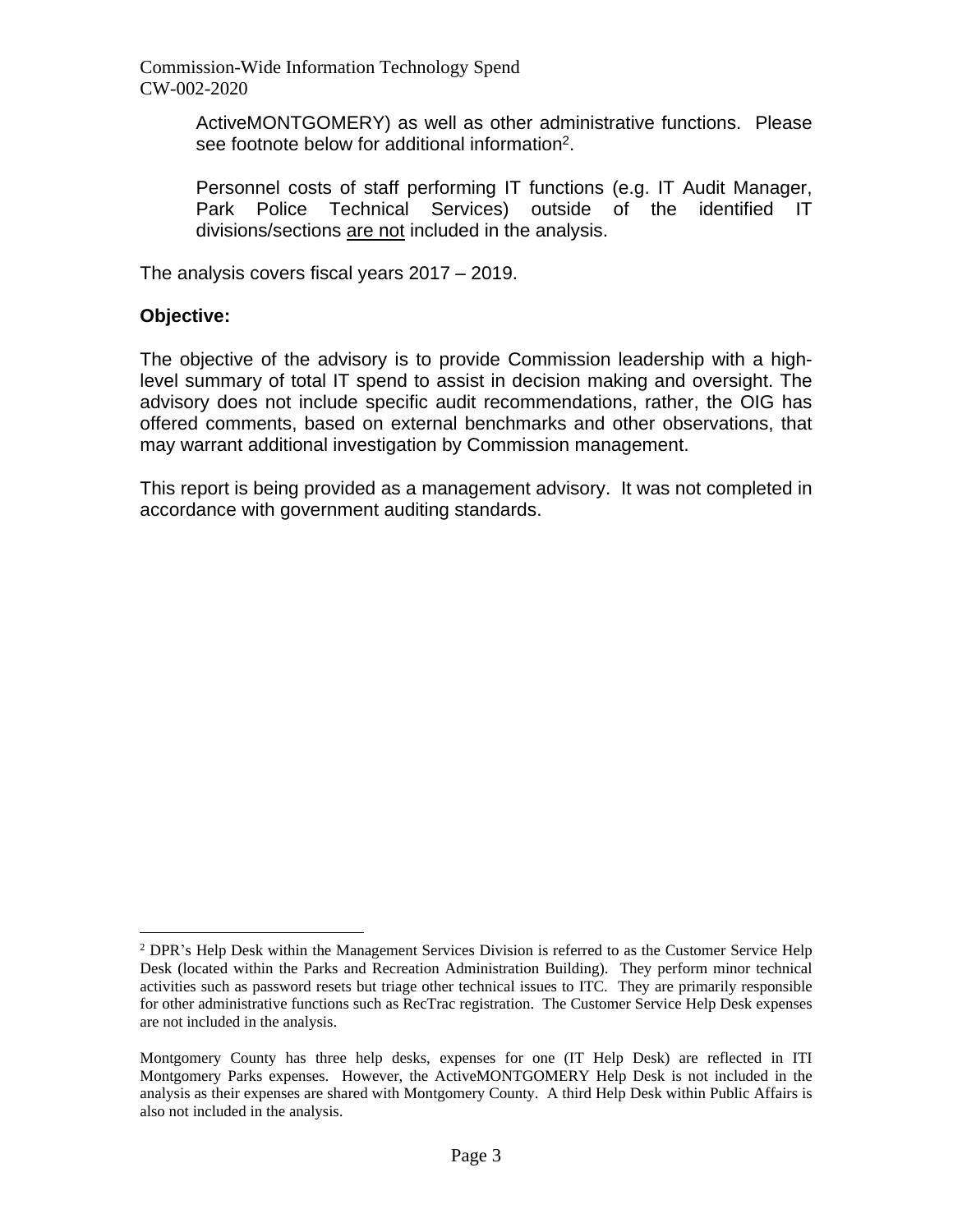## **III. Total IT Spend by Department**

# **Commission-Wide**

|                                | 2017                | 2018                | 2019                |       |
|--------------------------------|---------------------|---------------------|---------------------|-------|
| OCIO/CWIT/Enterprise           | \$2,581,277 10.29%  | \$5,248,042 17.36%  | \$7,682,378 25.35%  |       |
| <b>Bi-County IT Operations</b> | \$4,735,323 18.88%  | \$5,695,179 18.84%  | \$1,955,481         | 6.45% |
| <b>Prince George's County</b>  | \$11,255,420 44.87% | \$11.212.919 37.09% | \$12,059,992 39.80% |       |
| <b>Montgomery County</b>       | \$6,510,453 25.96%  | \$8,076,361 26.71%  | \$8,604,541 28.40%  |       |
| <b>TOTAL</b>                   | \$25,082,473        | \$30,232,501        | \$30,302,392        |       |



OCIO/CWIT/Enterprise expenses include the Office of the Chief Information Officer, Enterprise IT Division and expenses charged to support Commissionwide IT initiatives.

Bi-County IT Operation expenses include the Computer Service Division and ERP Business Operations expenditures; Executive Office Building IT, as well as general IT expenses incurred by the Corporate Offices<sup>3</sup>.

Prince George's County expenses include ITC and IMD expenditures, EAM Administration, as well as general IT expenses incurred by the divisions and sections within Prince George's County Department of Parks and Recreation and Prince George's County Planning Department.

Montgomery County expenses include ITI expenditures, as well as general IT expenses incurred by the divisions and sections within Montgomery County Department of Parks and Montgomery County Planning Department.

<sup>&</sup>lt;sup>3</sup> Department of Human Resources and Management, Department of Finance, Legal Department, Office of the Inspector General, and Merit System Board.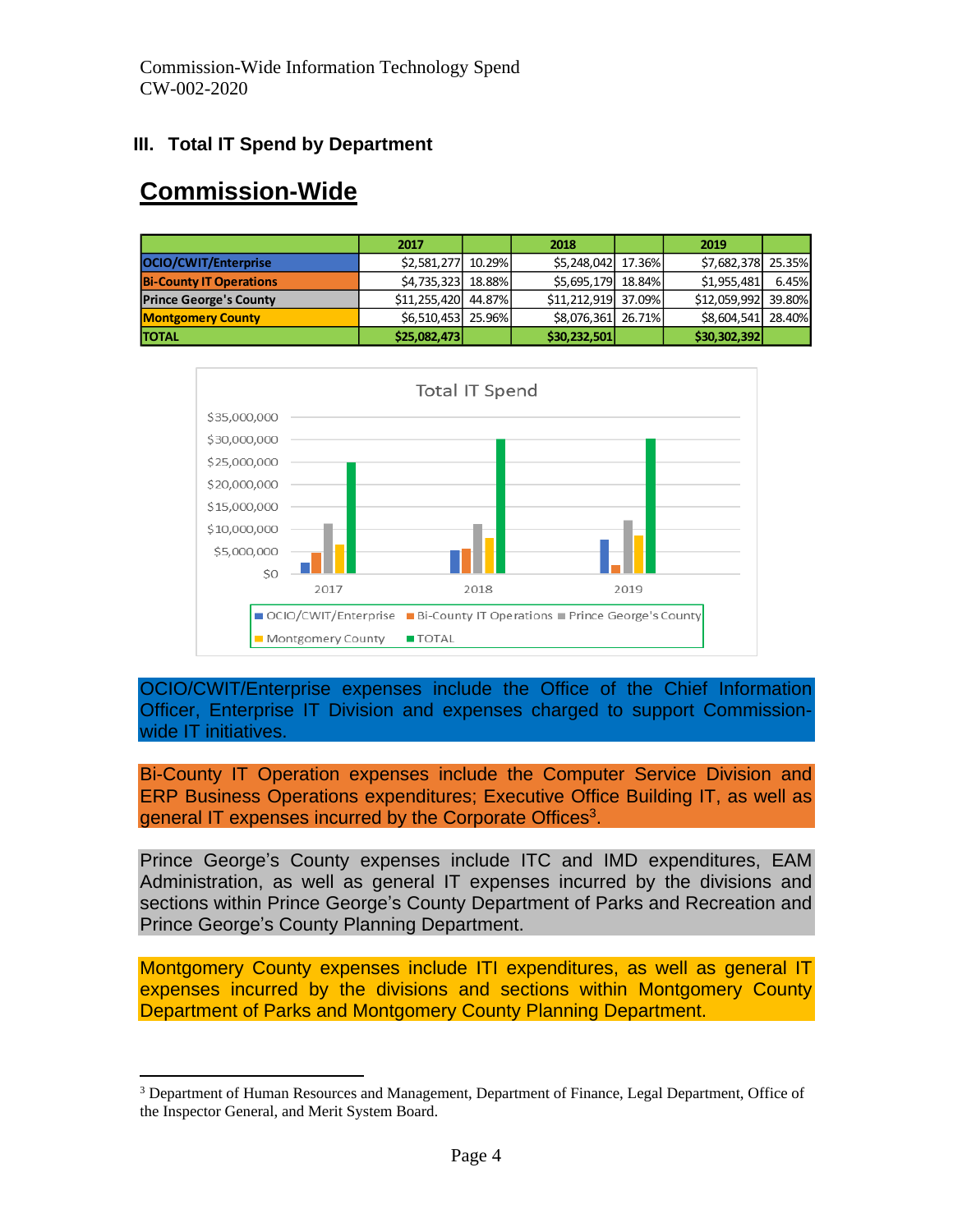The Commission spent **\$30,302,392** for IT expenditures in fiscal year 2019 (FY19). Total expenditures remained fairly stable between FY18 and FY19. However, total IT expenses in FY18 increased 20.5% over FY17. This is primarily attributed to increased CWIT expenses resulting from the creation of the Program Management Office and the completion of additional Commission-wide IT projects. Completed projects include Active Directory (4 phases), IT security assessment, IT penetration testing, and an upgrade to Kronos (the Commission's time and attendance system).

Total dollar increases (\$5,220k) in IT spend over the 3 years by department/division equated to:

- OCIO, CWIT, Enterprise IT \$5,101k
- Bi-County IT Operations (\$2,780k) Subtotal **\$2,321k**
- Prince George's County **\$805k**
- Montgomery County **\$2,094k**

A subtotal for OCIO, CWIT, Enterprise IT, and Bi-County IT Operations provides a smoothing of expenditures to allow for representative comparisons.

The following table reflects Commission-wide IT general operating costs, excluding personnel services, by expense code<sup>4</sup>.

| (Thousands)                         |             |             |             |
|-------------------------------------|-------------|-------------|-------------|
| <b>Expenditures</b>                 | <b>FY17</b> | <b>FY18</b> | <b>FY19</b> |
| 7100 - Computer Supplies            | \$87.6      | \$262.9     | \$187.8     |
| 7108 - PC Software                  | 1,572.9     | 462.0       | 430.0       |
| 7111 - Computer Equip <\$10k        | 1,777.8     | 2,253.9     | 1,738.4     |
| 7112 - Control Items                | 37.6        | 12.2        | 13.1        |
| 7124 - Audio/Visual Hardware        | 1.2         | 23.7        | 14.7        |
| 7224 - Repairs/Mnt. Comp Hardware   | 136.3       | 178.9       | 251.2       |
| 7264 - Mnt. Agree Comp Equip        | 155.2       | 231.7       | 80.7        |
| 7265 - Mnt. Agree Computer Hardware | 332.7       | 384.7       | 317.7       |
| 7266 - Mnt. Agree Computer Software | 2,382.3     | 2,547.5     | 3,342.2     |
| 7308 - Data Proc Info Mgmt. Serv    | 360.5       | 323.5       | 223.7       |
| 7375 - Software Licenses/Renewals   | 616.0       | 1,157.0     | 1,568.1     |
| 7398 - Web Support                  | 85.9        | 56.0        | 125.3       |
| 7420 - Computer Rental              | 4.2         | 5.7         | 11.1        |
| 8445 - Computer Hardware            | 991.4       | 1,152.7     | 1,256.9     |
| 8450 - Computer Software            | 451.2       | 149.0       | 74.8        |
| <b>TOTAL</b>                        | \$8,993k    | \$9,201k    | \$9,636k    |

<sup>&</sup>lt;sup>4</sup> Amounts reflected were obtained per Infor Lawson Budget & Planning query, Company 100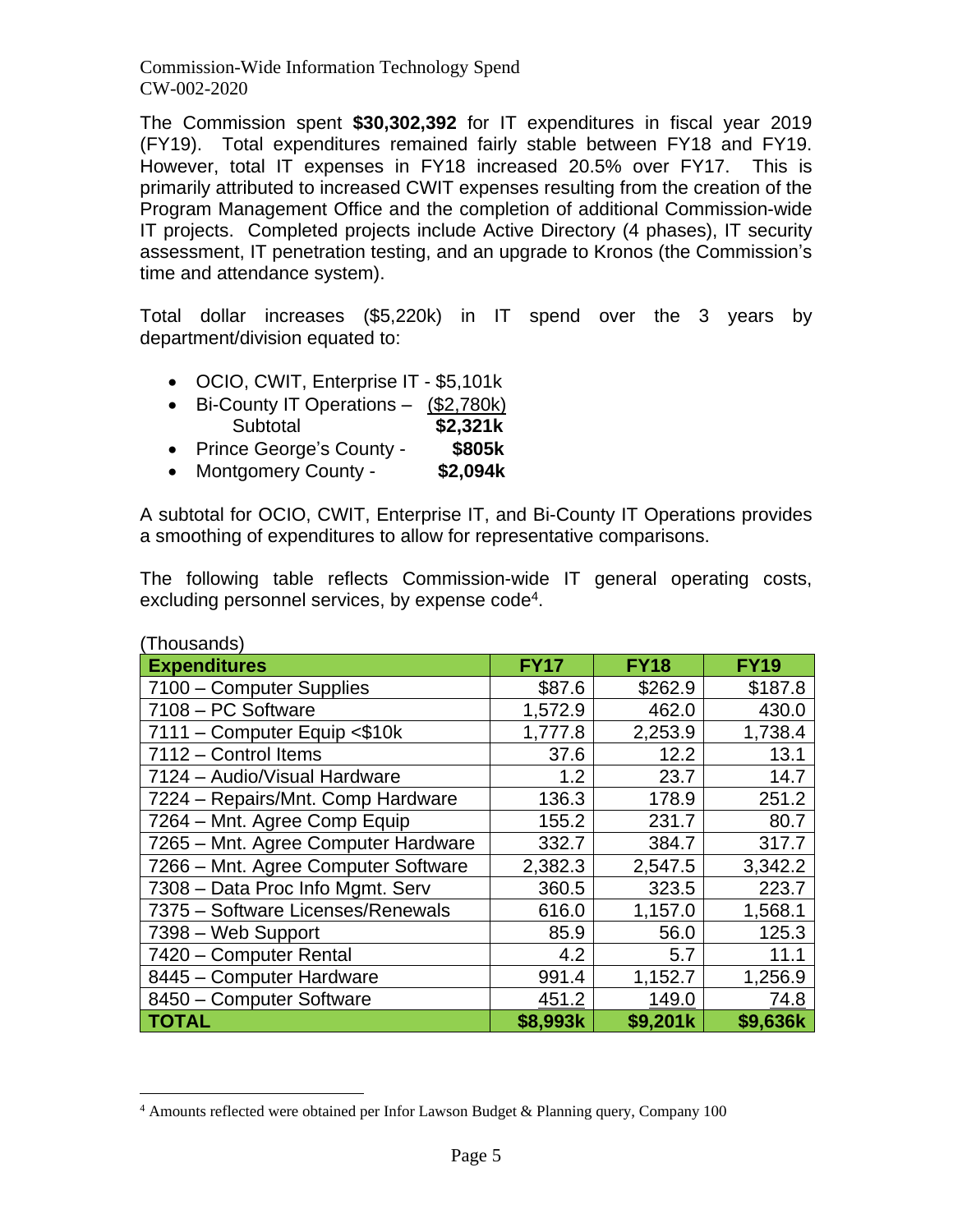Maintenance agreements computer software (expense code 7266) account for the highest portion of total IT costs. In FY19, they totaled \$3,342k and accounted for 11.3% of total IT costs, followed by computer equipment (account code 7111) which totaled \$1,738k and accounted for 5.9% of total IT costs.

As reflected in the following table, total IT expenses as a percentage of Commission-wide operating expenses<sup>5</sup> have remained fairly stable, increasing from 5.0% in FY17 to 5.5% in FY19.

| (MIIIIONS)                             |             |             |             |
|----------------------------------------|-------------|-------------|-------------|
| <b>Commission-Wide Expenditures</b>    | <b>FY17</b> | <b>FY18</b> | <b>FY19</b> |
| <b>Personnel Services</b>              | \$257.7     | \$274.3     | \$284.8     |
| <b>Good for Resale</b>                 | 1.5         | 1.5         | 1.6         |
| <b>Supplies and Material</b>           | 28.2        | 28.0        | 27.8        |
| Communications                         | 3.9         | 3.7         | 3.2         |
| <b>Utilities</b>                       | 9.8         | 9.1         | 10.0        |
| Repairs & Maint.                       | 15.2        | 22.9        | 19.0        |
| Maint. Agreements                      | 4.0         | 4.7         | 5.5         |
| Professional Svc.                      | 16.0        | 13.6        | 16.4        |
| Contractual                            | 30.6        | 46.7        | 42.0        |
| <b>Other Services &amp; Charges</b>    | 90.0        | 89.3        | 101.0       |
| <b>Debt Service</b>                    | 15.7        | 16.6        | 16.6        |
| <b>Capital Assets</b>                  | 29.1        | 17.4        | 19.6        |
| <b>TOTAL</b>                           | \$501.7M    | \$527.8M    | \$547.5M    |
|                                        |             |             |             |
| <b>IT Expenses as Percent of Total</b> | 5.0%        | 5.7%        | 5.5%        |

 $(M)$ : $\mathbb{R}$ 

<sup>5</sup> Commission-wide operating expenses per Infor Lawson Budget & Planning query, Company 100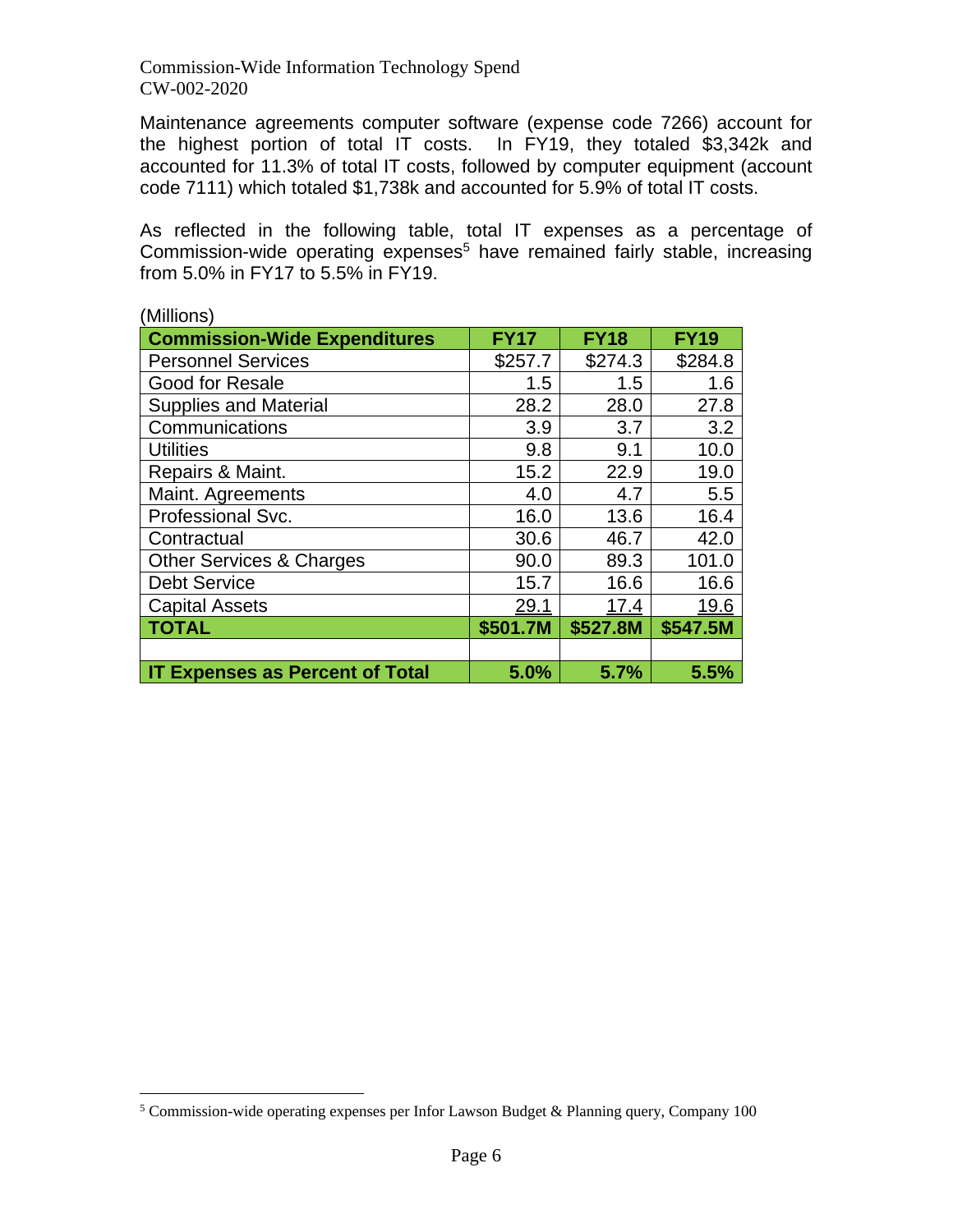**OIG Comment**: The Commission spends in excess of \$30M per year for IT operations. Based on Computer Economic and Deloitte Insights benchmarks **(Exhibit B)** Commission spend exceeds the following metrics:

- Total IT spend per user
- Spending for IT infrastructure
- IT personnel costs
- IT costs as a percentage of revenue

At this time, it appears that a decentralized IT governance model best meets the needs of the agency. However, Commission management may want to complete additional assessments to identify options that support a common infrastructure and economies of scale while still adhering to a decentralized model. Examples include, but are not limited to:

- develop policies and procedures that support a common infrastructure (e.g. LANs, firewall policies, services, subscriptions, etc.)
- develop policies and procedures that promote consistent security practices (e.g. logging requirements, defined APT testing, etc.)
- single source (i.e. same for all departments) applications for helpdesk administration, resulting in a reduction of reporting costs
- elimination of redundant responsibilities (e.g. privileged Global and Exchange administrators)
- consolidated datacenters
- assessment of maintenance agreements for computer software
- assessment of professional service contracts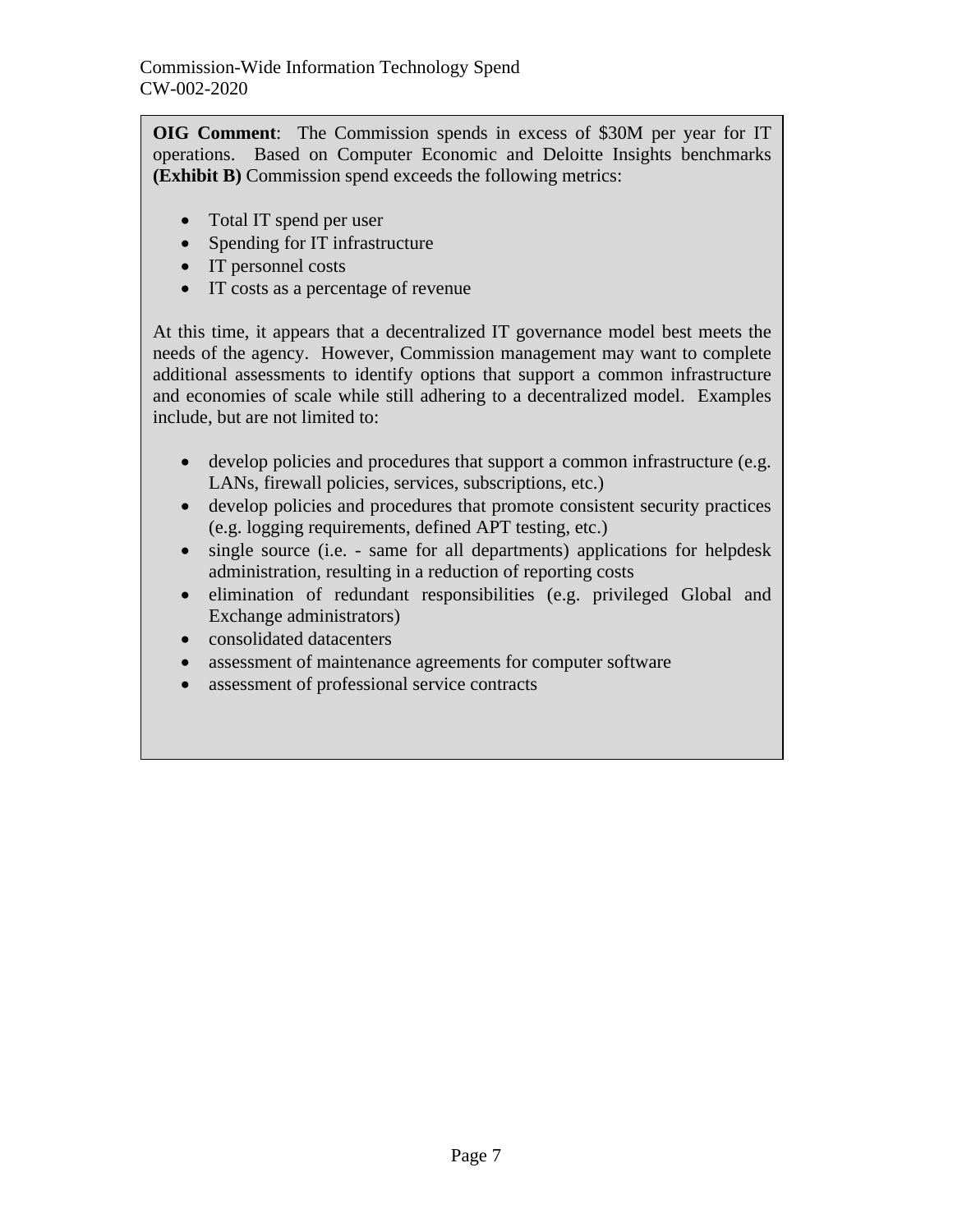## **OCIO and Enterprise Information Technology**

The **Office of the CIO** (OCIO) provides management of the Commission-wide IT function. The OCIO includes the CIO, Program Management Office, and as of November 2019, the Information Security Officer. The Program Management Office (PMO) supports the achievements of M-NCPPC strategic objectives by providing a full set of professional PMO services. Over the last three years, the PMO was able to achieve project management maturity at the organizational level through partnering with department sponsors, stakeholders, and project teams.

The **Enterprise Information Technology Division** (Enterprise) provides the architecture, design, and support for the technology used to advance M-NCPPC's missions and goals. They implement and support Enterprise IT plans and programs while maintaining a fast, agile and secure network. Examples of applications supported include: ERP, Kronos, EnergyCap, Active Directory, and O365. Enterprise IT is primarily funded by Montgomery County and Prince George's County Administration Funds and chargebacks.

• The **Commission-wide IT Initiative** fund provides multi-year funding for Commission-wide IT initiatives, software licenses, and IT infrastructure projects. For this advisory, it is important to note that the amounts reflected represent actual expenditures, not transfers from the supporting departments.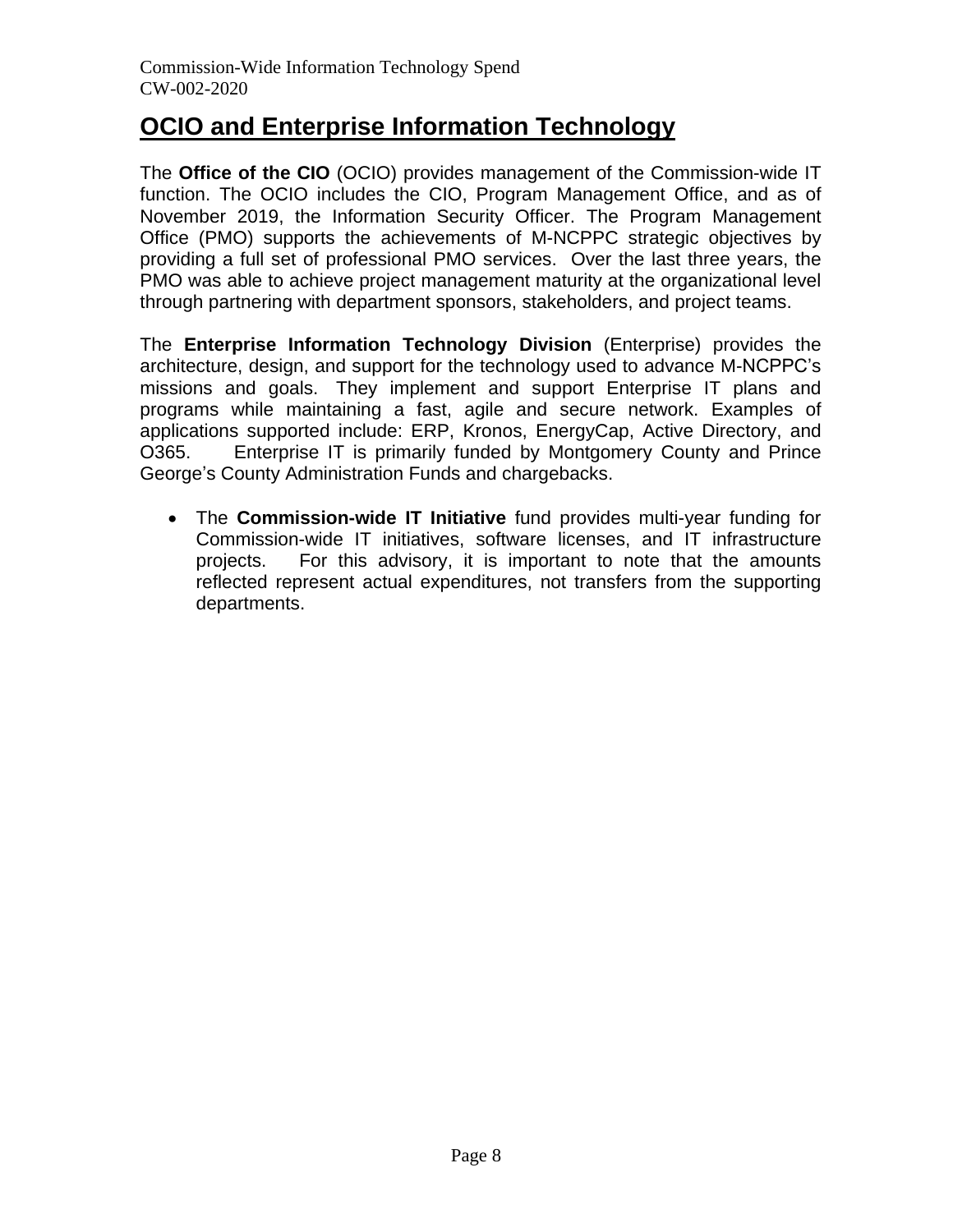|                   | 2017        |       | 2018              |             | 2019               |  |
|-------------------|-------------|-------|-------------------|-------------|--------------------|--|
| <b>OCIO</b>       | \$859,302   | 33.3% | \$1,039,030 19.8% |             | \$995,079 13.0%    |  |
| <b>CWIT</b>       | \$1,721,975 | 66.7% | \$4,209,012 80.2% |             | $$3,593,933$ 46.8% |  |
| <b>Enterprise</b> | \$0         | 0.0%  |                   | $ 50 $ 0.0% | $$3,093,366$ 40.3% |  |
| <b>TOTAL</b>      | \$2,581,277 |       | \$5,248,042       |             | \$7,682,378        |  |



Total OCIO and Enterprise expenses increased from \$2.6M in FY17 to \$7.7M in FY19. The increase is primarily attributed to the creation of the Enterprise Information Technology Division and Program Management Office within the OCIO. Enterprise was established with the formation of the OCIO, however, funding for Enterprise did not transfer from the Department of Finance until FY19.

FY17 and FY18 Computer Service Division (CSD) expenses (\$4.0M and \$3.9M) are presented on page 15.

Note: CWIT is reflected as a separate entity in the tables, however, it is a funding source for Commission-wide initiatives (i.e. not a division or section). The fund is funded by internal service charges to Commission Departments.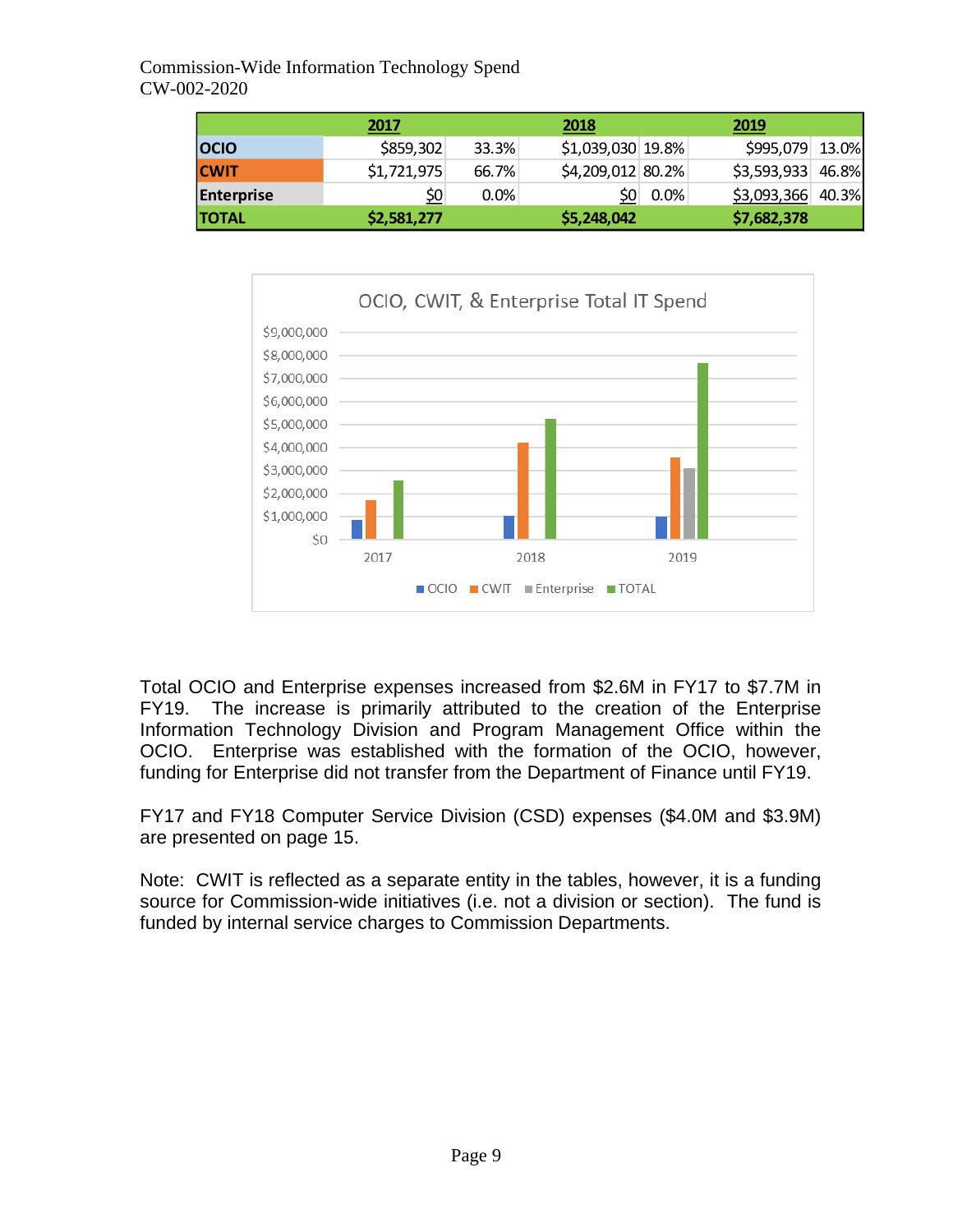|                                    | <b>FY17</b> | <b>FY18</b> | <b>FY19</b> |
|------------------------------------|-------------|-------------|-------------|
| <b>Personnel Services</b>          |             |             |             |
| Office of the CIO                  | 540,307     | 790,342     | 808,508     |
| <b>CWIT</b>                        | O)          | 2,234       | 27,071      |
| Enterprise                         | 0           |             | 1,916,953   |
| <b>Total Personnel Services</b>    | 540,307     | 792,576     | 2,752,532   |
| <b>Percent Increase</b>            |             | 46.7%       | 247.3%      |
| <b>Supplies and Materials</b>      |             |             |             |
| $(7100 - 7168)$                    |             |             |             |
| Office of the CIO                  | 41,008      | 20,547      | 15,974      |
| <b>CWIT</b>                        | 1,092,810   | 280,820     | 67,409      |
| Enterprise                         |             |             | 61,136      |
| <b>Total Supplies and Material</b> | 1,133,818   | 301,367     | 144,519     |
| <b>Percent Increase/(Decrease)</b> |             | $(73.4\%)$  | $(52.0\%)$  |
| <b>Other Services and Charges</b>  |             |             |             |
| (7200-7479)                        |             |             |             |
| Office of the CIO                  | 277,987     | 228,141     | 170,597     |
| <b>CWIT</b>                        | 541,935     | 3,925,958   | 3,499,453   |
| Enterprise                         |             |             | 1,055,256   |
| <b>Total Other Services and</b>    | 819,922     | 4,154,099   | 4,725,306   |
| <b>Charges</b>                     |             |             |             |
| <b>Percent Increase</b>            |             | 406.6%      | 13.8%       |
| Capital Assets (8450-8445)         |             |             |             |
| <b>CWIT</b>                        | 87,230      | 0           | 0           |
| Enterprise                         |             | 0           | 60,021      |
|                                    | 87,230      | 0           | 60,021      |
| <b>TOTAL</b>                       | \$2,581,277 | \$5,248,042 | \$7,682,378 |
| <b>Percent Increase</b>            |             | 103.3%      | 46.4%       |

Summary of OCIO, CWIT, and Enterprise Expenditures: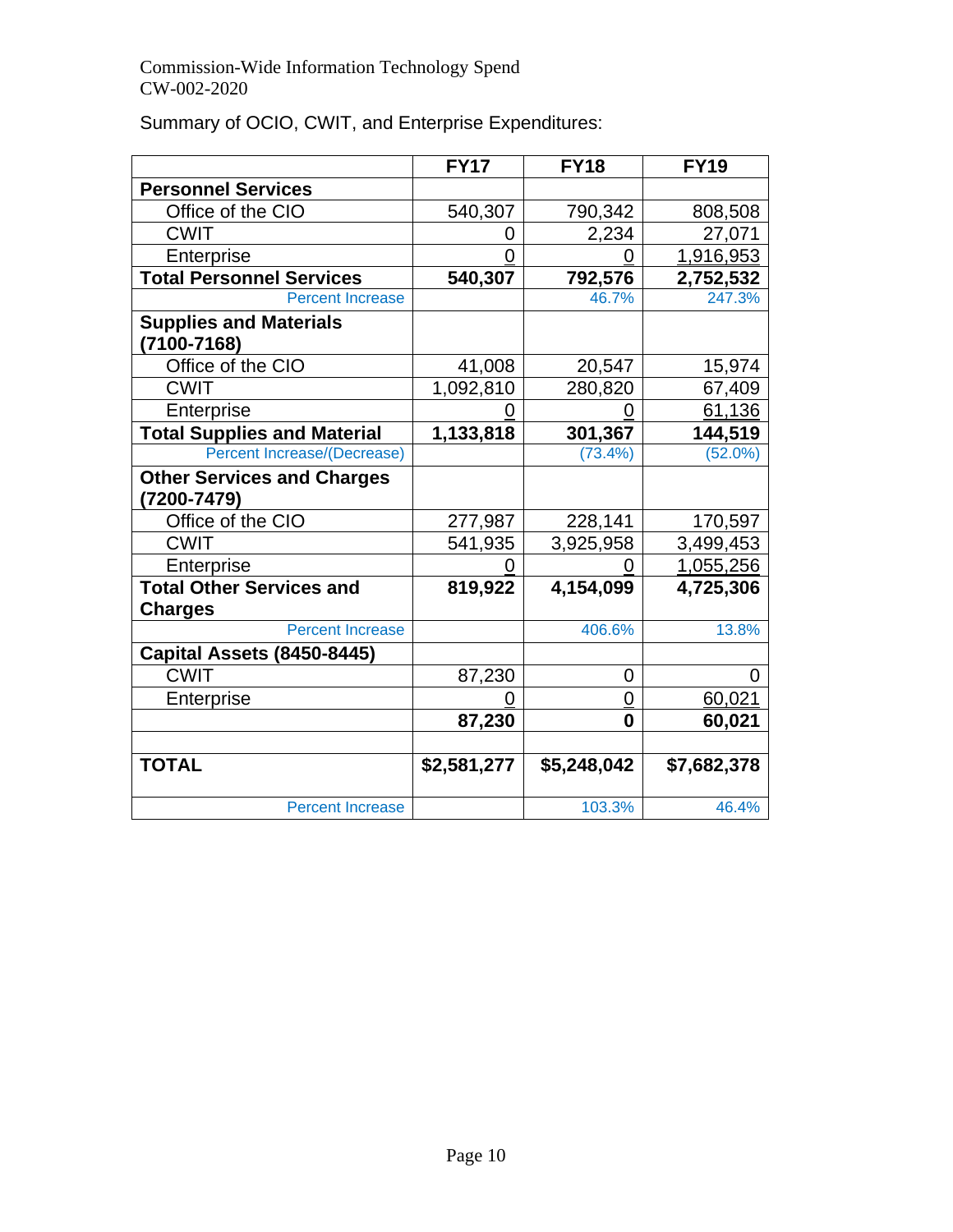#### Personnel Services

Personnel services includes salary, benefits, FICA, and retirement for all merit and contractual employees. For consistency/comparison purposes, OPED is not reflected in total personnel services expenditures.

Within the OCIO, the largest change in personnel costs incurred in FY18. Total expenses increased \$250k from FY17. This can be attributed to increased staffing within the OCIO, specifically, the Program Management Office and OCIO administrative support.

Enterprise personnel costs transferred from the Department of Finance in FY19.

|              | OCIO/CWIT/Enterprise           | 2017      | 2018          | 2019      |
|--------------|--------------------------------|-----------|---------------|-----------|
| 7100         | <b>Computer Supplies</b>       | \$224,774 | \$228,840     | \$58,323  |
| 7103         | Furniture/Fixtures             | \$20,155  | \$13,399      | \$3,483   |
| 7105         | <b>Office Machines</b>         | \$3,460   | \$0           | \$0       |
| 7106         | Minor Equipment                | \$0       | \$572         | \$1,195   |
| 7107         | <b>Office Supplies</b>         | \$5,034   | \$4,979       | \$2,263   |
| 7108         | PC Software                    | \$869,227 | \$16,989      | \$12,015  |
| 7110         | <b>Communication Equipment</b> | \$0       | \$0           | \$26      |
| 7111         | <b>Computer Equipment</b>      | \$6,958   | \$31,968      | \$47,377  |
| 7112         | Control Items                  | \$0       | \$0           | \$6,888   |
| 7115         | <b>Horticultural Tools</b>     | \$0       | \$0           | \$5,760   |
| 7124         | <b>Audio Visual Hardware</b>   | \$0       | \$0           | \$4,721   |
| 7136         | Food & Beverage                | \$4,210   | \$3,017       | \$4,322   |
| 7158         | Supplies/Miscellaneous         | \$0       | \$1,303       | $-51,854$ |
| 7168         | Web Support                    | \$0       | \$300         | \$0       |
| <b>TOTAL</b> |                                | 1,133,818 | \$<br>301,367 | \$144,519 |

## Supplies and Materials

The increase in supply and material expenses in FY17 can be primarily attributed to Microsoft License Enterprise Renewal costs purchased with CWIT funds.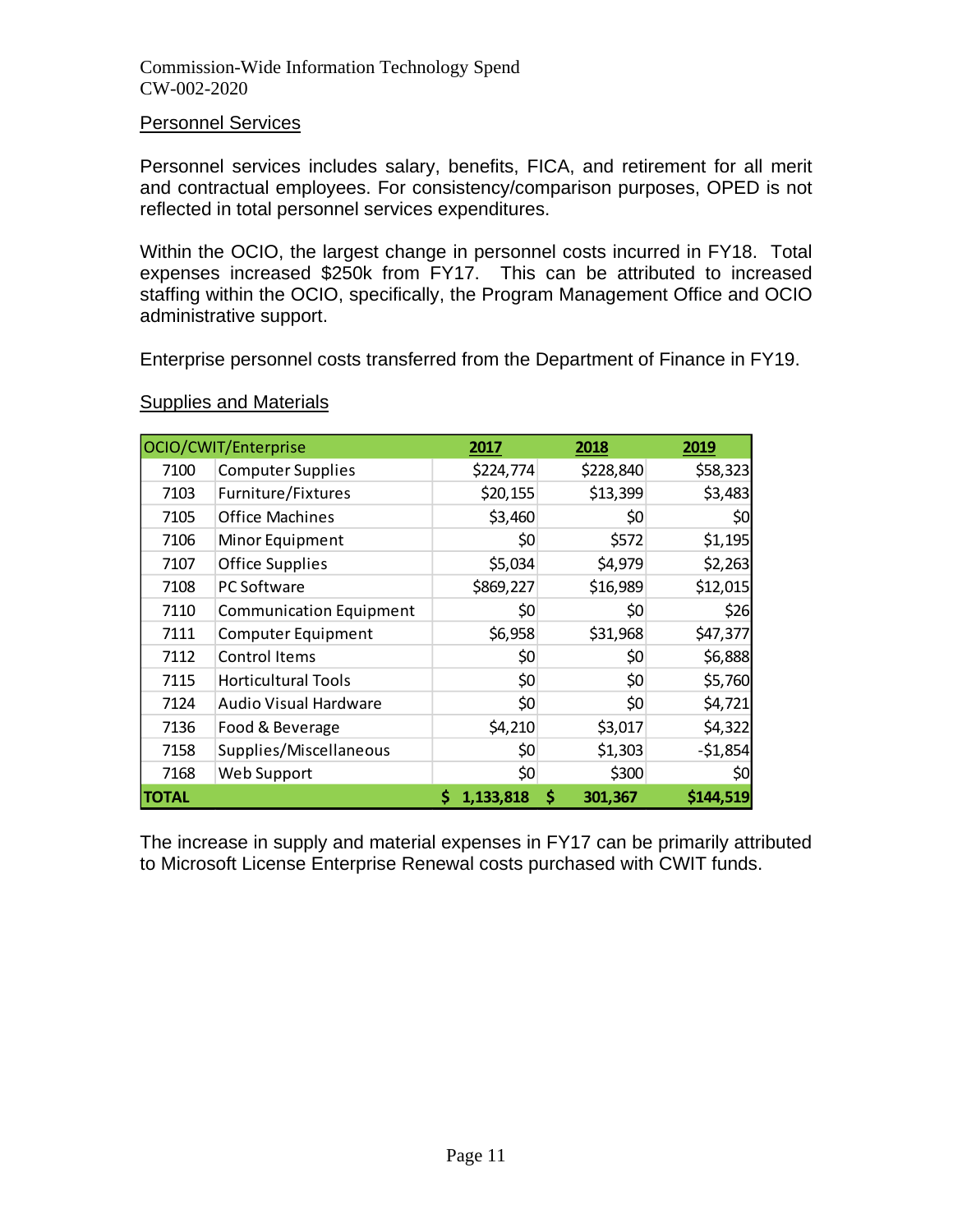#### **Other Services and Charges**

|      | OCIO/CWIT/Enterprise             | 2017      | 2018        | 2019        |
|------|----------------------------------|-----------|-------------|-------------|
| 7200 | Communication, Other             | \$1,066   | \$1,170     | $-524,641$  |
| 7208 | <b>Telephone Cellular</b>        | \$1,375   | \$1,980     | \$8,181     |
| 7216 | Telecommunications               | \$348     | \$252       | \$0         |
| 7222 | Repairs/Maint./Building          | \$29,460  | \$0         | \$0         |
| 7239 | Repairs/Maint./Other             | \$0       | \$10,857    | \$0         |
| 7265 | Mnt. Agree Computer Hardware     | \$0       | \$0         | \$1,299     |
| 7266 | Mnt. Agree Computer Software     | \$0       | \$869,227   | \$1,063,475 |
| 7275 | Mnt. Agree Other                 | \$0       | \$0         | \$266,542   |
| 7308 | Data Processing                  | \$31,680  | \$41,445    | \$22,835    |
| 7310 | <b>Education Training Serv.</b>  | \$94,438  | \$1,943     | \$52,600    |
| 7316 | Legal Serv.                      | \$0       | \$0         | \$350       |
| 7325 | <b>Professional Serv General</b> | \$536,899 | \$2,353,934 | \$2,109,131 |
| 7333 | Catering Serv.                   | \$0       | \$108       | \$711       |
| 7336 | Const. Serv.                     | \$2,225   | \$2,225     | \$2,225     |
| 7338 | Electrical Serv.                 | \$0       | \$0         | \$1,500     |
| 7356 | Misc. Serv.                      | \$450     | \$2,004     | \$450       |
| 7375 | Software Licenses/Renewals       | \$60,277  | \$691,961   | \$1,020,877 |
| 7376 | Subscriptions/Publications       | \$50,078  | \$9,280     | \$43,142    |
| 7380 | <b>Temp Agency Fees</b>          | \$0       | \$0         | \$20,000    |
| 7398 | Web Support                      | \$0       | \$17,640    | \$8,295     |
| 7405 | Advertising/Want Ads             | \$0       | \$2,822     | \$605       |
| 7430 | <b>Flexible Benefits</b>         | \$0       | \$30        | \$0         |
| 7447 | <b>Other Expenses</b>            | \$10,000  | \$60        | \$35        |
| 7465 | Real Property Rent/Lease         | \$0       | \$135,124   | \$109,964   |
| 7475 | Training/Workshop Costs          | \$1,626   | \$7,870     | \$149       |
| 7477 | <b>Travel Training</b>           | \$0       | \$4,167     | \$17,581    |
|      | <b>TOTAL</b>                     | \$819,922 | \$4,154,099 | \$4,725,306 |

As reflected in the Summary of OCIO, CWIT, and Enterprise Expenditures chart (page 10), most other services and charges were paid from CWIT funds (FY17 – 66%, FY18 – 95%, and FY19 – 74%). The costs supported Commission-wide PMO projects.

Three expense codes incurred significant increases in the three years reviewed:

- Maintenance Agreements Computer Software (7266)
- Professional Services General (7325)
- Software Licenses/Renewals (7375)

In FY19, maintenance agreement costs included charges for Microsoft EA renewal, Civic Plus and a change order for Adobe Creative Cloud.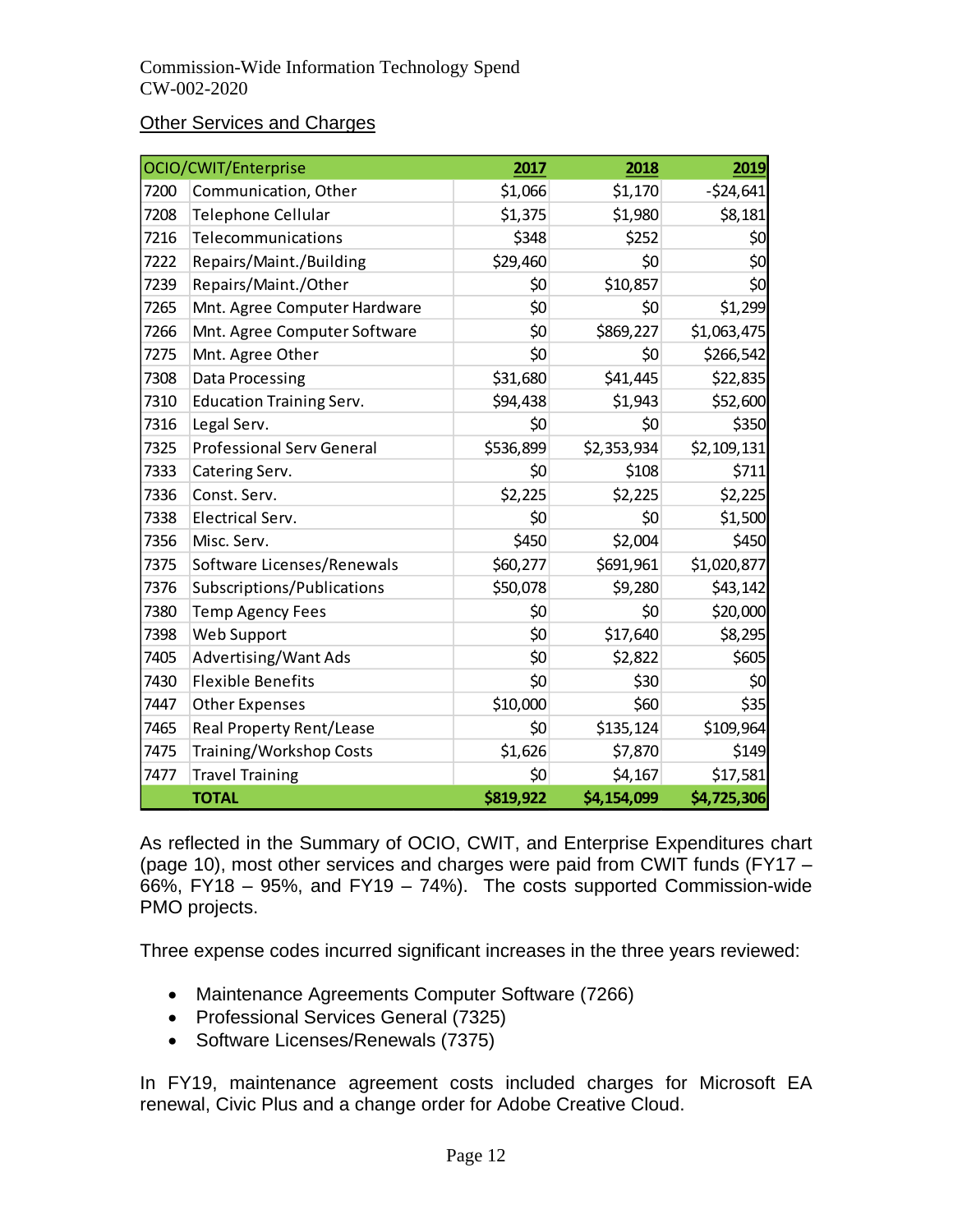FY19 Professional services expenses (\$2,109k) are primarily attributed to the ERP upgrade, Kronos's upgrade, and Active Directory project.

**OIG Comment**: Commission management may want to assess professional service contract expenditures. Additional details are included in each section, however, at a macro level, FY19 expenses appear high (\$4,119k).

FY19 Professional Service Expenditures (Expense Code 7325)

- OCIO/CWIT/Enterprise \$2,109k
- Bi-County \$37k
- ITI  $$1,043k$
- ITC  $$295k$
- IMD \$635k

#### Capital Assets

|       | OCIO/CWIT/Enterprise      | 2017     | 2018 |          |
|-------|---------------------------|----------|------|----------|
| 18445 | Computure Hardware >\$10k | -SO      | \$C  | \$OI     |
| 8450  | Computer Software >\$10k  | \$87,230 | \$0  | \$60,021 |
|       | <b>TOTAL</b>              | \$87,230 | \$0  | \$60,021 |

Capital asset costs do not appear to account for a significant amount of IT spend within OCIO and Enterprise for the years reviewed.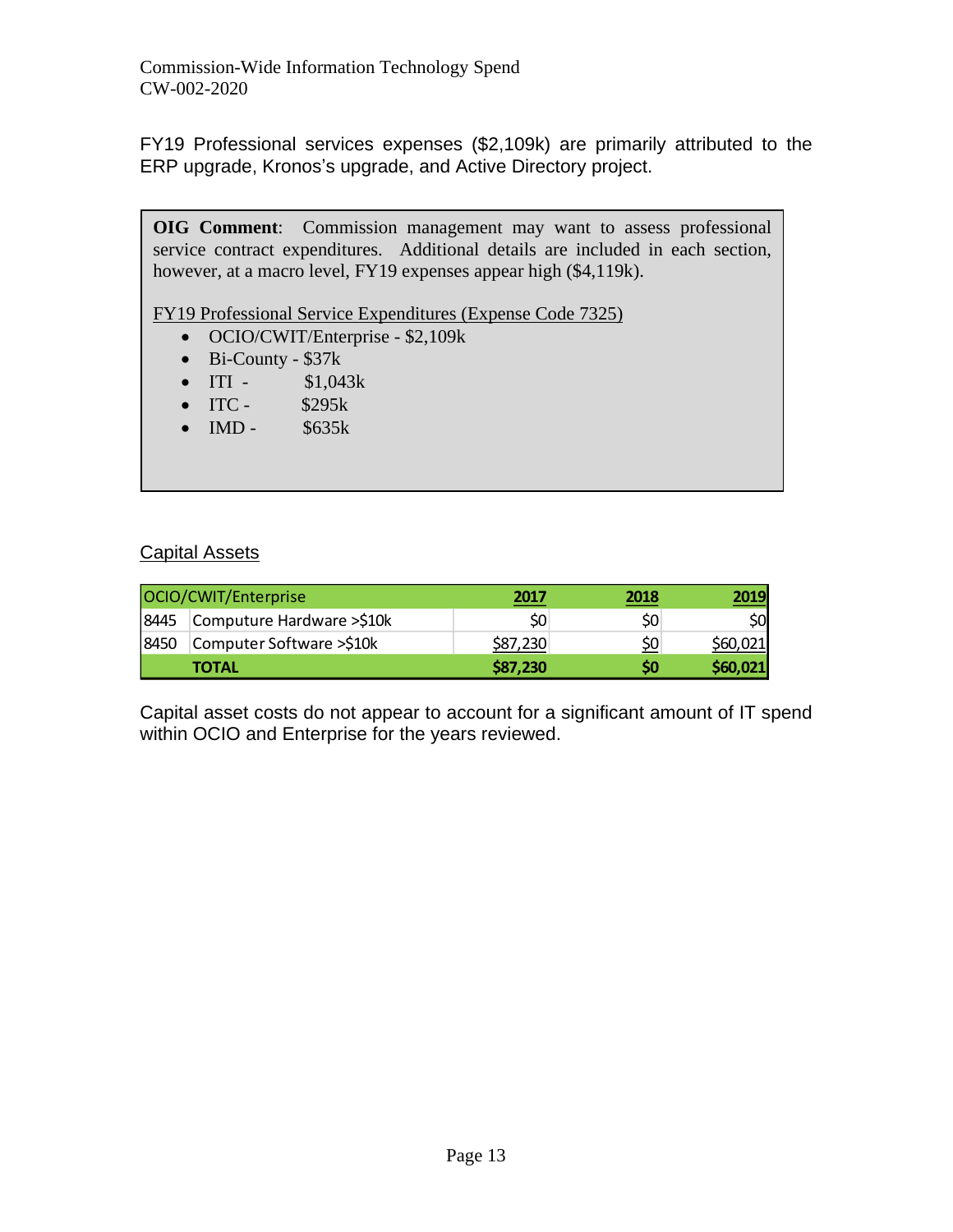## **Bi-County IT Operations<sup>6</sup>**

Prior to FY18, the **Computer Service Division (CSD)** was a division within the Commission's Finance Department. Upon the establishment of the OCIO, the CSD was dissolved and divided into two sections, Enterprise Information Technology Division and EOB IT. ERP Business Operations remained in the Administrative Division within the Department of Finance. The restructuring was completed operationally in FY18 and budget-wise in FY19.

**Enterprise Information Technology Division** costs were included in the preceding analysis as the division supports Commission-wide IT projects. However, page 5 includes a subtotal for OCIO, CWIT, Enterprise IT, and Bi-County IT Operations to provide a smoothing of expenditures to allow for representative comparisons.

The **Executive Office Building (EOB) IT** provides computer, telephone and network services to the Corporate departments in the Executive Office Building and the Office of the Inspector General on Walker Drive, Greenbelt. After chargebacks, EOB IT is funded by the Montgomery County and Prince George's County Administration funds.

**ERP Business Operations** continues to be a part of the Administrative Division within the Finance Department to ensure users of Commission enterprise systems that support central operations (e.g. Payroll, Accounting, Purchasing, etc.) received the necessary functional support. ERP Business Operations personnel have working knowledge of the systems and are able to provide the required operational support (e.g. trouble shooting, reporting, system training, user access, etc.)

**Bi-County Departments** include the Department of Human Resources, Finance Department, Legal Department, Office of the Inspector General, and Merit System Board.

<sup>6</sup> Aka Central Administrative Services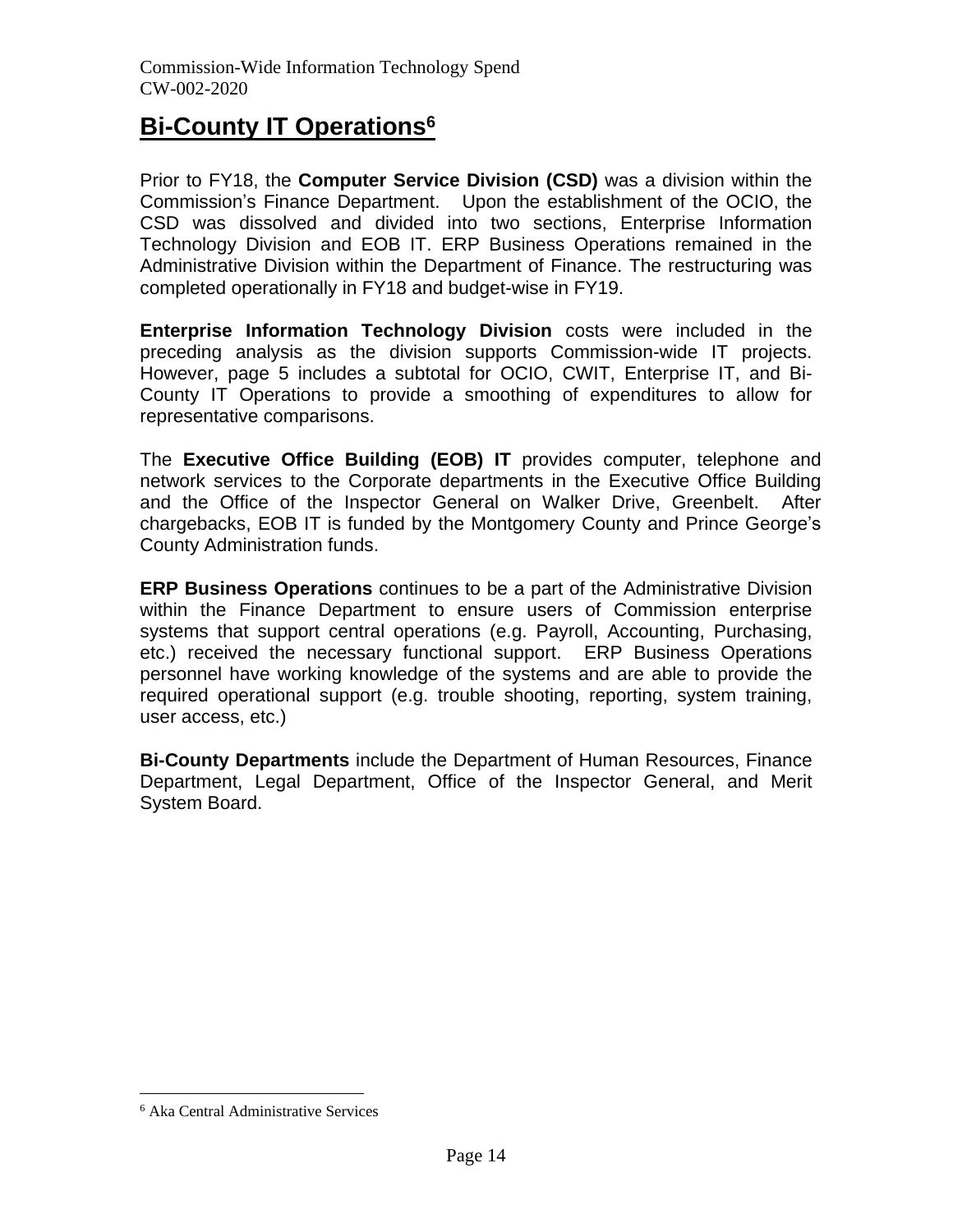|                                | 2017                     |            |     | 2018                     |             | 2019      |       |
|--------------------------------|--------------------------|------------|-----|--------------------------|-------------|-----------|-------|
| <b>EOBIT</b>                   | $\overline{\phantom{a}}$ | $0.0\%$ \$ |     | $\overline{\phantom{a}}$ | $0.0\%$ \$  | 954,420   | 48.8% |
| <b>Computer Service Div.</b>   | 3,988,501                | 84.2%      |     | \$3,860,274              | $67.8\%$ \$ |           | 0.0%  |
| <b>ERP Business Operations</b> | 488,437                  | 10.3%      | \$  | 521,469                  | $9.2\%$ \$  | 639,800   | 32.7% |
| <b>Bi-County Departments</b>   | 258,385                  | 5.5%       | \$. | 1,313,436                | $23.1\%$ \$ | 361,262   | 18.5% |
| <b>TOTAL</b>                   | 4,735,323                |            |     | 5,695,179                |             | 1,955,482 |       |



Total Bi-County IT Operations' expenses decreased from \$4.7M in FY17 to \$2.0M in FY19. This is primarily attributed to the establishment/reorganization of CSD and the OCIO. CSD expenses (FY17 and FY18) include personnel and other expenses that were transferred to the Enterprise Information Technology Division and EOB IT.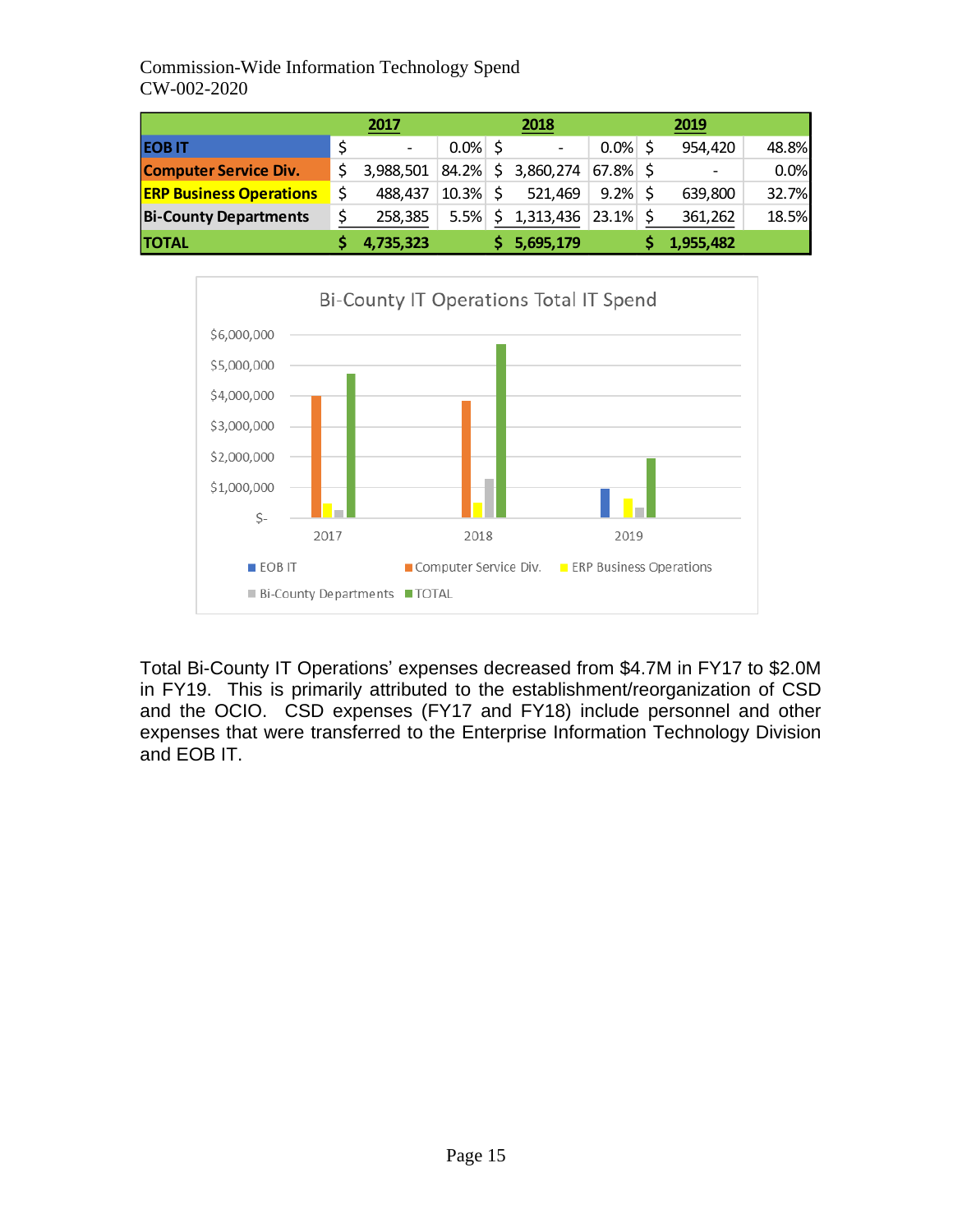Summary of Total Bi-County Expenditures:

|                                    | <b>FY17</b> | <b>FY18</b> | <b>FY19</b> |
|------------------------------------|-------------|-------------|-------------|
| <b>Personnel Services</b>          |             |             |             |
| <b>Computer Service Division</b>   | 2,243,652   | 2,360,675   | 0           |
| <b>EOB IT</b>                      | 0           | O           | 513,789     |
| <b>ERP Business Operations</b>     | 488,437     | 521,469     | 591,132     |
| <b>Total Personnel Services</b>    | 2,732,089   | 2,882,144   | 1,104,921   |
| <b>Percent Increase/(Decrease)</b> |             | 5.5%        | (61.7%)     |
| <b>Supplies and Materials</b>      |             |             |             |
| (7100-7168)                        |             |             |             |
| <b>Computer Service Division</b>   | 257,000     | 310,601     | 0           |
| <b>EOB IT</b>                      | 0           | 0           | 206,592     |
| <b>ERP Business Operations</b>     | Ω           | O           | 3,250       |
| <b>Corporate Departments</b>       | 16,294      | 385,698     | 526         |
| <b>Total Supplies and Material</b> | 273,294     | 696,299     | 210,368     |
| <b>Percent Increase/(Decrease)</b> |             | 154.8%      | $(69.8\%)$  |
| <b>Other Services and Charges</b>  |             |             |             |
| (7200-7479)                        |             |             |             |
| <b>Computer Service Division</b>   | 969,463     | 1,188,998   |             |
| <b>EOB IT</b>                      | O           | O           | 234,038     |
| <b>ERP Business Operations</b>     | 0           |             | 45,418      |
| <b>Corporate Departments</b>       | 242,091     | 466,895     | 65,768      |
| <b>Total Other Services and</b>    | 1,211,554   | 1,655,893   | 345,224     |
| <b>Charges</b>                     |             |             |             |
| <b>Percent Increase/(Decrease)</b> |             | 36.7%       | (79.2%)     |
| Capital Assets (8450-8445)         |             |             |             |
| <b>Computer Service Division</b>   | 518,386     | 0           | 0           |
| <b>Corporate Departments</b>       | O)          | 460,843     | 294,967     |
| <b>Percent Increase/(Decrease)</b> | 518,386     | 460,843     | 294,967     |
|                                    |             | $(11.1\%)$  | $(36.0\%)$  |
|                                    |             |             |             |
| <b>TOTAL</b>                       | \$4,735,323 | \$5,695,179 | \$1,955,482 |
|                                    |             |             |             |
| Percent Increase/(Decrease)        |             | 20.2%       | (65.7%)     |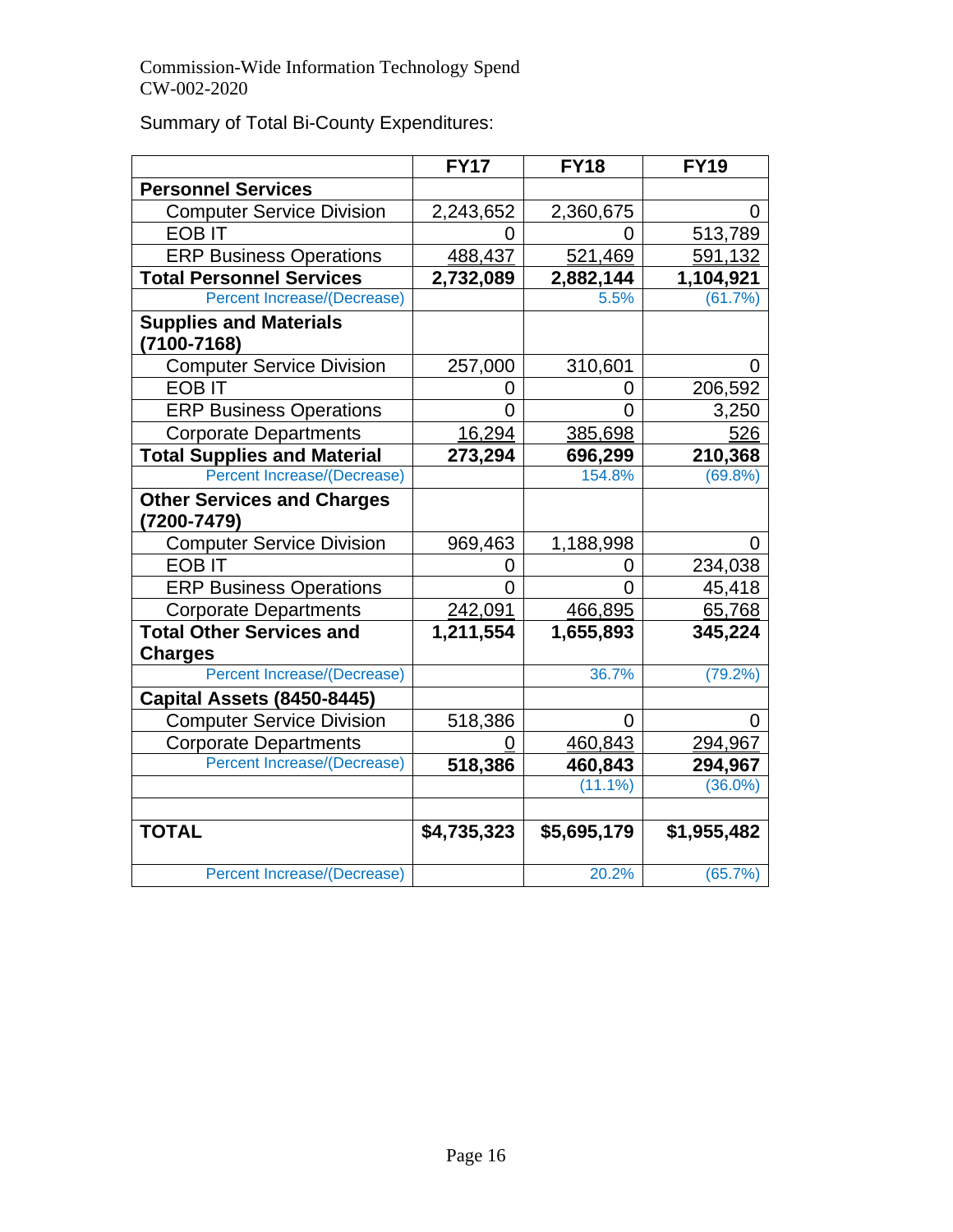Personnel Services

| <b>Bi-County IT Operations</b> | 2017             | 2018 | 2019                     |
|--------------------------------|------------------|------|--------------------------|
| <b>IPersonnel Services</b>     | $$2,732,089$ $$$ |      | $2,882,144$ \$ 1,104,921 |
| Percent Increase/(Decrease)    |                  | 5.5% | (61.7%)                  |

The decrease in personnel costs in FY19 can be attributed to the transfer of Enterprise personnel costs (\$1.9M) to the OCIO.

#### Supplies and Materials

Supplies and materials expenditures include computer supplies and equipment, and PC software.

| <b>Bi-County IT Operations</b>  | 2017    | 2018    | 2019      |
|---------------------------------|---------|---------|-----------|
| Office Supplies/Minor Furniture | 212,794 | 171,038 | \$15,659  |
| Equipment Minor                 | 46,894  | 516,111 | \$191,916 |
| Activities                      | 13,606  | 9,150   | 2,793     |
| <b>ITOTAL</b>                   | 273,294 | 696,299 | \$210,368 |

The increase in supply and material costs in FY18 can be primarily attributed to \$309.7k of departmental equipment costs. The Department of Finance spent \$220k on servers and domain controllers, DHRM spent \$75k on laptops, and the Legal Department spent \$16k on laptops.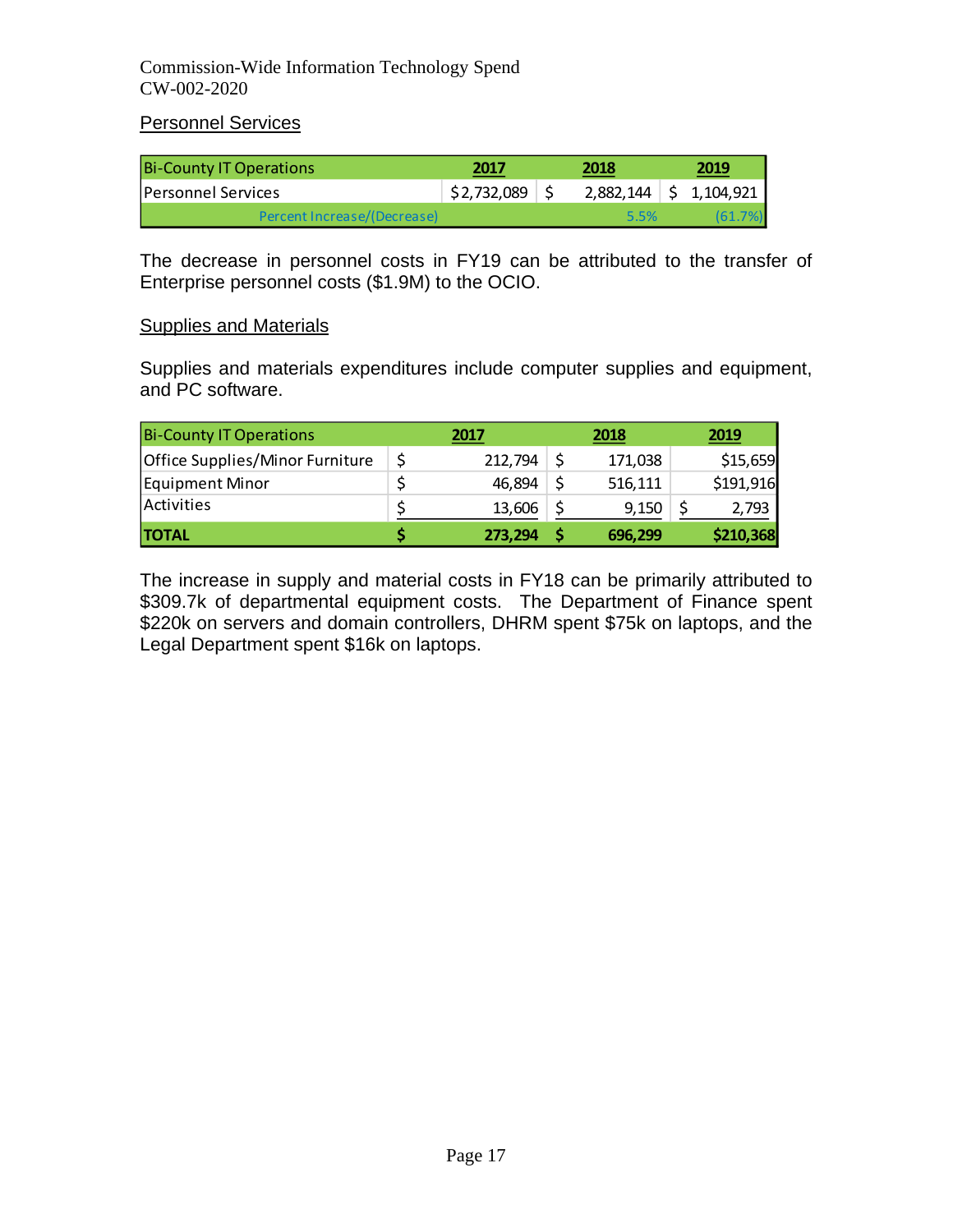#### Other Services and Charges

Other services and charges is a broad category and includes maintenance agreements, professional services, and contractual services (e.g. software licenses).

|      | <b>Bi-County IT Operations</b>   | 2017         | 2018        | 2019      |
|------|----------------------------------|--------------|-------------|-----------|
| 7200 | Communication, Other             | $-$ \$38,444 | \$13,176    | \$5,627   |
| 7207 | Telephone                        | \$3,287      | \$2,720     | \$46,126  |
| 7208 | Telephone Cellular               | \$23,461     | \$500       | \$1,050   |
| 7210 | Electricity                      | \$2,470      | \$2,340     | \$0       |
| 7216 | Telecommunications               | \$24,922     | \$0         | \$0       |
| 7222 | Repairs/Maint./Building          | \$6,144      | \$0         | \$0       |
| 7224 | Repairs/Maint./Compuer HW        | \$2,913      | \$0         | \$445     |
| 7239 | Repairs/Maint./Other             | \$16,471     | \$20,430    | \$0       |
| 7265 | Mnt.Agree Computer Hardware      | \$176,289    | \$343,572   | \$1,820   |
| 7266 | Mnt. Agree Computer Software     | \$471,825    | \$544,444   | \$213,984 |
| 7275 | Mnt. Agree Other                 | \$0          | \$10,919    | \$0       |
| 7308 | Data Proc Info Mgmt Serv         | \$83,076     | \$0         | \$0       |
| 7310 | <b>Education Training Serv.</b>  | \$21,275     | \$0         | \$0       |
| 7325 | <b>Professional Serv General</b> | \$133,515    | \$128,968   | \$37,390  |
| 7338 | Electrical Serv.                 | \$0          | \$5,938     | \$0       |
| 7356 | Misc. Serv.                      | \$2,697      | $-5572$     | \$0       |
| 7375 | Software Licenses/Renewals       | \$186,827    | \$101,414   | \$33,694  |
| 7376 | Subscriptions/Publications       | $-51,245$    | \$224,101   | \$480     |
| 7380 | <b>Temp Agency Fees</b>          | \$0          | \$193,700   | \$0       |
| 7405 | Advertising/Want Ads             | \$250        | \$0         | \$0       |
| 7475 | Training/Workshop Costs          | \$55,587     | \$39,086    | \$3,000   |
| 7476 | Travel/Mileage                   | \$47         | \$48        | \$513     |
| 7477 | <b>Travel Training/Workshops</b> | \$38,770     | \$24,994    | \$1,095   |
| 7479 | <b>Tuition Assistance</b>        | \$1,417      | \$115       | \$0       |
|      | <b>TOTAL</b>                     | \$1,211,554  | \$1,655,893 | \$345,224 |

The sharp decrease in FY19 can be attributed to the transfer of Computer Service Division expenses to the Enterprise IT Division and EOB IT. In FY19 Enterprise incurred \$1,055k of other services and charges.

Five (5) expense codes make up the majority of other service and charges expenditures:

- Maintenance Agreements Computer Hardware (7265)
- Maintenance Agreements Computer Software 7266)
- Subscriptions and Publications (7376)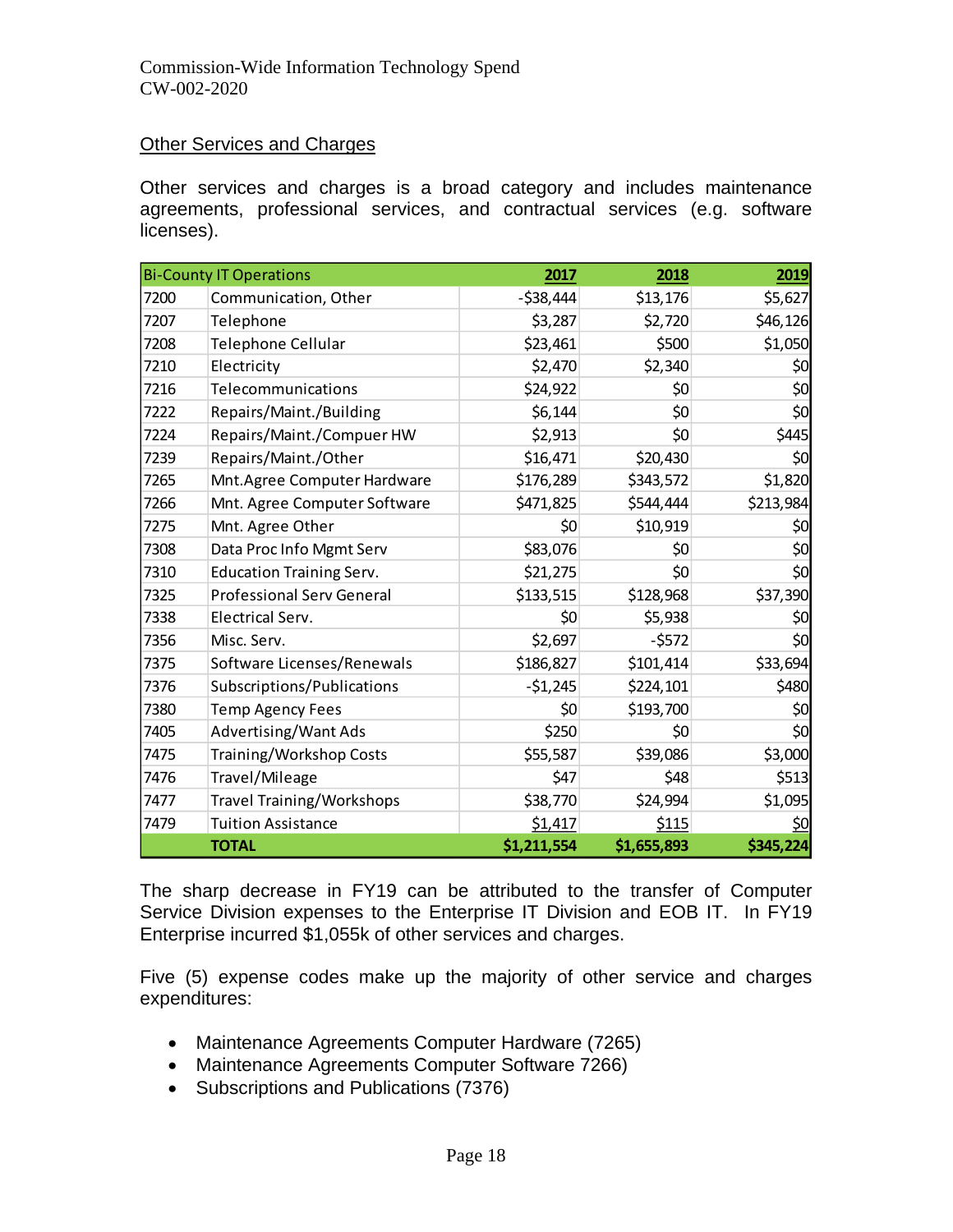- Professional Services General (7325)
- Software Licenses/Renewals (7375)

In FY18, Corporate departments incurred \$461k in maintenance agreement expenditures. Significant expenditures included:

- CardConnect hardware \$196k
- Samaritan software \$20k
- Hosting and maintenance for EAM \$69k
- Government Jobs \$19k
- Ecounsel Software \$133k
- Oracle renewal support \$9k

#### Capital Assets

| <b>Bi-County IT Operations</b> | 2017    | 2018    | 2019       |
|--------------------------------|---------|---------|------------|
| Capital Assets                 | 518,386 | 460,843 | 294,967    |
| Percent Increase/(Decrease)    |         | (11.1%) | $(36.0\%)$ |

In FY17, the Corporate Service Division purchased a pair of Palo Alto firewalls for \$518k.

In FY18, Corporate departments purchased \$461k of capital assets. Expenditures can be attributed to the purchase of a storage area network (SAN) server for the EOB at a cost of \$420k and a workstation blade (\$41k).

In FY19, Corporate departments incurred \$295k of capital expenses. Some of the expenses included SSD (solid-state drive) storage (\$119.8k) and Synergy GPU Computer Nodes (\$168.8k).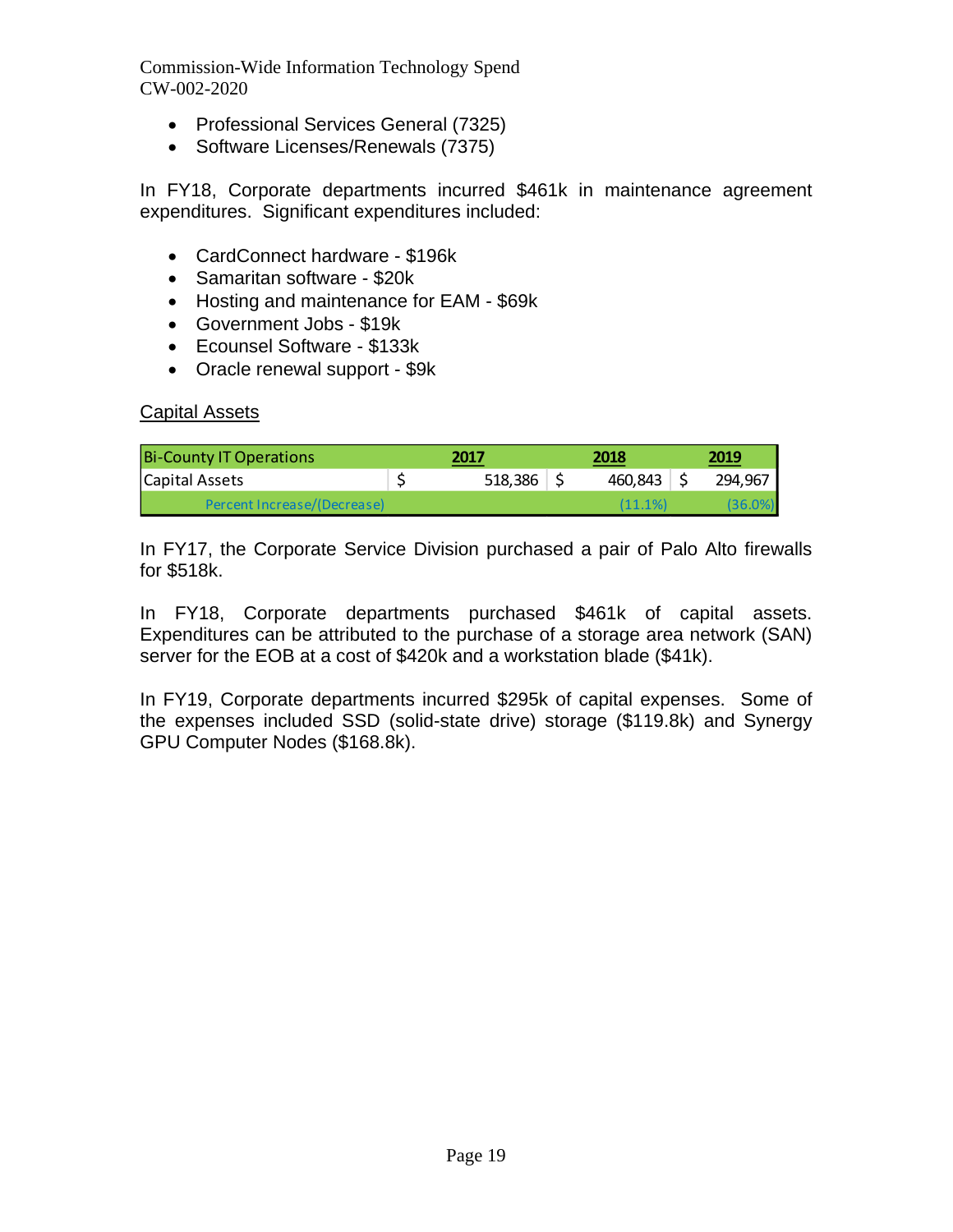## **Montgomery County**

Total Montgomery County IT spend analysis includes the following sections:

- Information Technology & Innovation Division **(ITI)**
	- o MC Planning
	- o MC Parks/Enterprise Asset Management **(EAM)**/Geographic Information System **(GIS)**
- Montgomery Department of Parks (non-ITI)
- Montgomery Planning Department (non-ITI)

ITI is an inter-departmental division, serving both Montgomery Department of Parks and Montgomery Planning Department. The ITI Division staff members are located within the Planning headquarters, the Parks headquarters, and numerous MC Parks facilities throughout Montgomery County.

ITI's IT Strategic Plan encompasses five overarching goals:

- 1. Accessibility and Mobility
- 2. Robustness, Sustainability, and Scalability
- 3. Nimbleness, Focus, and Proactivity
- 4. Ensuring Informed, Safe, and Satisfied Consumers and Citizens
- 5. Continuity of Operations and Disaster Recovery.

ITI provides performance and continuity for MC Parks and Planning employees and the public, as well as synchronicity with Montgomery County government with which they collaborate on several key fronts, including WiFi in the Parks with camera security for park patrons.

ITI also provides 24x7 information technology infrastructure and services and IS/GIS systems and support to Commission employees and the public which relies heavily upon access to ITI's user-friendly GIS applications. ITI's network backbone is Montgomery County's established fiber infrastructure, called FiberNet.

ITI's migration to Windows 10 throughout Montgomery County Parks and Planning necessitated a refresh of PCs. This PC refresh is conducted on a rolling basis in order to prevent obsolescence across the end-user base, in compliance with Montgomery County inter-agency best practices.

Migration to Microsoft Teams is underway to provide Montgomery County Parks and Planning employees with an all-in-one solution with: talk, text, audio, video, and file sharing for enhanced collaboration and productivity.

The Enterprise Asset Management (EAM) and Geographic Information System (GIS) section of the Management Services Division of Montgomery Parks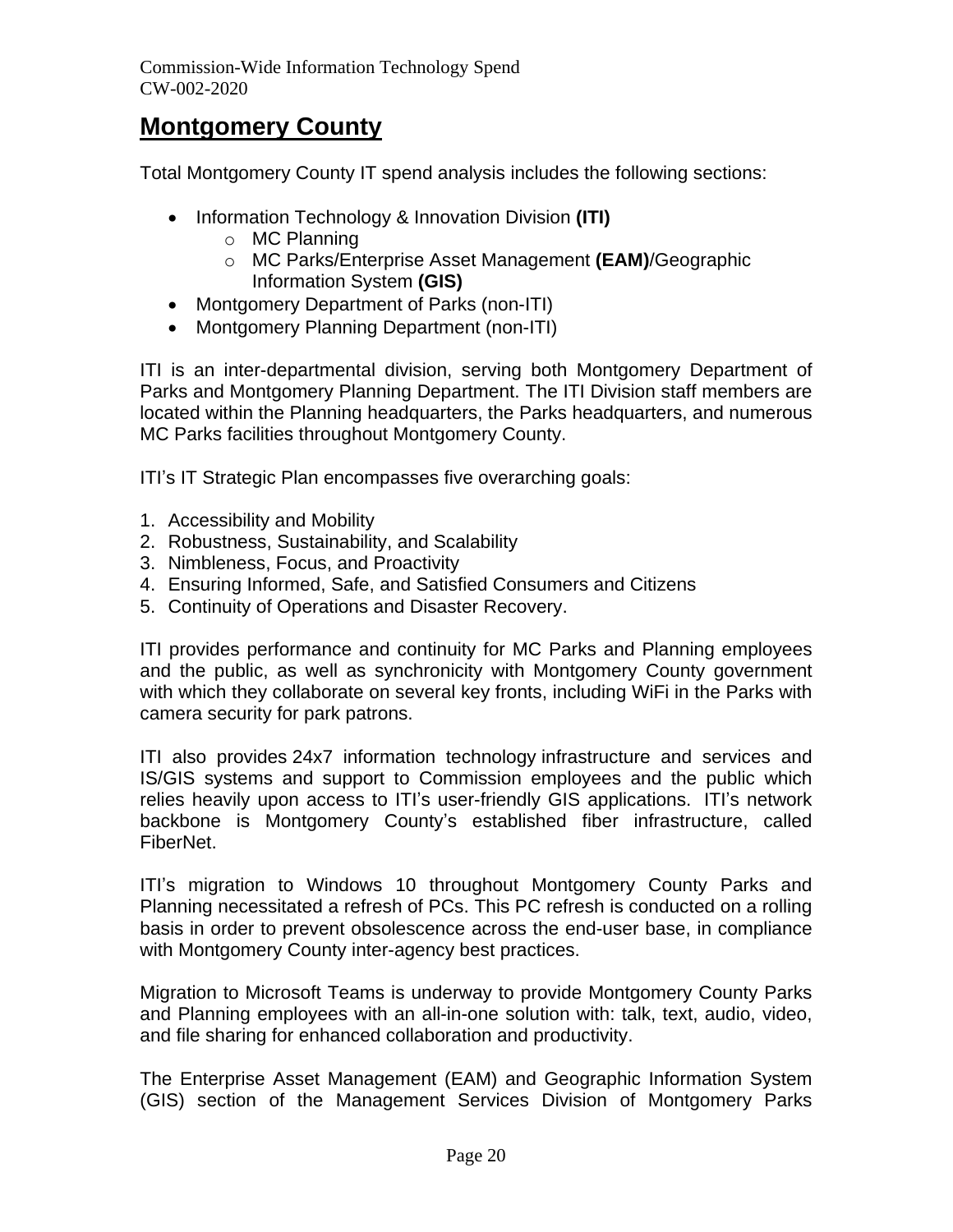provides computerized systems which help support and better manage work programs of the department. The EAM system includes preventative maintenance and reactive work orders, facility condition assessments, park asset/amenity inventory, a GIS interface, data collection and analysis on several department-wide efforts, and more. This section oversees the administration of the EAM and GIS systems.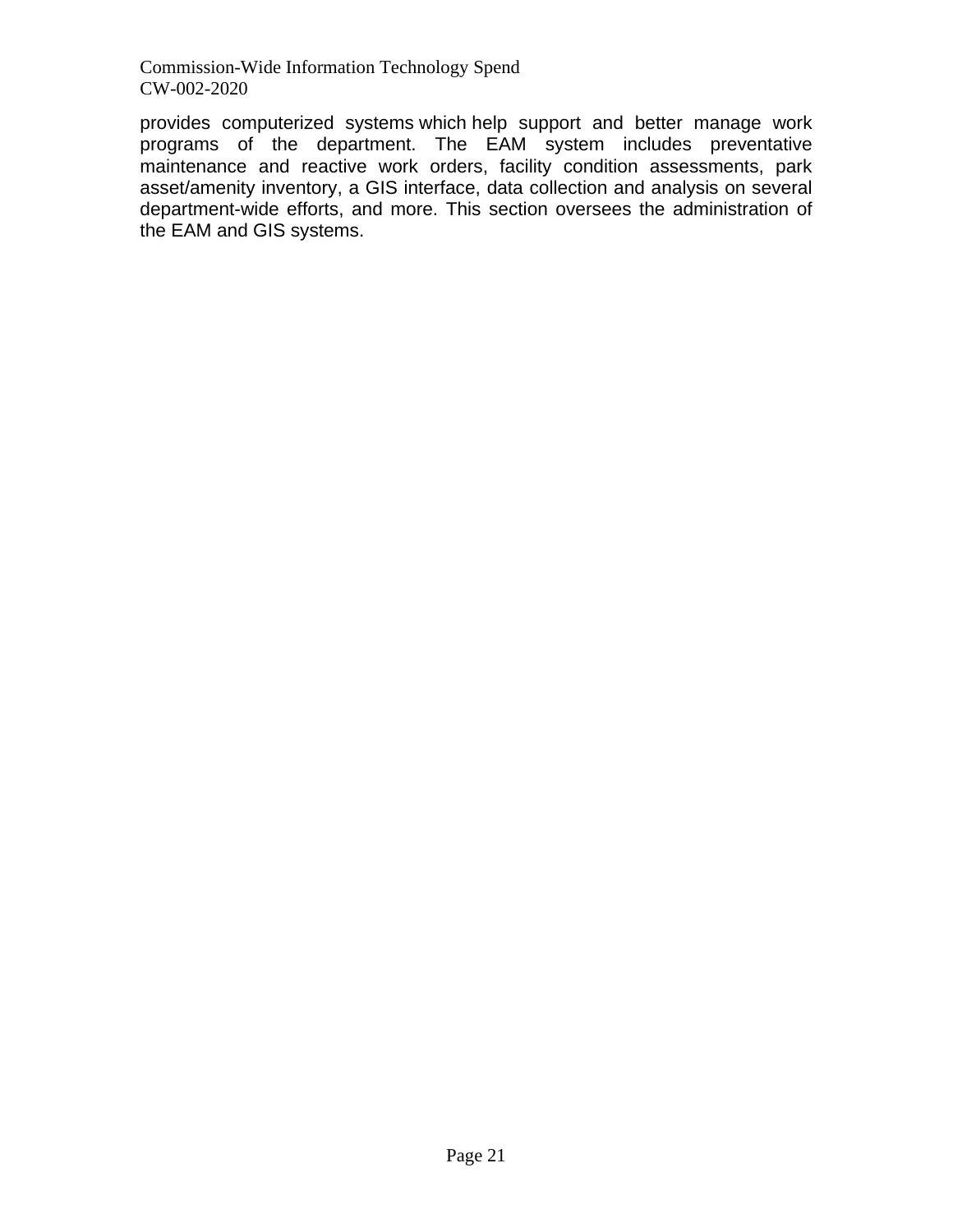Montgomery County total IT spend has increased \$2.1M over the three years reviewed. Total IT spend during FY18 increased 24.1% over FY17. Total FY19 spend of \$8.6M increased 6.5% over FY18 expenditures of \$8.0M.

| FY17                       | <b>FY18</b> | <b>FY19</b> |  |  |
|----------------------------|-------------|-------------|--|--|
| \$6,510,454                | \$8,076,362 | \$8,604,541 |  |  |
| % Increase from prior year | 24.1%       | 6.5%        |  |  |

As reflected below, ITI (MC Planning and Parks) account for the majority of IT spend, 91%, 84%, and 82% for FY17 – FY19 respectfully.

|                               | 2017      |       |               | 2018      |         | 2019              |       |
|-------------------------------|-----------|-------|---------------|-----------|---------|-------------------|-------|
| <b>ITI - MC Planning</b>      | 3,272,196 | 50.3% |               | 3,569,274 |         | 44.2% \$3,735,343 | 43.4% |
| <b>ITI - MC Parks/EAM/GIS</b> | 2,622,249 | 40.3% |               | 3,248,826 |         | 40.2% \$3,345,409 | 38.9% |
| <b>MC Planning Dept.</b>      | 427,768   | 6.6%  |               | 534,974   | 6.6%    | 573,407           | 6.7%  |
| <b>MC Parks Dept.</b>         | 188,241   | 2.9%  | <sup>\$</sup> | 723,288   | $9.0\%$ | 950,382           | 11.0% |
| <b>TOTAL</b>                  | 6,510,454 |       |               | 8,076,362 |         | \$8,604,541       |       |

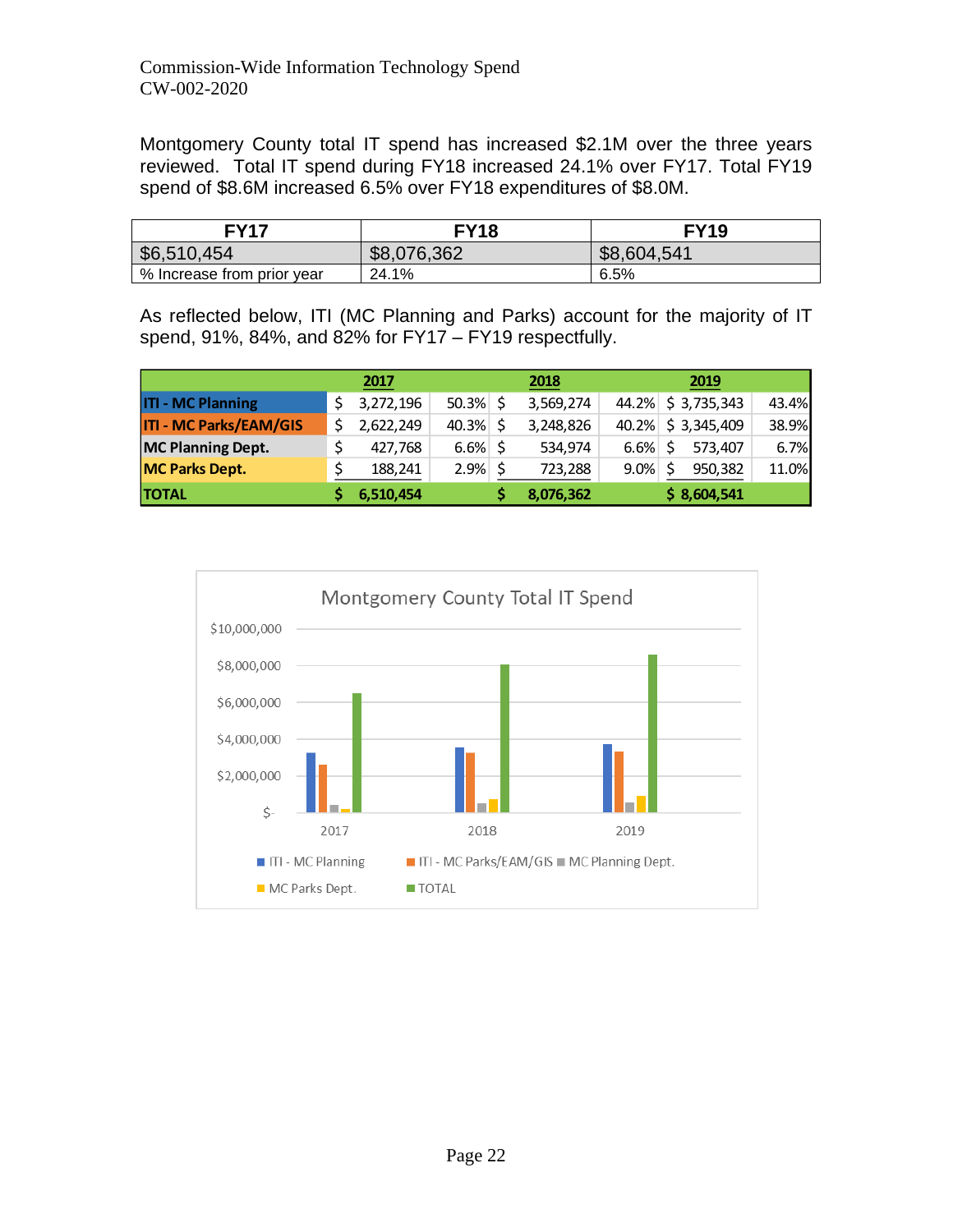|                                                 | <b>FY17</b> | <b>FY18</b> | <b>FY19</b> |
|-------------------------------------------------|-------------|-------------|-------------|
| <b>Personnel Services</b>                       |             |             |             |
| ITI - MC Planning                               | 1,994,485   | 2,113,080   | 2,171,078   |
| ITI - MC Parks/EAM/GIS                          | 1,237,010   | 1,735,570   | 1,757,199   |
| <b>Total Personnel Services</b>                 | 3,231,495   | 3,848,650   | 3,928,277   |
| <b>Percent Increase</b>                         |             | 19.1%       | 2.1%        |
|                                                 |             |             |             |
| <b>Supplies and Materials</b>                   |             |             |             |
| (7100-7168)                                     |             |             |             |
| ITI-MC Planning                                 | 308,490     | 620,371     | 307,403     |
| ITI-MC Parks/EAM/GIS                            | 462,598     | 260,668     | 297,680     |
| <b>MC Planning Departments</b>                  | 14,727      | 107,927     | 199,803     |
| <b>MC Parks Departments</b>                     | 67,279      | 40,512      | 241,069     |
| <b>Total Supplies and Material</b>              | 853,094     | 1,029,478   | 1,045,955   |
| <b>Percent Increase</b>                         |             | 20.7%       | 1.6%        |
|                                                 |             |             |             |
| <b>Other Services and Charges</b><br>7200-7479) |             |             |             |
| ITI-MC Planning                                 | 847,950     | 835,885     | 1,256,861   |
| ITI - MC Parks/EAM/GIS                          | 937,281     | 1,252,588   | 1,290,529   |
| <b>MC Planning Departments</b>                  | 73,040      | 153,344     | 113,761     |
| <b>MC Parks Departments</b>                     | 120,962     | 298,419     | 285,547     |
| <b>Total Other Services and</b>                 | 1,979,233   | 2,540,236   | 2,946,698   |
| <b>Charges</b>                                  |             |             |             |
| <b>Percent Increase</b>                         |             | 28.3%       | 16.0%       |
|                                                 |             |             |             |
| Capital Assets (8450-8445)                      |             |             |             |
| ITI-MC Planning                                 | 121,272     | $-62$       | 0           |
| ITI-MC Parks/EAM/GIS                            | $-14,640$   | 0           | $\Omega$    |
| <b>MC Planning Departments</b>                  | 340,000     | 273,703     | 259,844     |
| <b>MC Parks Departments</b>                     | 0           | 384,357     | 423,766     |
| <b>Total Capital Assets</b>                     | 446,632     | 657,998     | 683,610     |
| <b>Percent Increase</b>                         |             | 47.3%       | 3.9%        |
|                                                 |             |             |             |
| <b>TOTAL</b>                                    | \$6,510,454 | \$8,076,362 | \$8,604,541 |
|                                                 |             |             |             |
| <b>Percent Increase</b>                         |             | 24.1%       | 6.5%        |

## Summary of Total IT Expenditures for Montgomery County: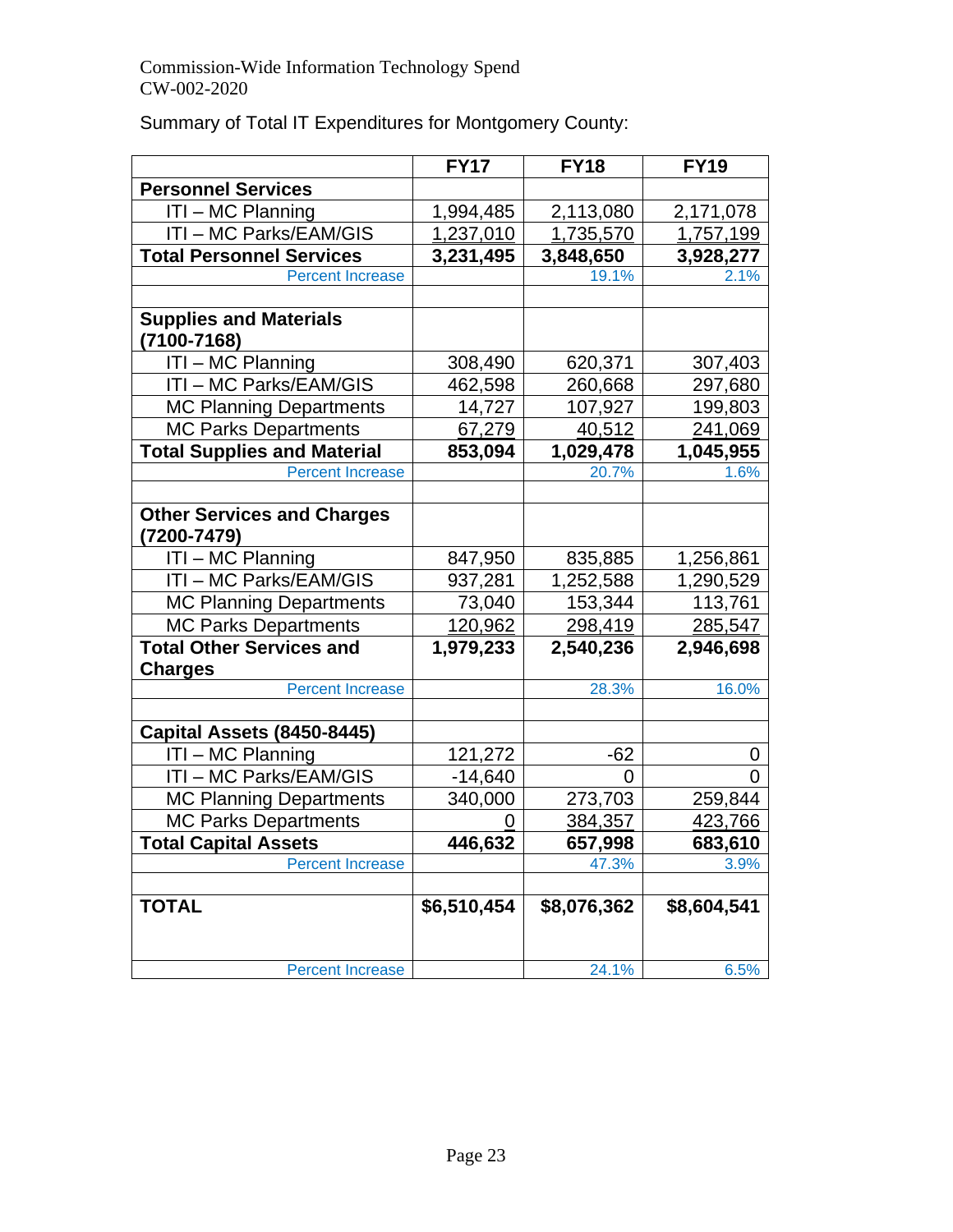## **Information Technology Division (ITI) MC Parks/EAM/GIS**

## Personnel Services

| <b>ITI MC Parks/EAM/GIS</b> | 2017      | 2018  | 2019                                 |
|-----------------------------|-----------|-------|--------------------------------------|
| <b>Personnel Services</b>   | 1,237,010 |       | $1,735,570$ $\binom{2}{5}$ 1,757,199 |
| Percent Increase            |           | 40.3% |                                      |

The personnel services costs reflected above represent IT personnel expenditures necessary to support ITI MC Parks/EAM/GIS departments/divisions. In FY17, ITI MC Parks had four (4) vacancies, which resulted in lower total personnel costs. FY18 costs increased \$498.6k (40.3%) as the vacancies were filled, including four (4) in ITI Parks, and adding two (2) ITI Parks Support Specialist II Techs in FY19 which replaced 2 contractors, as well as approved COLA (1.5%) and merit increases (3.5%). Also, in FY19, departmental GIS support was transferred from another division into the EAM section under the Management Services Division and included the transfer of a GIS Specialist III position.

### Supplies and Materials

| <b>ITI MC Parks/EAM/GIS</b>         | 2017      | 2018      | 2019      |
|-------------------------------------|-----------|-----------|-----------|
| Office Supplies/Minor Furniture     | \$9,857   | \$11,924  | \$11,462  |
| Equipment Minor                     | \$452,425 | \$248,744 | \$286,085 |
| Supplies for Spec. Dept. Activities | \$316     | \$0       | \$133     |
| <b>TOTAL</b>                        | \$462,598 | \$260,668 | \$297,680 |

In FY17, ITI MC Parks/EAM/GIS incurred \$462.6k of supply and material expenditures, consisting of \$394k of computer equipment charges. MC Parks is on a 3-year laptop refresh cycle with increased spending occurring in FY17 in conjunction with planned upgrades to Windows 10 and other hardware upgrades needed in preparation for the ERP upgrade.

FY18 and FY19 equipment expenditures decreased to \$249k and \$286k respectfully. Similar to FY17, most of the charges are attributed to computer equipment expenses. Equipment expenses include laptops, desktops, tablets, printers, plotters, docking stations, monitors, keyboards, mice, cell phones and other mobile devices, and other computer supplies.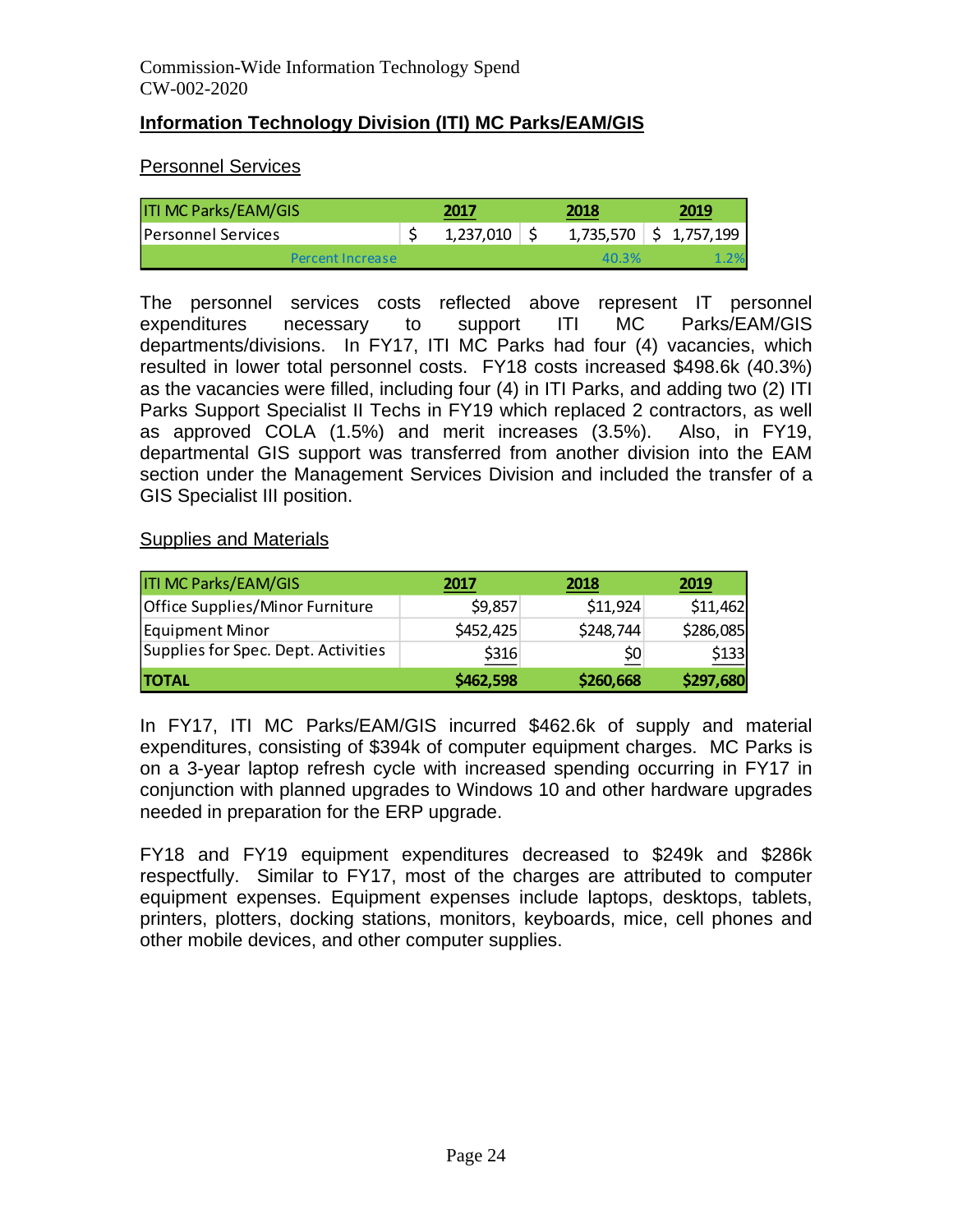### Other Services and Charges

| <b>ITI MC Parks/EAM/GIS</b>    | 2017          | 2018            | 2019        |
|--------------------------------|---------------|-----------------|-------------|
| Communications                 | \$<br>8,421   | \$<br>14,215    | \$11,394    |
| <b>Repairs and Maintenance</b> | \$<br>61,136  | \$<br>8,129     | \$69,995    |
| <b>Maintenance Agreements</b>  | \$<br>134,233 | \$<br>376,741   | \$503,022   |
| <b>Professional Services</b>   | \$<br>536,720 | \$<br>581,891   | \$510,310   |
| Contractual                    | \$<br>177,652 | \$<br>262,178   | \$181,247   |
| Other                          | 19,119        | \$<br>9,434     | \$14,561    |
| <b>TOTAL</b>                   | 937,281       | \$<br>1,252,588 | \$1,290,529 |

ITI MC Parks/EAM/GIS other services and charges increased steadily over the three years reviewed. FY18 increased 33.6% over FY17 levels, and FY19 increased 3.0% over FY18 levels.

Maintenance agreements and professional services charges accounted for 71.6%, 76.5%, and 78.5% of the charges respectfully (FY17, FY18, FY19).

FY19 maintenance agreement expenses include Microsoft EA for \$242k, Microsoft SQL for \$36k, SmartNet for \$29k, UPS, Kronos, Avaya, and Whatsup.

FY18 professional services expenditures include WAN/LAN support of network infrastructure, telecom engineering support, Avaya telephone system upgrade, IT help desk and inventory management, Windows 10 migration, and telecom expense auditing.

In FY18, \$100,000 of funding was added for services to pilot the Wi-Fi in the Parks program initiative to expand free public wireless access to various parks in the County. The costs for this project were offset by revenue from the Montgomery County Cable Fund. The funding for this program continued in FY19.

Some of ITI MC Parks/EAM/GIS' professional services expenditures are due to the Division's outsourcing of functions to support the network infrastructure, help desk, and inventory management. Network infrastructure engineering is outsourced to obtain specialized expertise. Help Desk and inventory management is outsourced to a single service provider to help ensure superior end-user support.

**OIG Comment**: ITI Parks/EAM/GIS incurs over \$500k in professional service contracts each year. To decrease costs and develop internal succession plans, management may want to consider utilizing Merit or Contract employees for ongoing (i.e. not one time) functions.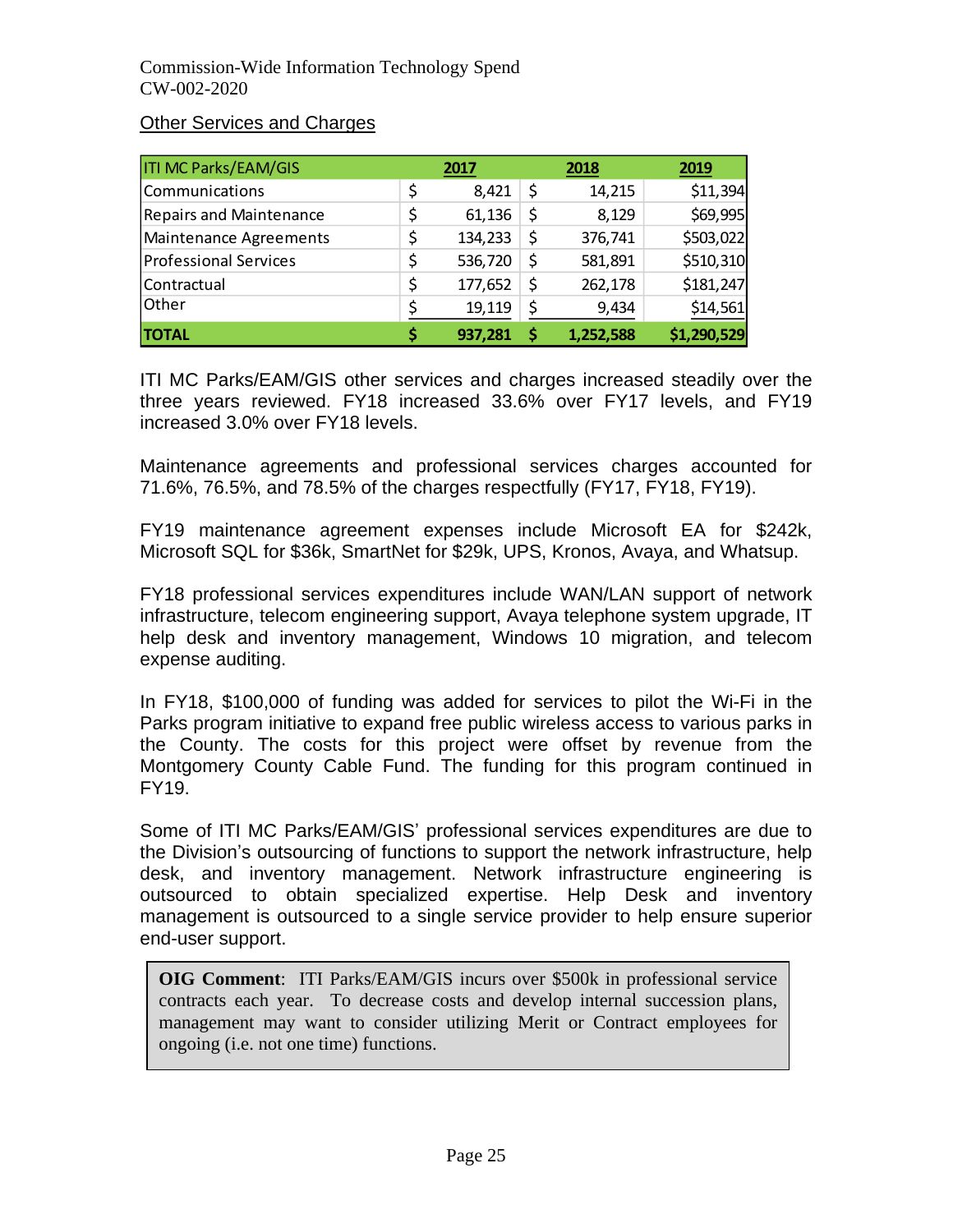## **Information Technology Division (ITI) MC Planning**

### Personnel Services

| <b>ITI Montgomery Planning</b> | 2017      | 2018      | 2019      |
|--------------------------------|-----------|-----------|-----------|
| <b>IITI Personnel Services</b> | 1,994,485 | 2,113,080 | 2,171,078 |
| Percent Increase               |           | 5.9%      |           |

ITI personnel services costs represent IT personnel expenditures necessary to support the Planning Department. Fluctuations in personnel costs can be primarily attributed to internal vacancies and hiring, coupled with approved COLA (1.5%) and merit (3.5%) increases.

#### **Supplies and Materials**

| <b>ITI Montgmery Planning</b>       |    | 2017    | 2018    | 2019      |
|-------------------------------------|----|---------|---------|-----------|
| Office Supplies/Minor Furniture     |    | 4,922   | 16,120  | \$8,596   |
| Equipment Minor                     |    | 303,459 | 603,941 | \$298,488 |
| Supplies for Spec. Dept. Activities | Ś. | 109     | 310     | \$319     |
| <b>TOTAL</b>                        |    | 308,490 | 620,371 | \$307,403 |

FY18 reflected slightly higher supply and material costs due to \$512k of expenditures charged to computer equipment under \$10,000. Migration to Windows 10 necessitated technology upgrade to new laptops, desktops and tablets. Other years, similar expenses were between \$255k and \$287k.

#### Other Services and Charges

| <b>ITI Montgomery Planning</b> |    | 2017    |    | 2018    | 2019        |
|--------------------------------|----|---------|----|---------|-------------|
| Communications                 | \$ | 50,363  | \$ | 68,851  | \$49,817    |
| <b>Repairs and Maintenance</b> | \$ | 63,030  | \$ | 8,523   | \$135,958   |
| Maintenance Agreements         | \$ | 204,980 | \$ | 276,739 | \$362,667   |
| <b>Professional Services</b>   | \$ | 349,122 | \$ | 351,116 | \$532,642   |
| Contractual                    | \$ | 137,470 | \$ | 115,659 | \$83,460    |
| <b>Other</b>                   | \$ | 42,985  | \$ | 14,997  | \$92,317    |
| <b>TOTAL</b>                   | S  | 847,950 | S  | 835,885 | \$1,256,861 |

ITI Montgomery Planning's other services and charges remained stable in FY17 and FY18, but FY19 expenses increased by approximately \$420k. This is primarily attributed to increases maintenance agreement costs. FY19 maintenance agreement costs included renewals for Microsoft EA for \$161k, Microsoft SQL for \$83k, Cisco SmartNet for \$29k, Whatsup, and Sketchup.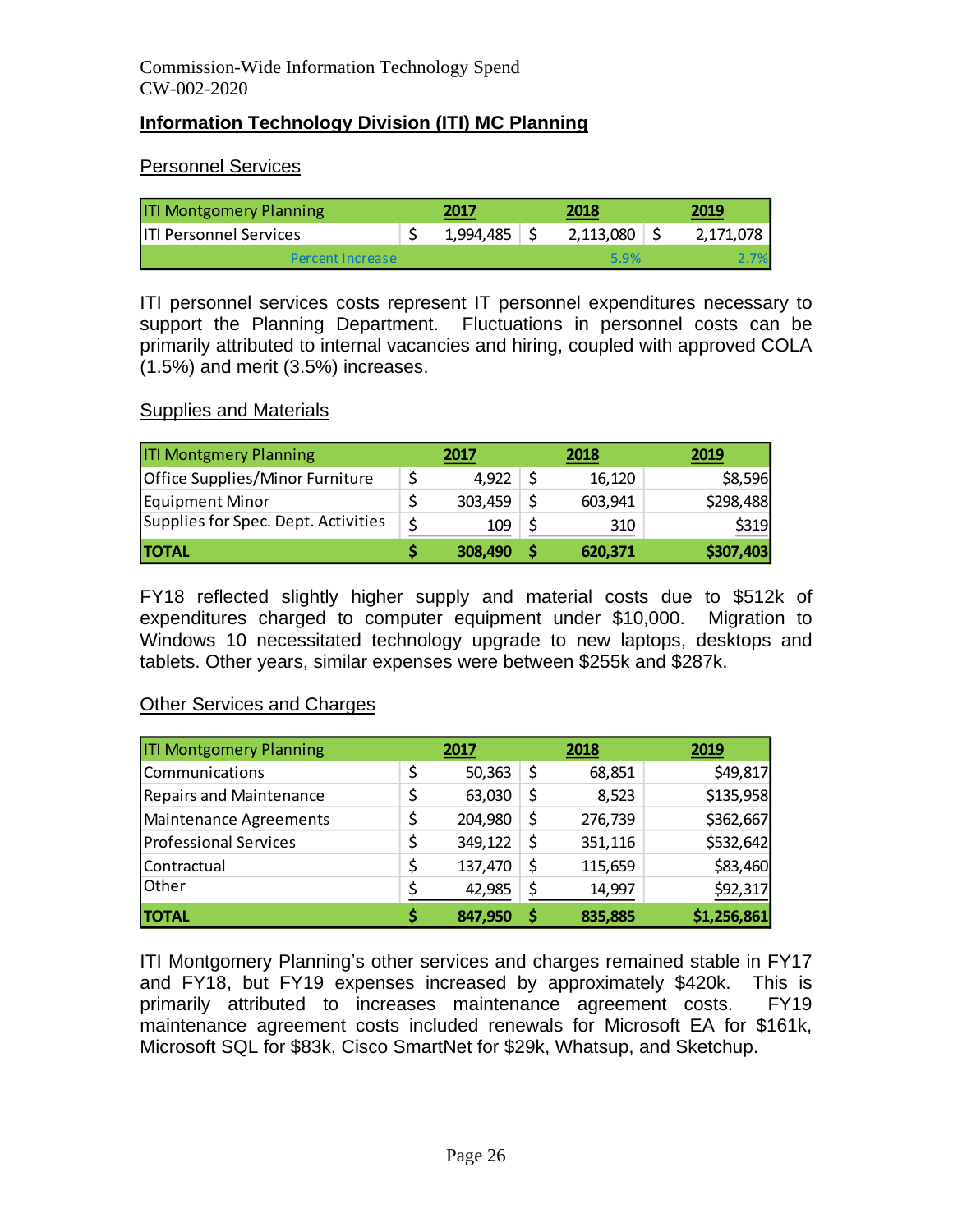GIS maintenance expenses include ArcGIS for \$89k, Infor Hansen for \$55k, and Avolve ProjectDox for \$13k.

**OIG Comment**: ITI Planning incurred over \$500k in professional service contracts in FY19. To decrease costs and develop internal succession plans, management may want to consider utilizing Merit or Contract employees for ongoing (i.e. not one time) functions.

## Capital Assets

ITI MC Planning spent \$121k on capital assets in FY17. It appears that most capital expenditures occurred at the department level (discussed in subsequent sections.)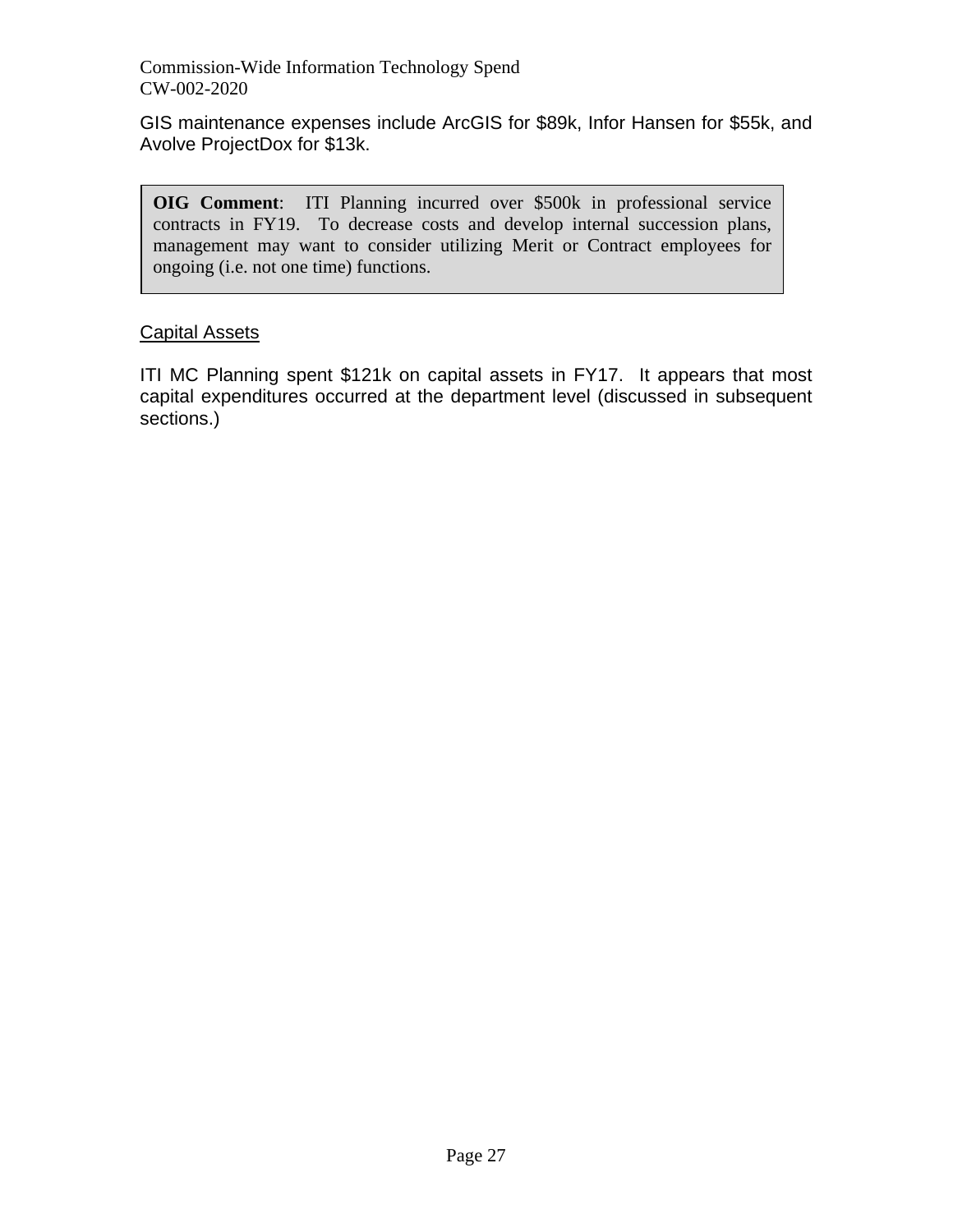#### **Montgomery County Departments (Non-ITI)**

The following expenditures were incurred by various Montgomery County Parks and Montgomery County Planning Departments, outside of ITI. The costs include expenses charged to the 17 expense codes identified in Exhibit A.

#### Supplies and Materials

| <b>MC Planning Department (non-ITI)</b> | 2017         | 2018          | 2019      |
|-----------------------------------------|--------------|---------------|-----------|
| Office Supplies/Minor Furniture         | \$           | \$            | \$7,593   |
| <b>Equipment Minor</b>                  | \$<br>14,727 | \$<br>107,927 | \$192,210 |
| Supplies for Spec. Dept. Activities     | \$           |               | \$0       |
| <b>TOTAL</b>                            | 14,727       | \$<br>107,927 | \$199,803 |
|                                         |              |               |           |
|                                         |              |               |           |
| MC Department of Parks (non-ITI)        | 2017         | 2018          | 2019      |
| Office Supplies/Minor Furniture         | \$<br>9,447  | \$<br>5,740   | \$19,103  |
| <b>Equipment Minor</b>                  | \$<br>57,832 | \$<br>24,561  | \$219,700 |
| Supplies for Spec. Dept. Activities     | \$           | 10,211        | \$2,266   |

In FY19, Montgomery County Planning departments spent \$148k on laptops and \$44k on GIS server equipment. In FY19, Montgomery County Park Police Department spent \$200k on laptops.

#### Other Services and Charges

| <b>MC Planning Department (non-ITI)</b> | 2017           | 2018          | 2019      |
|-----------------------------------------|----------------|---------------|-----------|
| Communications                          | \$             | \$            | \$0       |
| <b>Repairs and Maintenance</b>          | \$             | \$            | \$89,894  |
| <b>Maintenance Agreements</b>           | \$<br>72,290   | \$<br>136,044 | \$6,518   |
| <b>Professional Services</b>            | \$             | \$            | \$0       |
| Contractual                             | \$             | \$<br>17,300  | \$17,349  |
| Other                                   | \$<br>750      | \$            | \$0       |
| <b>TOTAL</b>                            | \$<br>73,040   | \$<br>153,344 | \$113,761 |
|                                         |                |               |           |
| <b>MD Department of Parks (non-ITI)</b> | 2017           | 2018          | 2019      |
| Communications                          | \$             | \$            | \$0       |
|                                         |                |               |           |
| <b>Repairs and Maintenance</b>          | \$<br>(4, 276) | \$            | \$0       |
| <b>Maintenance Agreements</b>           | \$<br>118,210  | \$<br>255,527 | \$186,361 |
| <b>Professional Services</b>            | \$             | \$<br>6,464   | \$0       |
| Contractual                             | \$<br>7,028    | \$<br>36,428  | \$99,186  |
| Other                                   |                | \$            | \$0       |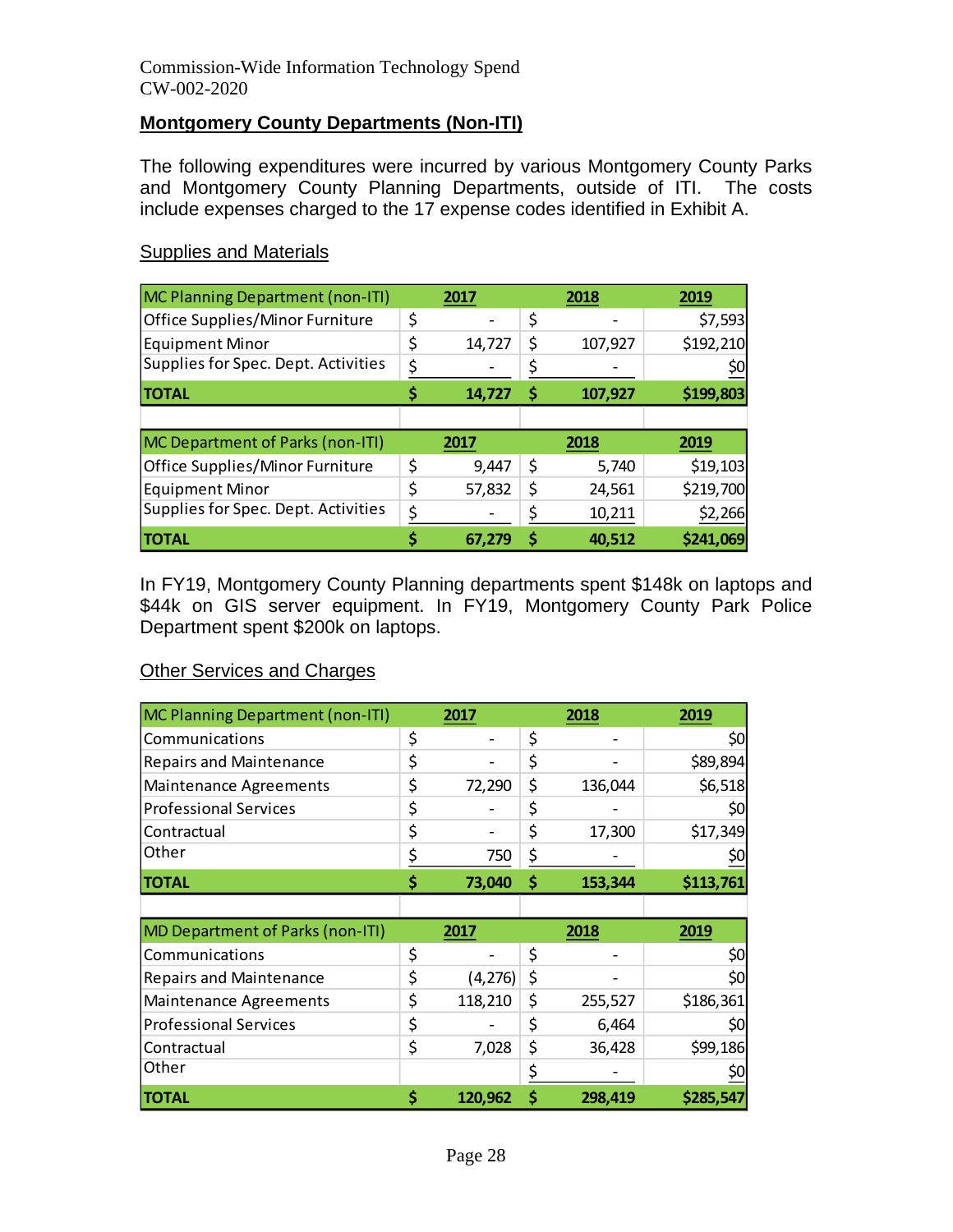Repair and maintenance costs can be attributed to repairs to computer hardware. Maintenance agreement costs can be attributed to computer hardware and computer software agreements.

### Capital Equipment

| <b>MC Planning Department (non-ITI)</b> | 2017    |     | 2018    | 2019      |
|-----------------------------------------|---------|-----|---------|-----------|
| Capital Equipment                       | 340,000 | \$  | 273,703 | \$259,844 |
| <b>TOTAL</b>                            | 340,000 | \$, | 273,703 | \$259,844 |
|                                         |         |     |         |           |
| <b>MD Department of Parks (non-ITI)</b> | 2017    |     | 2018    | 2019      |
| Capital Equipment                       |         |     | 384,357 | \$423,766 |
| <b>TOTAL</b>                            |         |     | 384,357 | \$423,766 |

In FY17, Planning departments spent \$340k for backbone server upgrades.

In FY18, the Planning department spent \$93k for Cisco hardware, \$158k for equipment for the new data center, and \$21k on an IPS switch. New equipment was purchased for the data center to support the Department's move to the Wheaton Headquarters (HQ). The decision to purchase new equipment for the data center ensures the Department doesn't have any service interruption when they move. Since much of the existing equipment was older, it will be used as a back-up data center.

Similarly, in FY18, Department of Parks departments spent \$140k for Cisco hardware, \$158k for equipment for the new data center, and \$21k on an IPS switch. They also spent an additional \$64k on a Storage Area Network (SAN) upgrade.

In FY19, spending for the new data center continued with the Planning department spending \$199k on Cisco routers and switches, \$34k for data center firewall upgrades, and \$27k for a three partition SAN.

In F19, Department of Parks department also spent \$298k on Cisco routers and switches, \$34k for data center firewall upgrades, \$70k for a three-partition SAN needed for the new data center for the Wheaton HQ move.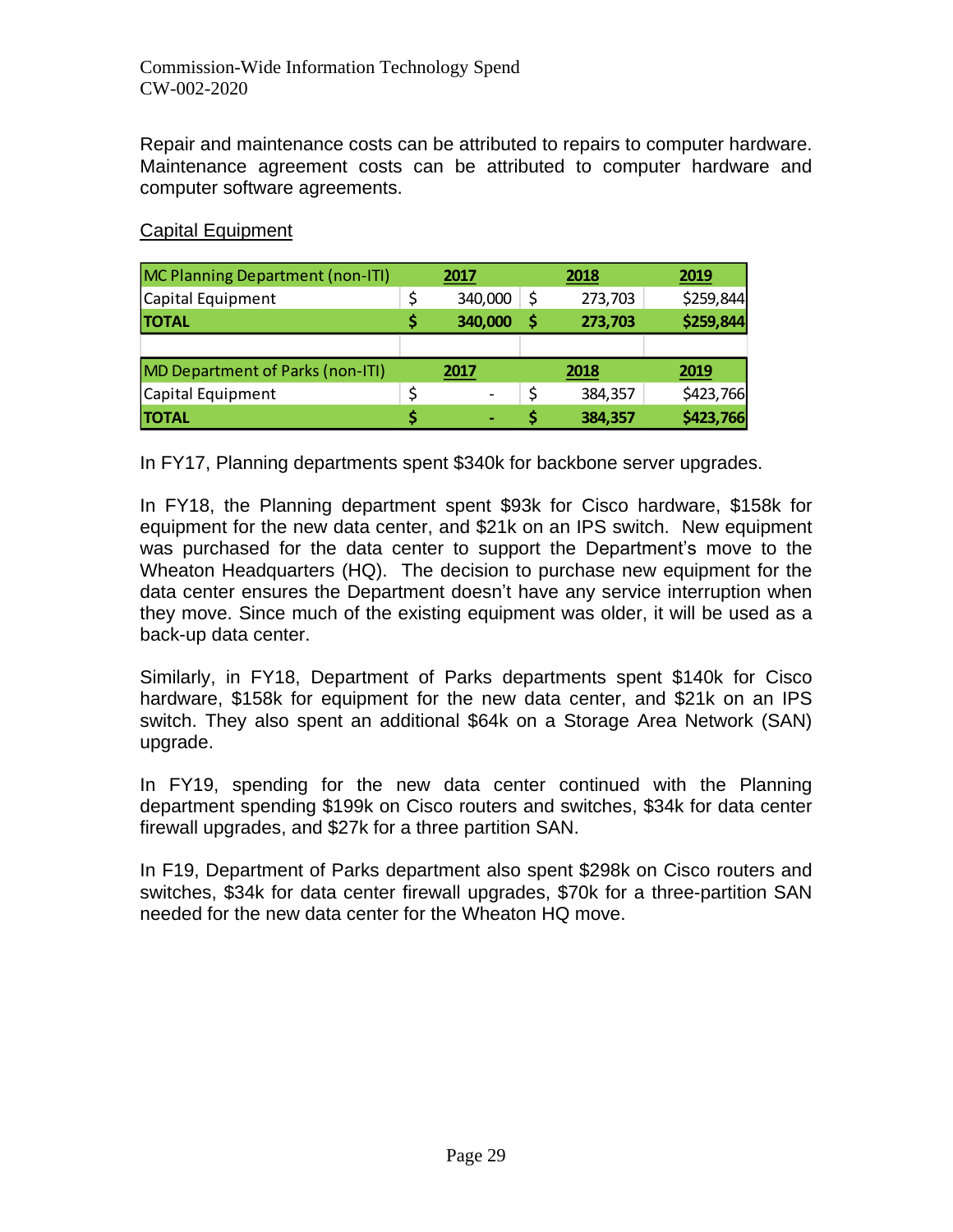# **Prince George's County**

Total Prince George's County IT spend analysis is made up of the following sections:

- Information Technology & Communication Division **(ITC)**
	- o Prince George's County Department of Parks and Recreation
- EAM Administration **(EAM)**
	- o Prince George's County Department of Parks and Recreation
- Information Management Division **(IMD)**
	- o Prince George's County Planning Department
- Department of Parks and Recreation
- Planning Department

Prince George's County total IT spend has increased \$806k over the three years reviewed. Total IT spend for FY19 was \$12.1M, up 7.6% over FY18 expenditures of \$11.2M.

| <b>FY17</b>                           | <b>FY18</b>         | <b>FY19</b>  |
|---------------------------------------|---------------------|--------------|
| \$11,255,420                          | \$11.212.919<br>ъĐ. | \$12,059,992 |
| % Increase/(decrease) from prior year | $.4\%$              | 7.6%         |

As reflected below, ITC and ITD accounts for the majority of IT spend, 82%, 85%, and 86% for FY17, FY18, FY19 respectfully.

|                             | 2017         |         | 2018         |             | 2019       |       |
|-----------------------------|--------------|---------|--------------|-------------|------------|-------|
| <b>ITC - Parks and Rec</b>  | 4,819,621    | 42.8%   | 4,819,488    | 43.0%       | 5,386,415  | 44.7% |
| <b>DPR - EAM</b>            | 758,334      | 6.7%    | 952.723      | $8.5\%$ \$  | 810,554    | 6.7%  |
| <b>IMD</b> - Planning       | 4,457,587    | 39.6%   | 4,722,349    | $42.1\%$ \$ | 5,022,730  | 41.6% |
| <b>DPR Departments</b>      | 1,205,194    | 10.7%   | 710.290      | $6.3\%$ \$  | 831,106    | 6.9%  |
| <b>Planning Departments</b> | 14,684       | $0.1\%$ | 8,069        | 0.1%        | 9,187      | 0.1%  |
| <b>TOTAL</b>                | \$11,255,420 |         | \$11,212,919 |             | 12,059,992 |       |

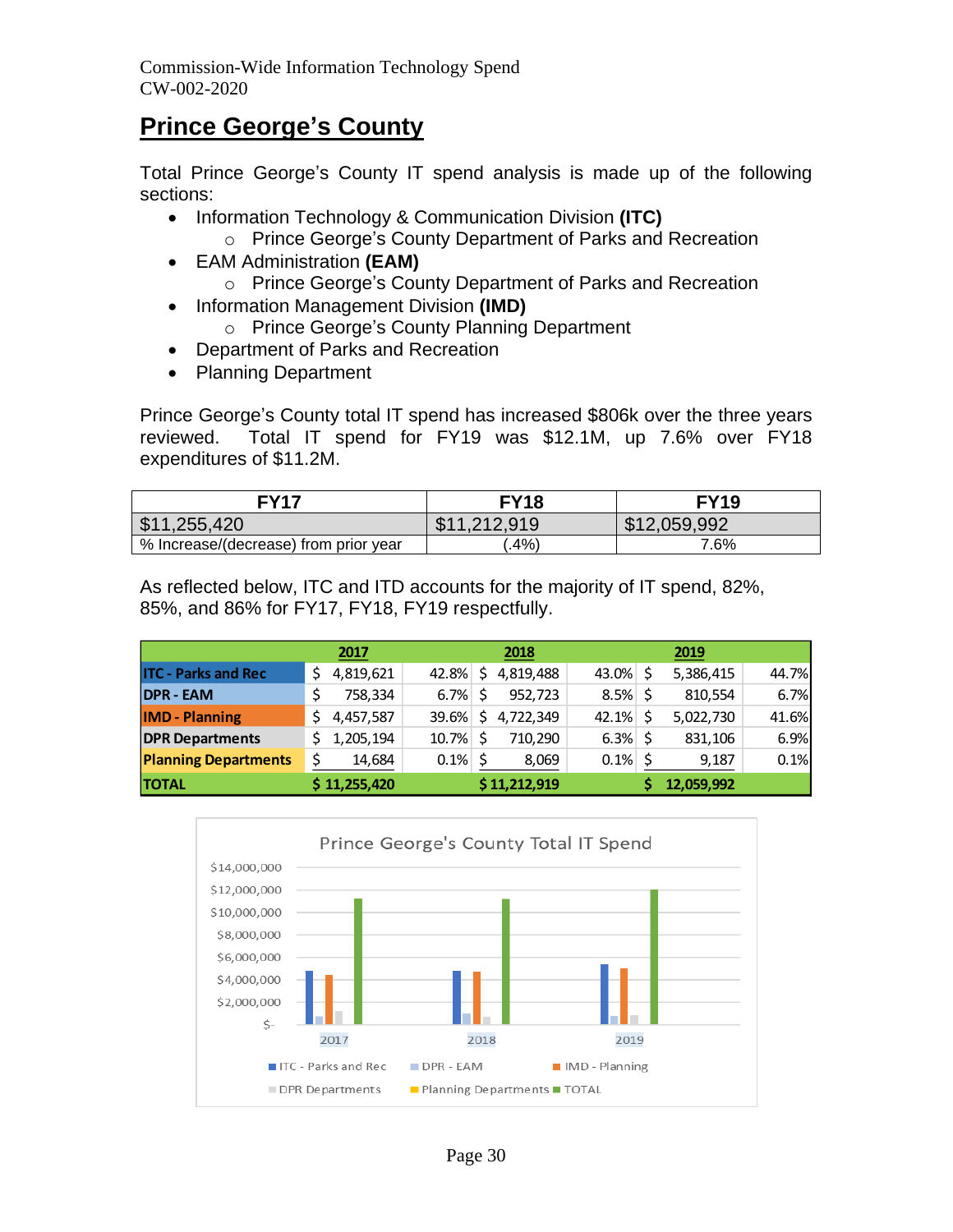|  |  |  |  | Summary of Total IT Expenditures for Prince George's County: |
|--|--|--|--|--------------------------------------------------------------|
|--|--|--|--|--------------------------------------------------------------|

|                                                  | <b>FY17</b>  | <b>FY18</b>  | <b>FY19</b>  |
|--------------------------------------------------|--------------|--------------|--------------|
| <b>Personnel Services</b>                        |              |              |              |
| <b>ITC</b> – Parks and Rec                       | 2,989,476    | 2,855,923    | 2,952,325    |
| IMD - Planning                                   | 3,051,447    | 3,172,973    | 3,370,334    |
| <b>EAM Administration</b>                        | 720,920      | 773,634      | 667,358      |
| <b>Total Personnel Services</b>                  | 6,761,843    | 6,802,530    | 6,990,017    |
| Percent increase/(decrease)                      |              | .6%          | 2.8%         |
|                                                  |              |              |              |
| <b>Supplies and Materials</b>                    |              |              |              |
| (7100-7168)                                      |              |              |              |
| <b>ITC</b> - Parks and Rec                       | 1,198,727    | 1,042,749    | 1,250,189    |
| <b>IMD - Planning</b>                            | 294,858      | 274,477      | 215,358      |
| <b>EAM Administration</b>                        | 16,879       | 13,917       | 5,875        |
| PGC-DPR                                          | 109,955      | 123,255      | 66,335       |
| PGC - Planning                                   | 9,659        | 2,301        | 2,551        |
| <b>Total Supplies and Material</b>               | 1,630,078    | 1,456,699    | 1,540,308    |
| Percent increase/(decrease)                      |              | (10.6%)      | 5.5%         |
|                                                  |              |              |              |
| <b>Other Services and Charges</b><br>(7200-7420) |              |              |              |
| ITC - Parks and Rec                              | 605,543      | 920,816      | 1,183,901    |
| <b>IMD - Planning</b>                            | 758,061      | 1,151,207    | 1,266,371    |
| <b>EAM Administration</b>                        | 20,534       | 165,172      | 137,322      |
| PGC-DPR                                          | 957,489      | 587,035      | 756,031      |
| PGC - Planning                                   | 5,025        | 5,768        | 6,636        |
| <b>Total Other Services and Charges</b>          | 2,346,652    | 2,829,998    | 3,350,261    |
| <b>Percent increase</b>                          |              | 20.6%        | 18.4%        |
|                                                  |              |              |              |
| Capital Assets (8450-8445)                       |              |              |              |
| <b>ITC</b> – Parks and Rec                       | 25,875       | 0            | 0            |
| $IMD - Planning$                                 | 353,221      | 123,692      | 170,667      |
| PGC - DPR                                        | 137,750      | 0            | 8,740        |
| <b>Total Capital Assets</b>                      | 516,846      | 123,692      | 179,407      |
| Percent increase/(decrease)                      |              | (76.3%)      | 45.0%        |
|                                                  |              |              |              |
| <b>TOTAL</b>                                     | \$11,255,420 | \$11,212,919 | \$12,059,992 |
|                                                  |              |              |              |
|                                                  |              |              |              |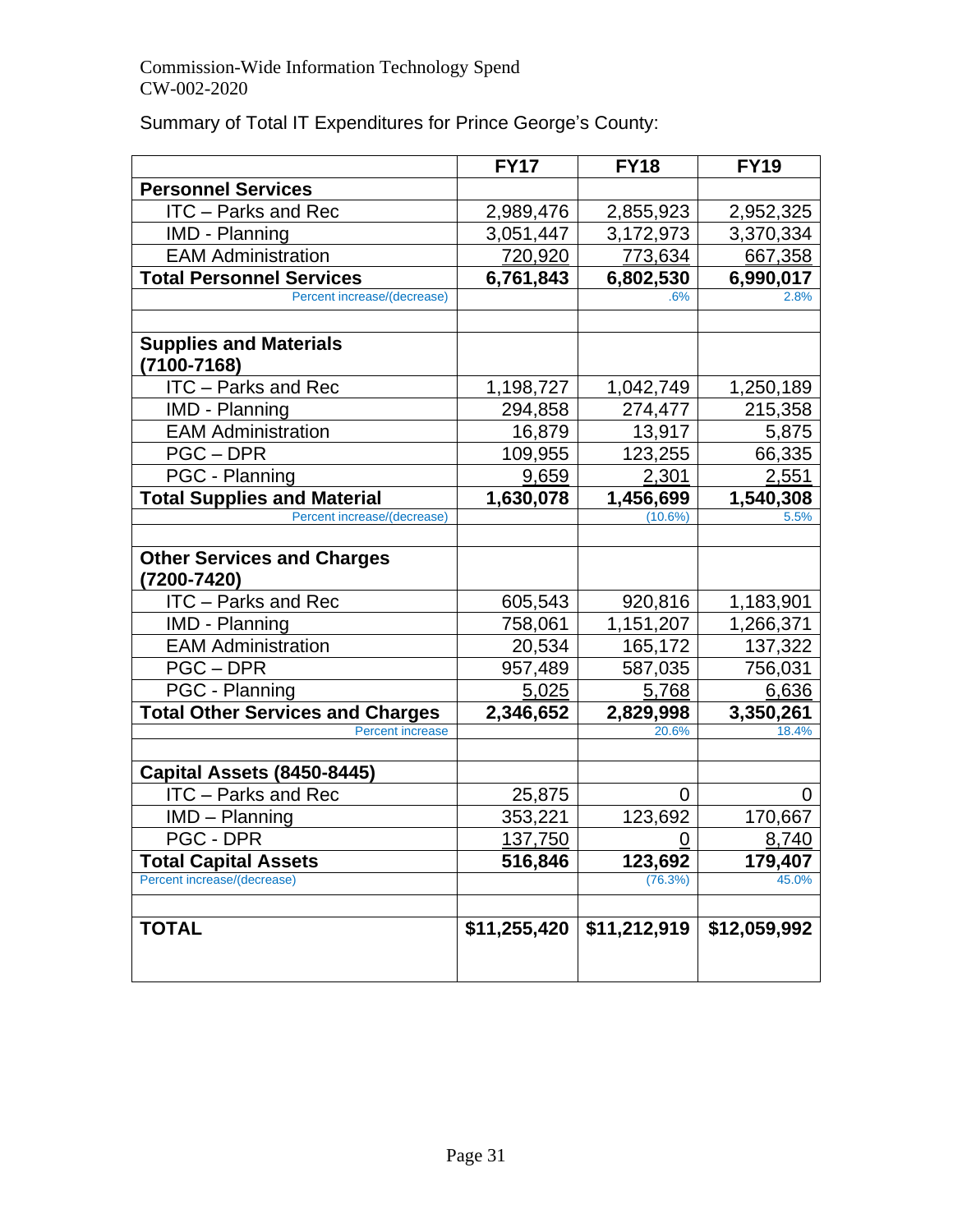### **Information Technology & Communication Division (ITC)**

The Prince George's County Department of Parks and Recreation, Information Technology and Communications Division coordinates IT and Communication services for all agency divisions and reports to the Deputy Director of Administration and Development.

ITC's core responsibilities include ensuring network security and integrity; managing the Department's wide-area voice and data communication networks; administering Department-wide database management systems; providing authorized access to client server and web-based applications and portals; implementing and managing electronic security systems; hardware, software, telephone and peripheral installation, management and maintenance. The unit also maintains and provides support for various applications such as Microsoft Office; Windows, Macintosh and Linux based operating systems; mobile devices; various databases, and other specific business applications. The Division also serves as the tactical and administrative lead for the Department's Strategic Plan initiatives such as document imaging and archiving; IT and Communicationsrelated policy and procedure creation and enforcement; disaster recovery; business continuity; and education and enterprise maintenance management systems and reporting.

#### Personnel Services

| litc                      | 2017                          | 2018     | 2019      |
|---------------------------|-------------------------------|----------|-----------|
| <b>Personnel Services</b> | $$2,989,476$ $$2,855,923$ $$$ |          | 2,952,325 |
| Percent Increase          |                               | $-4.5\%$ |           |

Personnel costs for ITC have remained fairly stable over the three years reviewed. The Commission had approved COLA (1.5%) and Merit (3.5%) increases in FY18 and FY19. Fluctuations in personnel costs can be attributed to internal vacancies and hiring.

#### Supplies and Materials

| <b>ITC</b>                          | 2017      | 2018        | 2019      |
|-------------------------------------|-----------|-------------|-----------|
| Office Supplies/Minor Furniture     | 551,847   | 394,336     | \$395,551 |
| <b>Equipment Minor</b>              | 627,692   | 639,342     | \$834,347 |
| Supplies for Spec. Dept. Activities | 8.616     | 9.071       | \$20,276  |
| Motor Vehicle Parts                 | 10,572    | -           | \$15      |
| <b>TOTAL</b>                        | 1,198,727 | \$1,042,749 | 1,250,189 |

ITC supply and material charges primarily consist of office supply and equipment expenses. In FY19 equipment expenses increased 30.5% to \$834k due to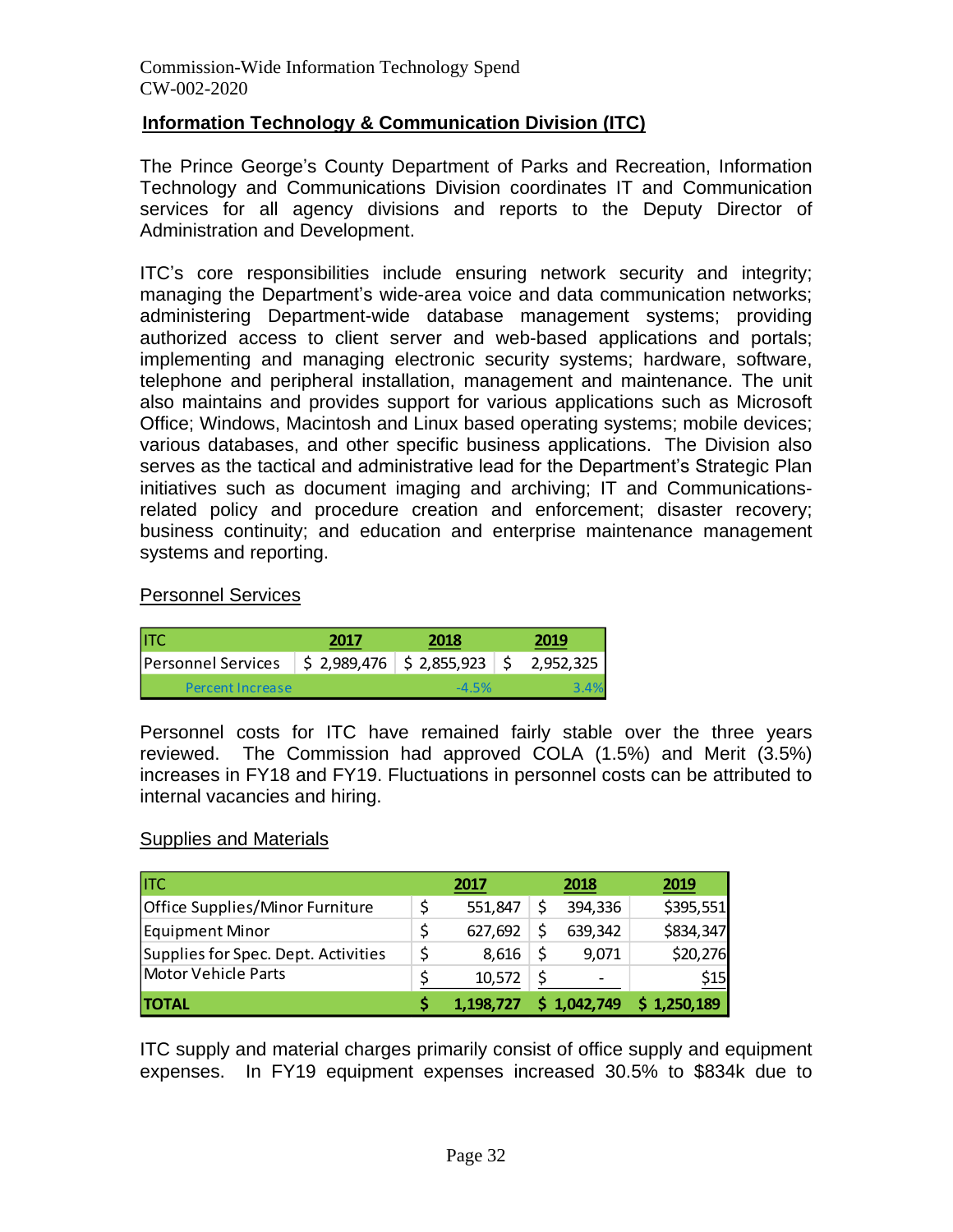Windows 10 hardware refresh which required hardware replacement and new facility start-ups like Southern Area Aquatics & Recreation Complex (SARC).

| <b>ITC</b> |                                  | 2017    | 2018    | 2019      |
|------------|----------------------------------|---------|---------|-----------|
| 7200       | Communication, Other             | 45      | 0       | 0         |
| 7207       | Telephone                        | 320     | 780     |           |
| 7208       | Telephone Cellular               | 330     | 1,595   | 2,090     |
| 7224       | Repairs/Maint./ComputerHW        | 3,253   | 71,981  | 43,801    |
| 7227       | Repairs/Maint./Equipment         | 2,873   | 0       |           |
| 7237       | Repairs/Maint./Motor Vehicles    | 0       | 939     | 3,200     |
| 7245       | Repairs/Maint./Recycling         | 0       | 548     | O         |
| 7265       | Mnt. Agree Computer Hardware     | 99,947  | 12,595  | 230,722   |
| 7275       | Mnt. Agree Other                 | 10,940  | 12,551  | 13,014    |
| 7308       | Data Proc Info Mgmt Serv         | 408,153 | 256,279 | 244,550   |
| 7310       | <b>Education Training Serv.</b>  | 382     | 5,545   | 8,303     |
| 7320       | Mgmt. Consulting Services        | 0       | 0       | 4,851     |
| 7325       | <b>Professional Serv General</b> | 17,005  | 301,788 | 294,726   |
| 7345       | <b>HVAC Services</b>             | 0       | 3,153   | 1,082     |
| 7356       | Misc. Serv.                      | 287     | 163     | 3,793     |
| 7375       | Software Licenses/Renewals       | 49,789  | 238,005 | 150,560   |
| 7380       | <b>Temp Agency Fees</b>          | 0       | 0       | 152,047   |
| 7405       | Advertising/Want Ads             | 0       | 0       | 1,247     |
| 7407       | Awards Employees                 | 824     | 730     | 5,172     |
| 7467       | Rents/Leases/Other               | 3,600   | 4,097   | 4,744     |
| 7475       | Training/Workshop Costs          | 5,400   | 5,763   | 10,546    |
| 7476       | Travel/Mileage                   | 104     | 0       | 106       |
| 7477       | <b>Travel Training/Workshops</b> | 2,291   | 4,304   | 9,347     |
|            | <b>TOTAL</b>                     | 605,543 | 920,816 | 1,183,901 |

## Other Services and Charges

ITC other services and charges increased steadily over the 3 years reviewed, up 95.5% from FY17 to FY19. FY19 saw significant increases in maintenance agreements, up \$218k from FY18, and temporary agency fees of \$152k.

FY19 maintenance agreements, computer hardware included:

- Hewlett Packard \$74k (2018 paid in 2019)
- Hewlett Packard \$81k
- Aerohive Support \$63k

Temporary agency fees of \$152k can primarily be attributed to two (2) temporary projects that required additional staffing, 1) domain migration project, and 2) Windows 10 refresh.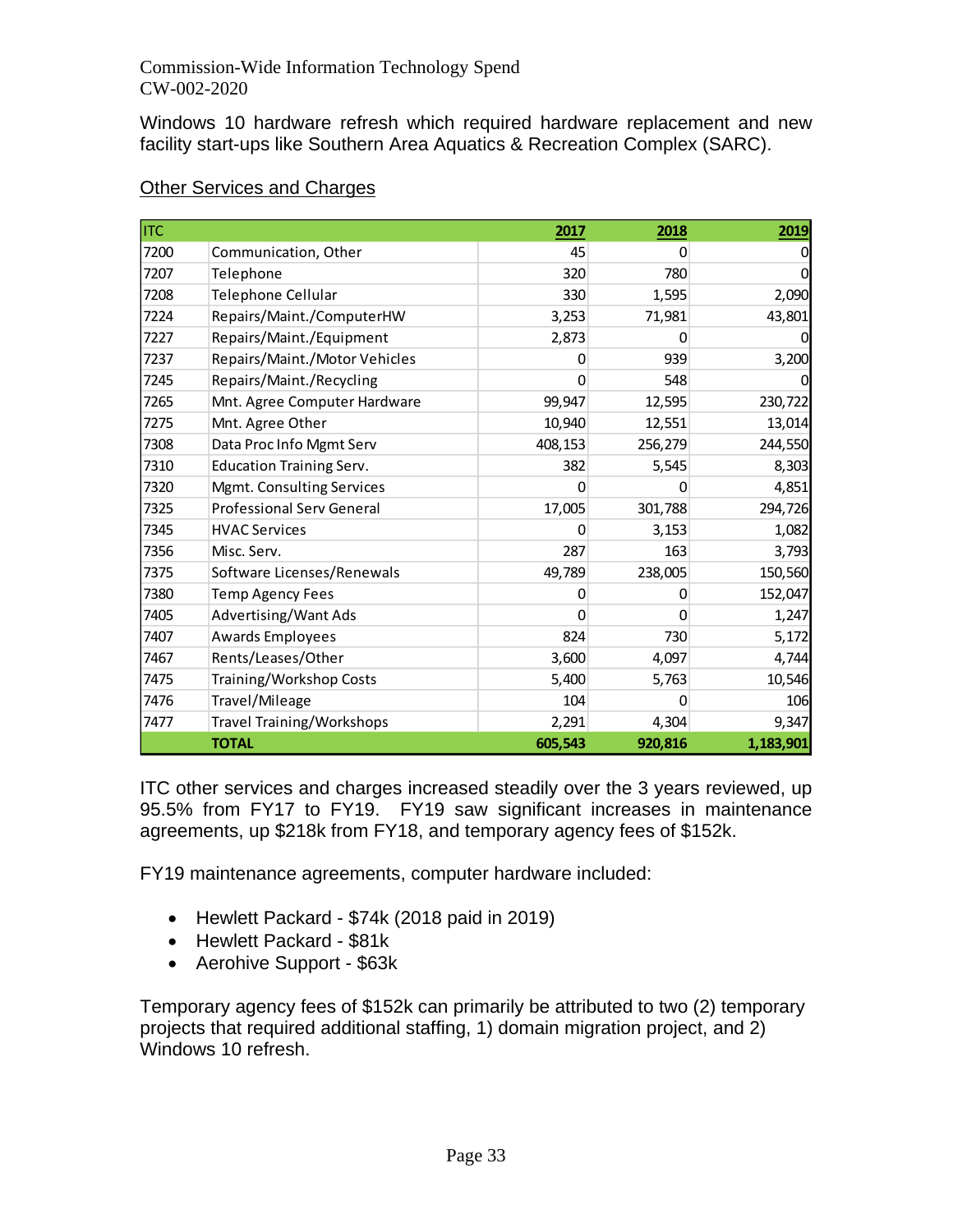## **EAM Administration (EAM)**

DPR's EAM system (ParkStat) is a web-based application. EAM Administration is part of the Management Services Division within DPR. EAM allows DPR management to track and report time and material spent by staff in routine preventive maintenance, service requests, and major maintenance projects. Information from EAM is used to support budget preparations, impacts of new park development, track performance measures, and to help calculate the operation costs of amenities within the parks systems.

| <b>EAM</b>              | 2017    | 2018 |         |  |          |
|-------------------------|---------|------|---------|--|----------|
| l Personnel             |         |      |         |  |          |
| Services                | 720,920 | \$   | 773,634 |  | 667,358  |
| <b>Percent Increase</b> |         |      | 7.3%    |  | $-13.7%$ |
|                         |         |      |         |  |          |
| <b>Percent of Total</b> | 95.1%   |      | 81.2%   |  | 82.3%    |

The majority of EAM expenses can be attributed to salary and benefit costs. FY17 personnel services costs were 95.1% of total expenses; FY19 personnel service costs were 82.3% of total expenses. The decrease in personnel services expenses in FY19 can be attributed to a long-term vacancy for the EAM Manager. The EAM Manager position was repurposed to include oversight of additional units and has recently been filled.

Other significant costs included maintenance agreements/computer software, \$139k in FY18 and \$126k in FY19.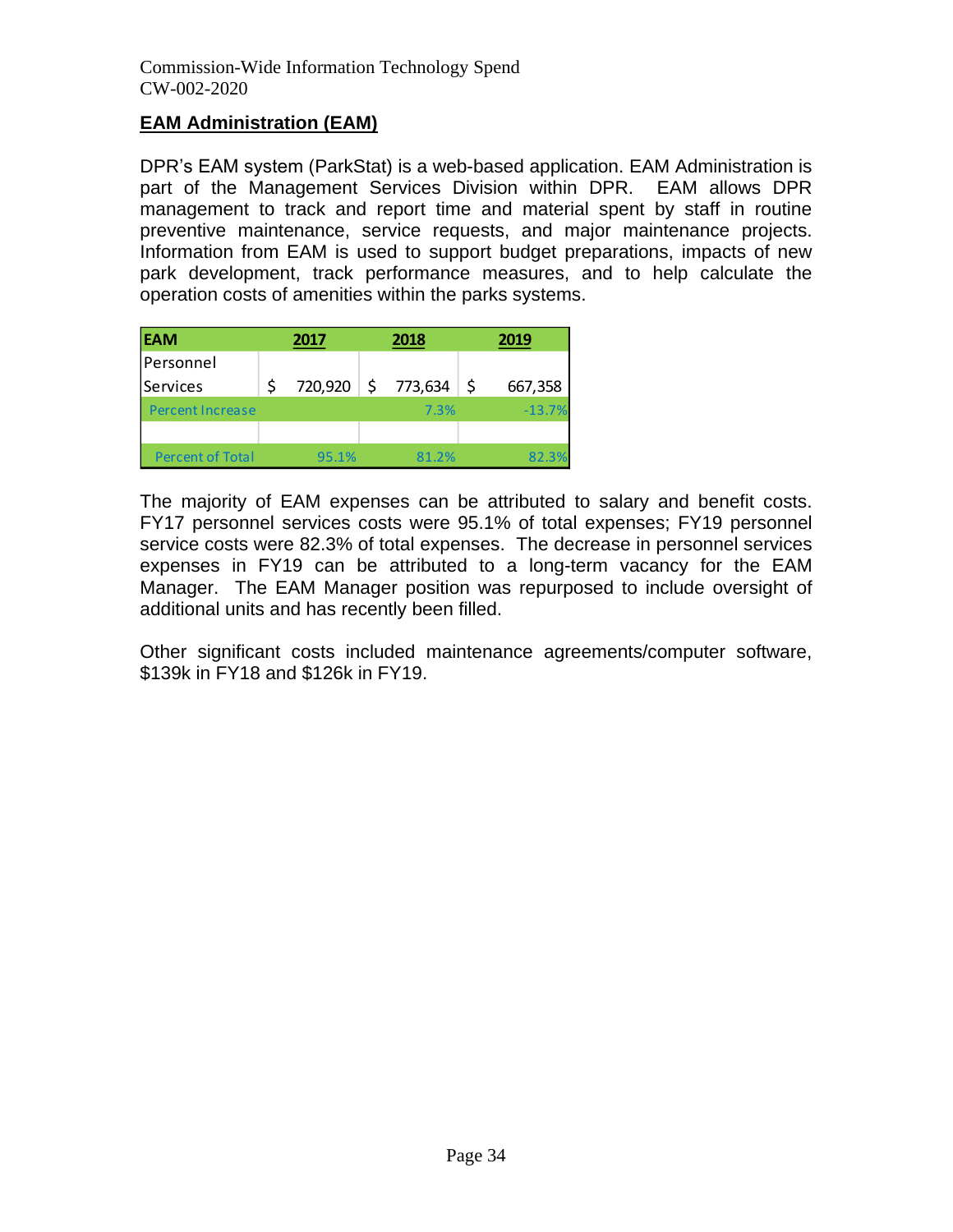#### **Information Management Division (IMD)**

The Prince George's County Planning Department's Information Management Division includes three sections – Network and Technology Services (NTS), Geographic Information Systems (GIS) and Data Systems.

The Network and Technology Services Section is responsible for maintaining and enhancing the Department and the Planning Board's IT hardware, software and network infrastructure. Recent major projects have included migration to a new Active Directory environment, upgrading their network, and supporting IT security/network assessment and enhancement projects.

The GIS Section maintains and continuously enhances over 250 GIS layers. It maintains IMD's Open Data Portal which typically supports over 15,000 data downloads annually. They also maintain an internal and public facing GIS website (PGAtlas). This is a robust website that supports over 12,000 monthly page views. In addition to their PGAtlas site, they have over 20 other web mapping applications that are customized for specialized purposes. Recent major projects have included 3D mapping, updating planimetric and topographic base mapping data, developing a mobile version of PGAtlas, and supporting Census 2020 outreach activities. In addition to the data maintenance and enhancement effort, IMD also supports spatial analysis requests to support County economic development, environmental, and planning related activities.

The Data Systems Section is responsible for maintaining major Department-wide applications such as Permit Tracking, Development Activity, and Historic Preservation applications, among others. This section is also responsible for management of the Document Imaging System. IMD has recently completed multiple major scanning projects in anticipation of a future move to Largo. This section is also responsible for maintaining the land data file, and for updating and maintaining dwelling unit and public lands inventories. Special data analysis and mailing lists requests are also supported.

In addition to these core functions, the Division is also tasked with supporting census related data collection and analysis including outreach for the 2020 census and providing technical analysis in support of special projects such as the Zoning rewrite.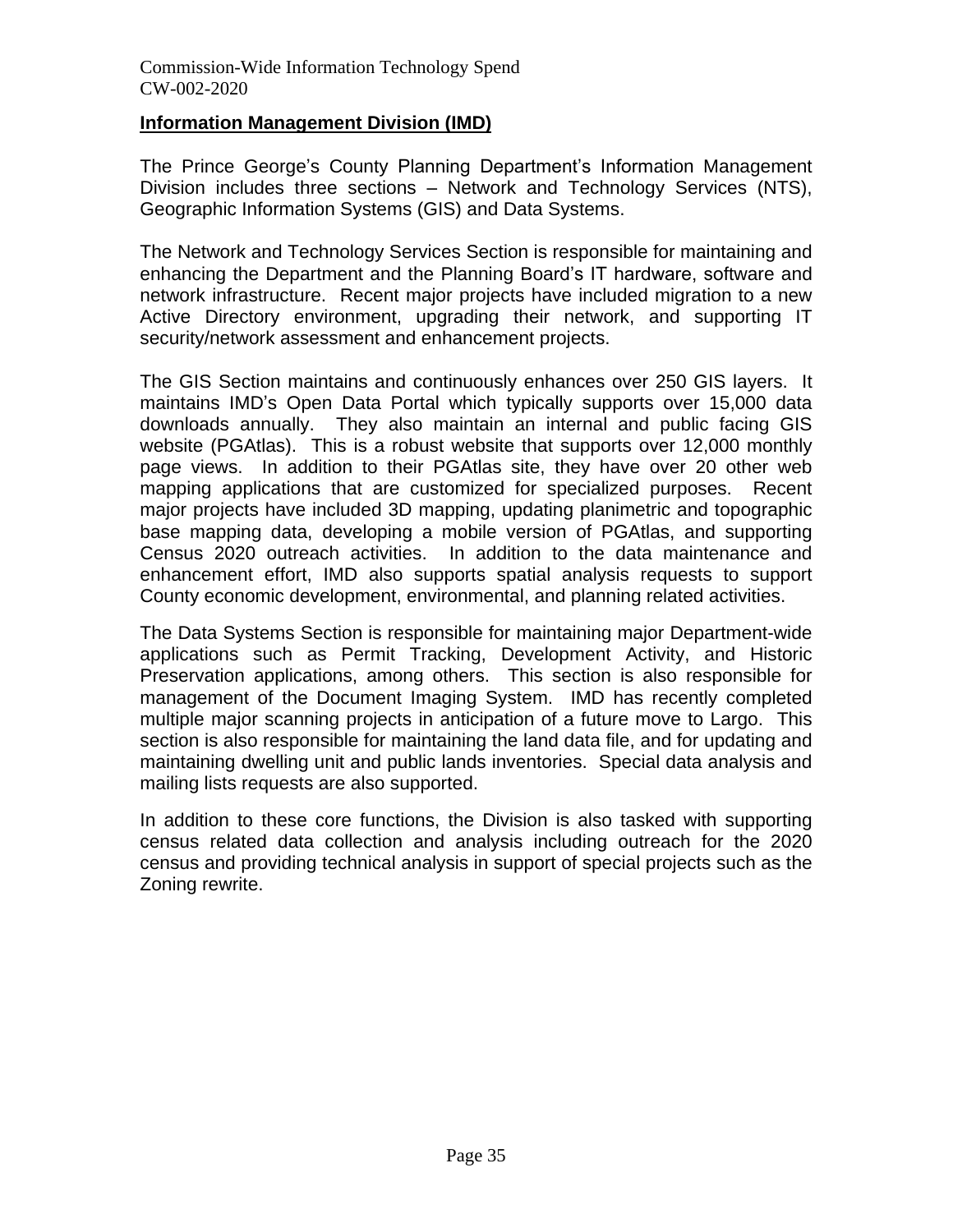## Personnel Services

| <b>IIMD</b>               | 2017 | 2018                                                              | 2019 |
|---------------------------|------|-------------------------------------------------------------------|------|
| <b>Personnel Services</b> |      | $3,051,447$ $\binom{5}{5}$ $3,172,973$ $\binom{6}{5}$ $3,370,334$ |      |
| <b>Percent Increase</b>   |      | 4.0%                                                              |      |

IMD personnel services costs exceeded \$3M for all years reviewed. FY18's 4.0% increase can be attributed to approved COLA (1.5%) and Merit (3.5%) increases. FY19 personnel services increased 6.2% as one IT position, was unfrozen in FY19.

#### Supplies and Materials

| <b>IMD</b>                          | 2017    | 2018    | 2019      |
|-------------------------------------|---------|---------|-----------|
| Office Supplies/Minor Furniture     | 65,584  | 40,348  | \$64,021  |
| Equipment Minor                     | 227,290 | 234,107 | \$151,337 |
| Supplies for Spec. Dept. Activities | 1.984   | 22      | SOI       |
| <b>TOTAL</b>                        | 294.858 | 274.477 | 215.358   |

IMD supply and material costs have decreased slightly each year reviewed. FY19 was the lowest, down \$59k from the prior fiscal year.

### **Other Services and Charges**

| <b>IMD</b> |                                  | 2017       | 2018        | 2019        |
|------------|----------------------------------|------------|-------------|-------------|
| 7200       | Communication, Other             | $-518,999$ | \$0         | \$0         |
| 7222       | Repairs/Maint./Building          | $-53,120$  | \$0         | \$0         |
| 7232       | Repairs/Maint./Janitorial Svc.   | \$0        | \$30,709    | \$0         |
| 7239       | Repairs/Maint./Other             |            | \$1,675     | \$1,969     |
| 7265       | Mnt. Agree Computer Hardware     | \$6,255    |             | \$598       |
| 7266       | Mnt. Agree Computer Software     | \$319,602  | \$395,685   | \$445,783   |
| 7270       | Mnt. Agree Office Equipment      | $-51,119$  | \$1,213     | \$1,181     |
| 7275       | Mnt. Agree Other                 | $-5260$    | \$760       | \$0         |
| 7325       | <b>Professional Serv General</b> | \$418,023  | \$726,420   | \$634,507   |
| 7355       | Memberships                      | \$695      | \$483       | \$673       |
| 7356       | Misc. Serv.                      | \$7,388    | $-521,500$  | \$101,243   |
| 7375       | Software Licenses/Renewals       | \$21,797   | \$3,117     | \$58,942    |
| 7475       | Training/Workshop Costs          | \$2,724    | \$1,834     | \$13,350    |
| 7476       | Travel/Mileage                   | \$448      | \$192       | \$51        |
| 7477       | <b>Travel Training/Workshops</b> | \$4,627    | \$10,619    | \$7,765     |
| 7479       | <b>Tuition Assistance</b>        | <u>\$0</u> | \$0         | \$309       |
|            | TOTAL                            | \$758,061  | \$1,151,207 | \$1,266,371 |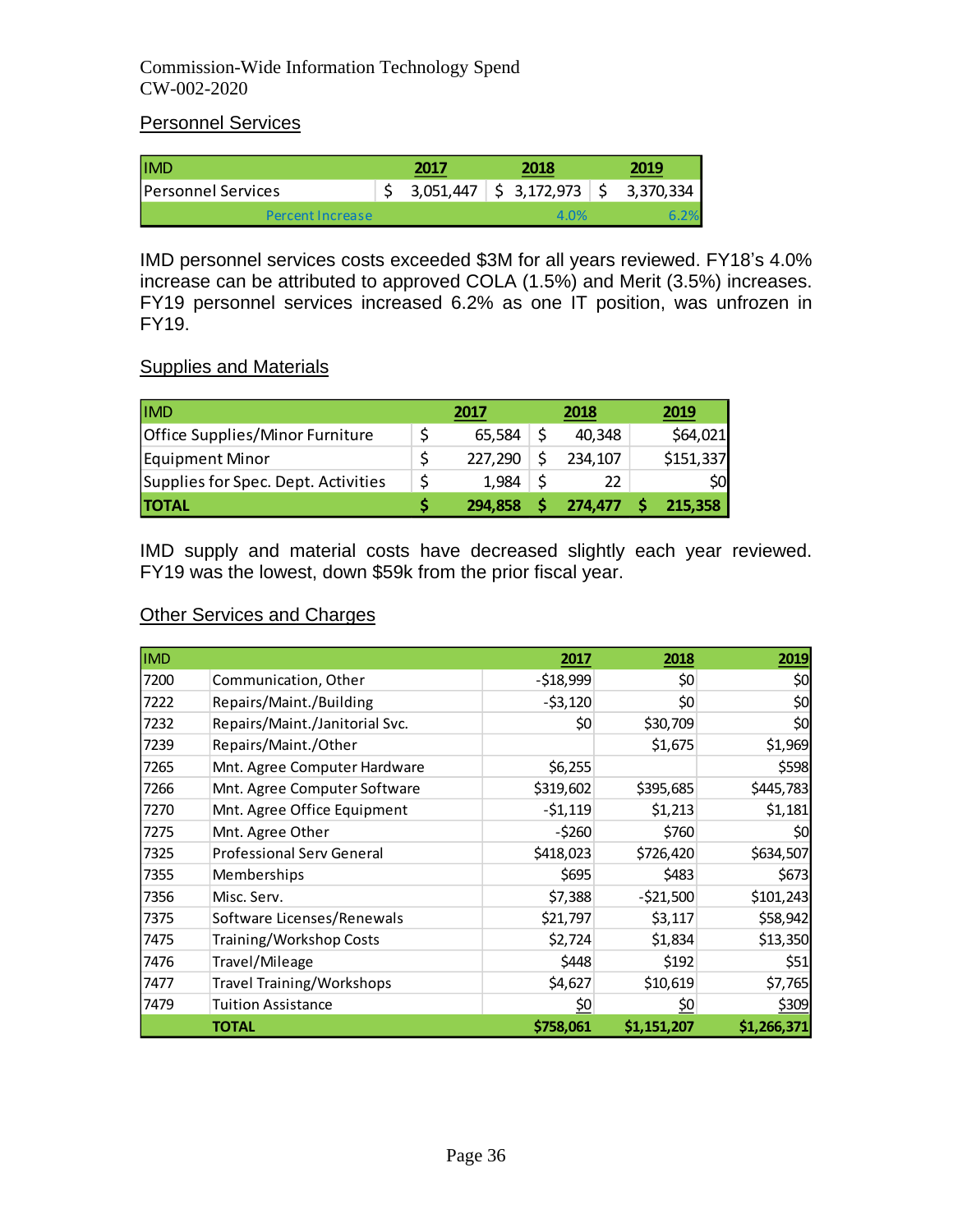IMD's other services and charges increased steadily during the three years reviewed, with FY19 expenses up 37% over FY17 expenses. Most costs can be attributed to maintenance agreements and professional services.

Most of the maintenance agreement/computer software (7266) costs were for HP maintenance and support as well as annual costs for ESRI Enterprise licenses and maintenance. FY 2017 and 2019 also had substantial costs for IBM FileNet maintenance renewals.

The cause for the big (51.8%) jump in expenditures for professional services (7325) between FY2017 and FY2018 is primarily related to an increase in funding support for on-site programming and File Net support being encumbered under a consultant contract with Tech Global Inc. There was also a new contract with Technology Trends executed in FY 2017 for consulting services to develop requirements to build out a new server room for anticipated offices in Largo.

The expenses charged under miscellaneous services (7356) are a misrepresentation of costs associated with IMD as there were Historic Preservation Grant agreements erroneously charged to the IMD budget. Most of the expenses charged to IMD accounting units that were correct, were for pest control services at their Lakeside Office location.

#### Capital Assets

| <b>IMD</b>       | 2017    | 2018     | 2019    |
|------------------|---------|----------|---------|
| Capital Assets   | 353,221 | 123,692  | 170,667 |
| Percent Increase |         | $-65.0%$ |         |

FY17 capital assets costs were higher than subsequent years, as expenses included costs for the replacement of the Department's IT storage system and a backup unit that costed approximately \$280k.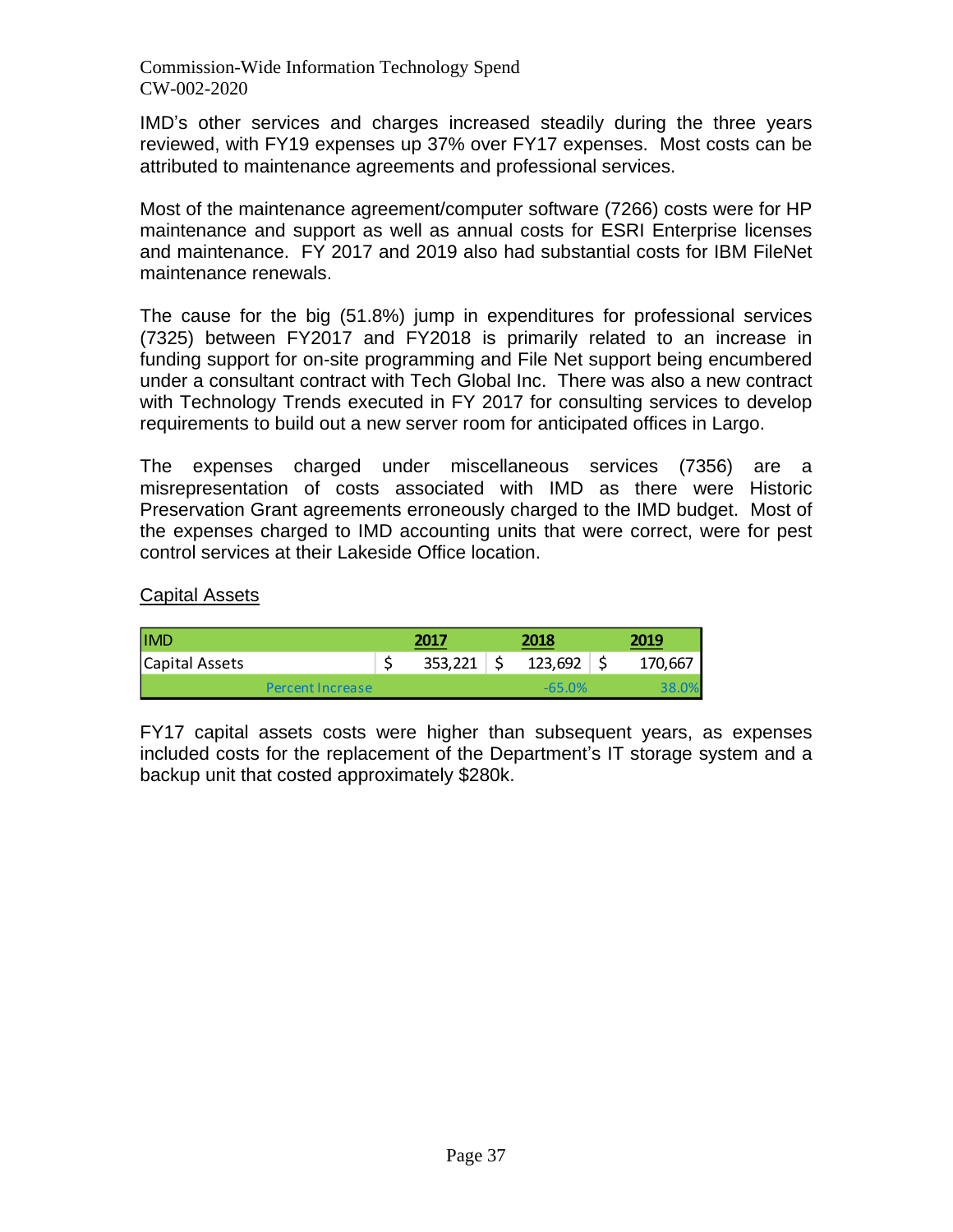#### **Prince George's County Department of Parks and Recreation and Planning Departments (Non-ITC and IMD)**

The following expenditures were incurred by various Prince George's County Departments, outside of ITC and IMD. The costs include expenses charged to the 17 expense codes identified in Exhibit A.

#### **Supplies and Materials**

| <b>Prince George's County DPR</b>   | 2017         |    | 2018    | 2019         |
|-------------------------------------|--------------|----|---------|--------------|
| Office Supplies/Minor Furniture     | \$<br>33,210 | \$ | 34,030  | \$27,691     |
| <b>Equipment Minor</b>              | \$<br>74,213 | \$ | 84,669  | \$35,710     |
| Supplies for Spec. Dept. Activities | \$<br>2,532  |    | 7,462   | \$2,934      |
| <b>TOTAL</b>                        | 109,955      | S  | 126,161 | \$<br>66,335 |
|                                     |              |    |         |              |
| Prince George's County Planning Dep | 2017         |    | 2018    | 2019         |
| Office Supplies/Minor Furniture     | 7290         | \$ |         | \$<br>1,995  |
|                                     |              |    |         |              |
| <b>Equipment Minor</b>              | 2369         |    | 2,301   | \$<br>556    |
| Supplies for Spec. Dept. Activities | 0            |    |         | \$           |

Prince George's County Department of Parks and Recreation and Planning departments incurred minor IT supply and material charges.

#### Other Services and Charges

|      | <b>Prince George's County DPR</b>     | 2017      | 2018      | 2019      |
|------|---------------------------------------|-----------|-----------|-----------|
| 7224 | Repairs/Maint./ComputerHW             | \$568     | \$1,202   | \$1,533   |
| 7264 | Mnt. Agree communication Equip.       | \$114,170 | \$34,577  | \$74,597  |
| 7265 | Mnt. Agree Computer Hardware          | \$10,085  | \$660     | \$0       |
| 7266 | Mnt. Agree Computer Software          | \$815,219 | \$475,884 | \$549,818 |
| 7308 | Data Proc Info Mgmt Serv              | \$0       | \$31,858  | \$786     |
| 7375 | Software Licenses/Renewals            | \$8,173   | \$38,594  | \$246,378 |
| 7420 | <b>Computer Rental</b>                | \$6,018   | \$5,116   | \$10,117  |
|      | <b>TOTAL</b>                          | \$954,233 | \$587,891 | \$883,229 |
|      |                                       |           |           |           |
|      | Prince George's County Planning Dept. | 2017      | 2018      | 2019      |
| 7265 | Mnt. Agree Computer Hardware          | \$0       | \$120     | \$0       |
| 7266 | Mnt. Agree Computer Software          | \$5,025   | \$5,237   | \$5,506   |
| 7375 | Software Licenses/Renewals            | \$0       | \$411     | \$1,130   |
|      | <b>TOTAL</b>                          | \$5,025   | \$5,768   | \$6,636   |

Prince George's County Department of Parks and Recreation departments spent between \$476k and \$815k in maintenance agreements for software during the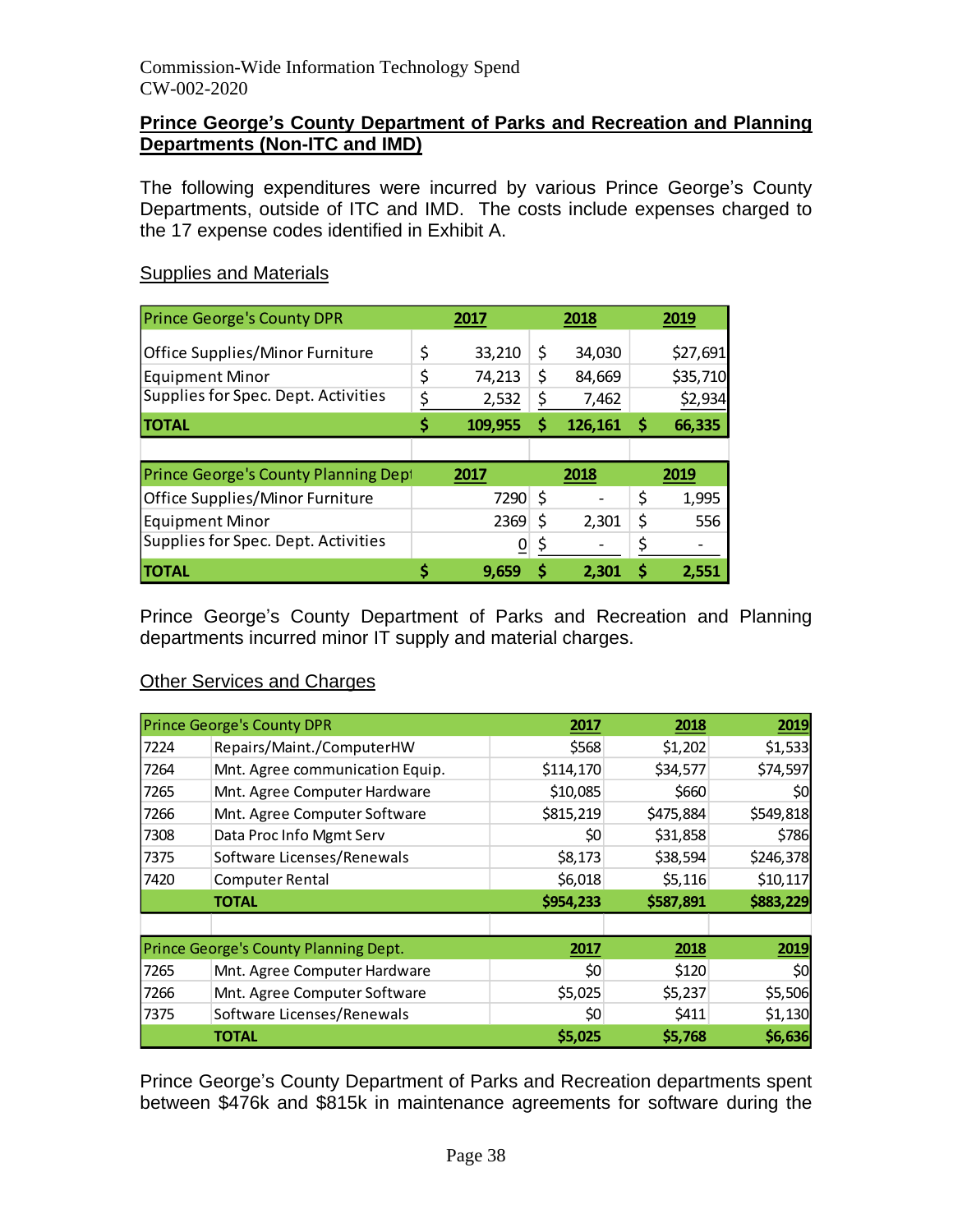three years reviewed. FY17 reflected the largest expenditures (\$815k). Some of the expenses included: RecTrac Implementation costs of \$290k, Class support and maintenance costs of \$235k and Keystone software maintenance costs of \$100k.

Some FY19 other services and charges by DPR departments included:

| Park Police -                                 | \$273k |
|-----------------------------------------------|--------|
| <b>EAM Administration -</b>                   | \$127k |
| Support Services (Microsoft Renewal) - \$208k |        |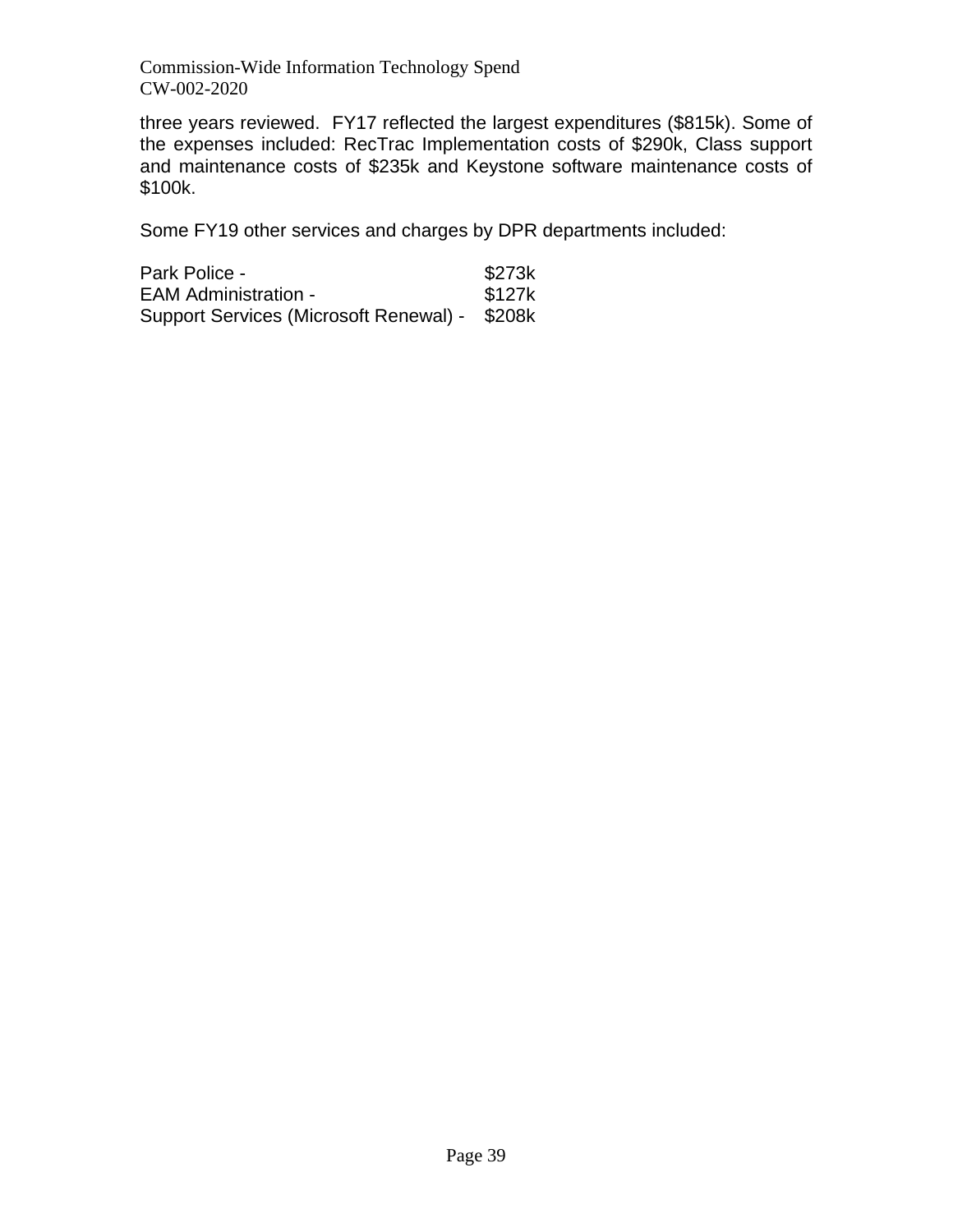## **Exhibit A Account Codes Used in Analysis**

## **IT DEPARTMENTS ACCOUNT CODES USED IN ANALYSIS**

| <b>Bi-County IT</b>                                          |             |
|--------------------------------------------------------------|-------------|
| <b>Enterprise IT Division</b>                                | 37000       |
| <b>EOBIT</b>                                                 | 37002       |
| <b>Computer Service Division</b>                             | 32100       |
| <b>ERP Business Operations</b>                               | 32002       |
|                                                              |             |
| <b>Office of the CIO</b>                                     |             |
| Office of the CIO                                            | 53300       |
| <b>Commission-wide IT Interest</b>                           | 53500       |
| Commission-wide IT Initiative 2004 - 2016                    | 53504-53516 |
| <b>Commission-wide IT Faster</b>                             | 53600       |
| <b>Commission-wide IT Lawson ERP</b>                         | 53610       |
| Commission-wide IT                                           | 53700       |
| <b>Commission Wide IT Debt Service</b>                       | 53705       |
|                                                              |             |
| <b>Montgomery County Planning Department</b>                 |             |
| Planning Information Tech & Innovation                       | 21400       |
| <b>IS/GIS</b>                                                | 21405       |
|                                                              |             |
| <b>Montgomery County Department of Parks</b>                 |             |
| Information Technology & Innovation                          | 22180       |
| <b>SmartParks</b>                                            | 22105       |
|                                                              |             |
| <b>Prince George's County Department of Parks and</b>        |             |
| <b>Recreation</b>                                            |             |
| <b>Communication</b><br>Technology and<br><b>Information</b> |             |
| <b>Division</b>                                              |             |
| Info Tech & Communications                                   | 12350       |
| Desktop/Server/App Support                                   | 12360       |
| Messaging/Voice/Data Services                                | 12365       |
| <b>Voice Network Security Infrastructure</b>                 | 12370       |
| <b>EAM Administration</b>                                    | 12153       |
|                                                              |             |
| <b>Prince George's County Planning Department</b>            |             |
| <b>Information Management Division</b>                       |             |
| Data Systems System                                          | 11250       |
| Geographic Information System                                | 11255       |
| <b>Network Support Section</b>                               | 11260       |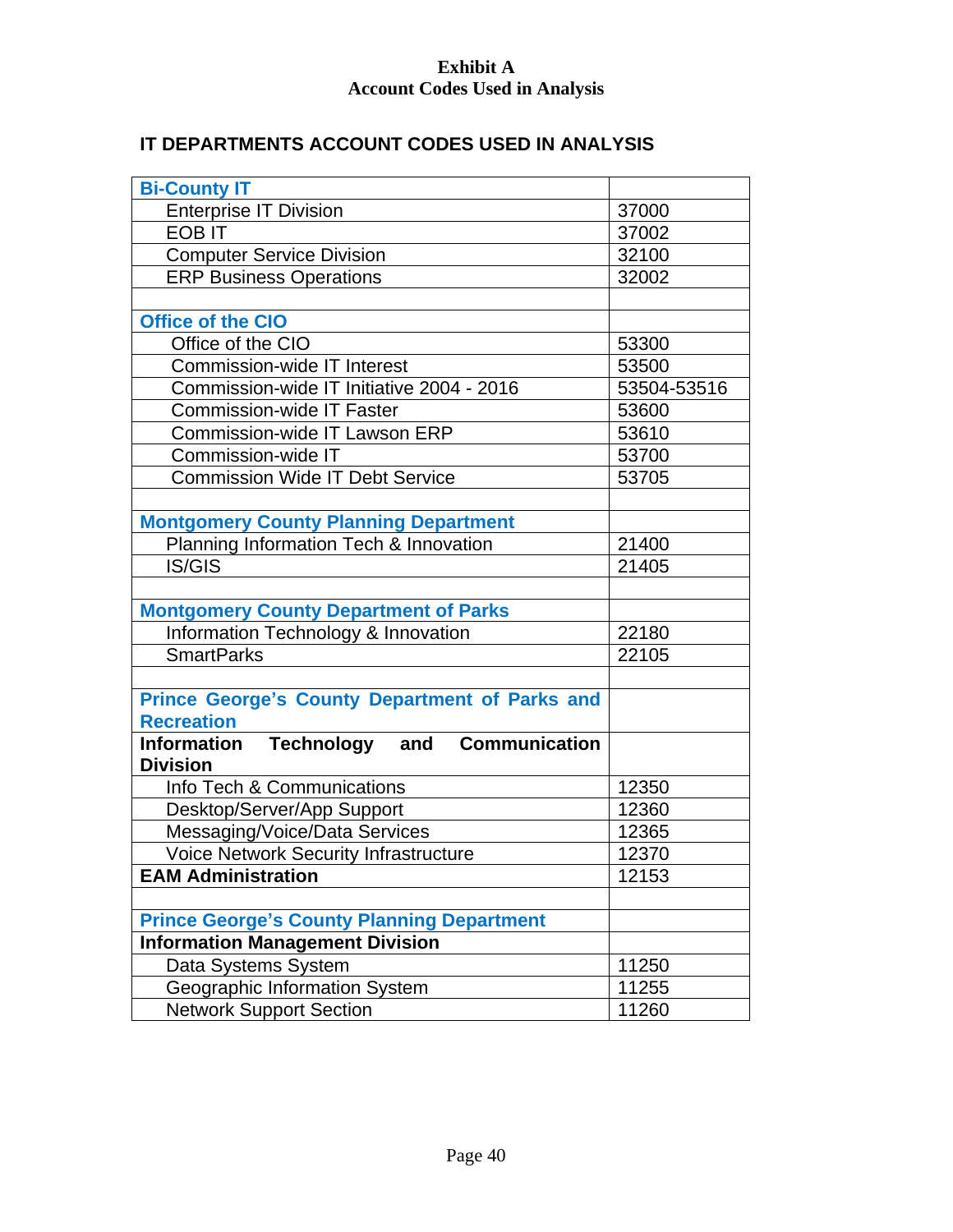#### **Exhibit A Account Codes Used in Analysis**

#### **NON-IT DEPARTMENTS Expense Codes Included in Analysis**

| 7100 | <b>Computer Supplies</b>            |
|------|-------------------------------------|
| 7108 | <b>PC Software</b>                  |
| 7111 | <b>Computer Equip/Related</b>       |
| 7112 | <b>Control Items/Computer Equip</b> |
| 7124 | Audio/Visual Hardware <10k          |
| 7168 | <b>Web Support</b>                  |
| 7224 | Repairs/Maint. Comp Hardware        |
| 7264 | Maint. Agree Computer Equip         |
| 7265 | Maint. Agree Computer Hardware      |
| 7266 | Maint. Agree Computer Software      |
| 7308 | Data Proc Info Mgmt Serv            |
| 7375 | <b>Software Licenses/Renewals</b>   |
| 7398 | <b>Web Support</b>                  |
| 7420 | <b>Computer Rental</b>              |
| 8445 | Computer Hardware > \$10k           |
| 8450 | Computer Software > \$10k           |
| 8478 | Web Support HW, SW >\$10k           |

The analysis does not include transfers made to the OCIO Internal Service Funds (7448) by each Department.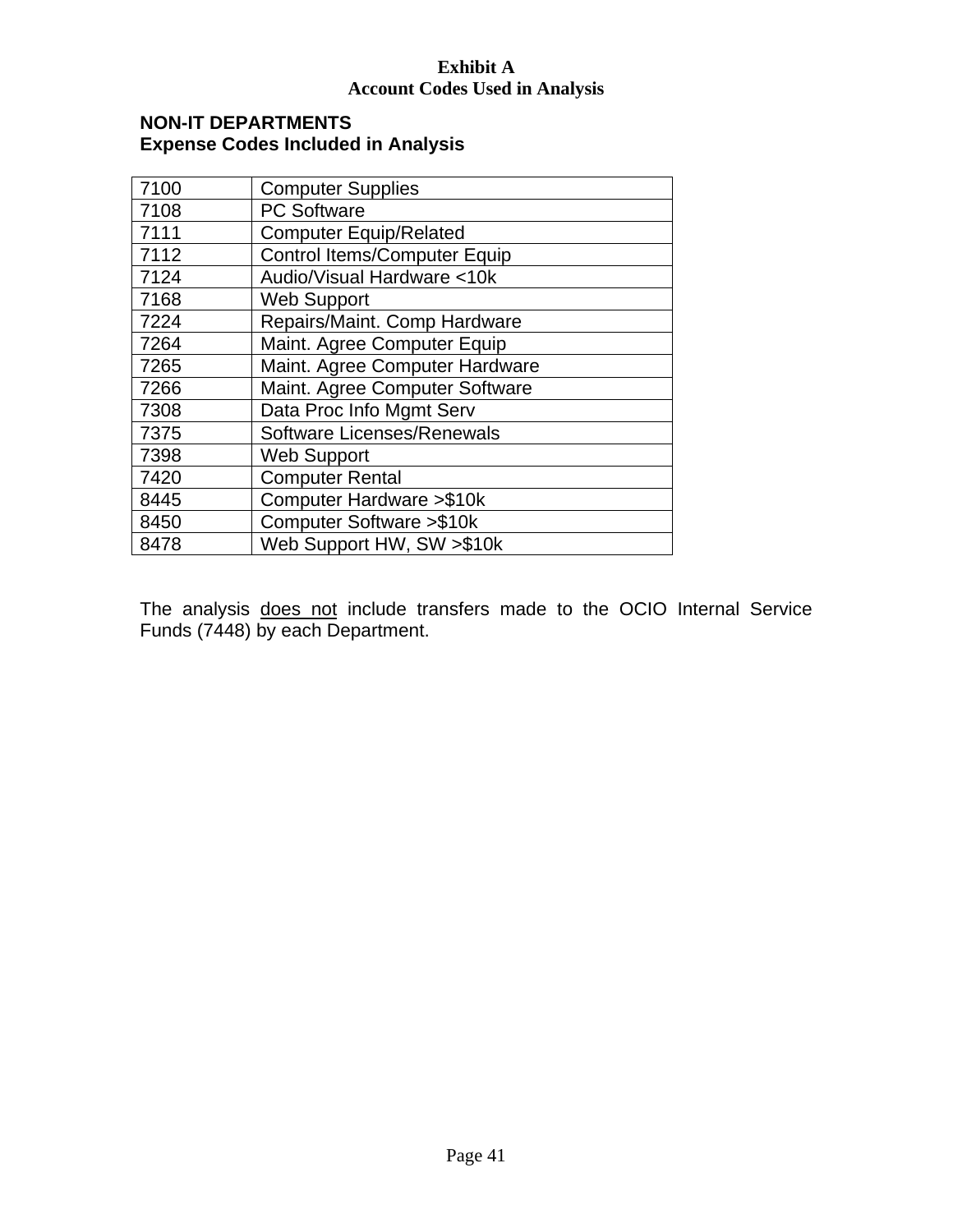### **Computer Economics**

The following data was obtained from the Computer *Economics IT Spending and Staffing Benchmarks study (Study), which is in its 30<sup>th</sup> year of publication. The* study is based on a survey of 232 IT organizations. It provides composite statistics of IT spending and staffing data, a segmentation of the same statistics by organization size. Benchmarks are based on three years of survey data.

The OIG obtained statistics for the "Government Agency" subsector. The category includes public health agencies, courts and law enforcement agencies, organizations that provide IT services to government agencies, social service agencies, state parks, lotteries, and other federal, state, and regional government units.

The Study broke the respondents into three demographics (25<sup>th</sup> percentile, Median, and  $75<sup>th</sup>$  percentile). Based on the table below<sup>7</sup>, the Commission falls into the 25<sup>th</sup> percentile.

| <b>Metric</b>                 | 25 <sup>th</sup>  | <b>Median</b> | 75 <sup>th</sup>  |
|-------------------------------|-------------------|---------------|-------------------|
|                               | <b>Percentile</b> |               | <b>Percentile</b> |
| <b>Organizational Revenue</b> | \$337M            | \$2,445M      | \$4,895M          |
| <b>Employees</b>              | 2,000             | 4.764         | 11.077            |
| Revenue per Employee          | \$170,489         | \$251,936     | \$967,487         |

The Study defines IT spending as all IT expenditures incurred for the internal support of the business. It includes IT operational spending, IT capital spending, and depreciation for IT investments. The OIG's analysis includes all of these categories, except depreciation for IT investments.

#### Metric: Total IT Spending Per User

Per the Study, governmental agencies within the 25<sup>th</sup> percentile spend \$4,232 of IT spending per user. A user is defined as a person who has a login account. For benchmarking, the OIG assumed 2,000 Commission users.

As reflected below, the Commission's total IT spend per user increased from \$12,541 in FY17 to \$15,151 in FY19. **This is well above the Study's metric of \$4,232.** Per the study, the Commission's spending per user was closer to agencies in the  $75<sup>th</sup>$  percentile (\$15,364).

<sup>7</sup> Computer Economics, 2019 – Figure 29-1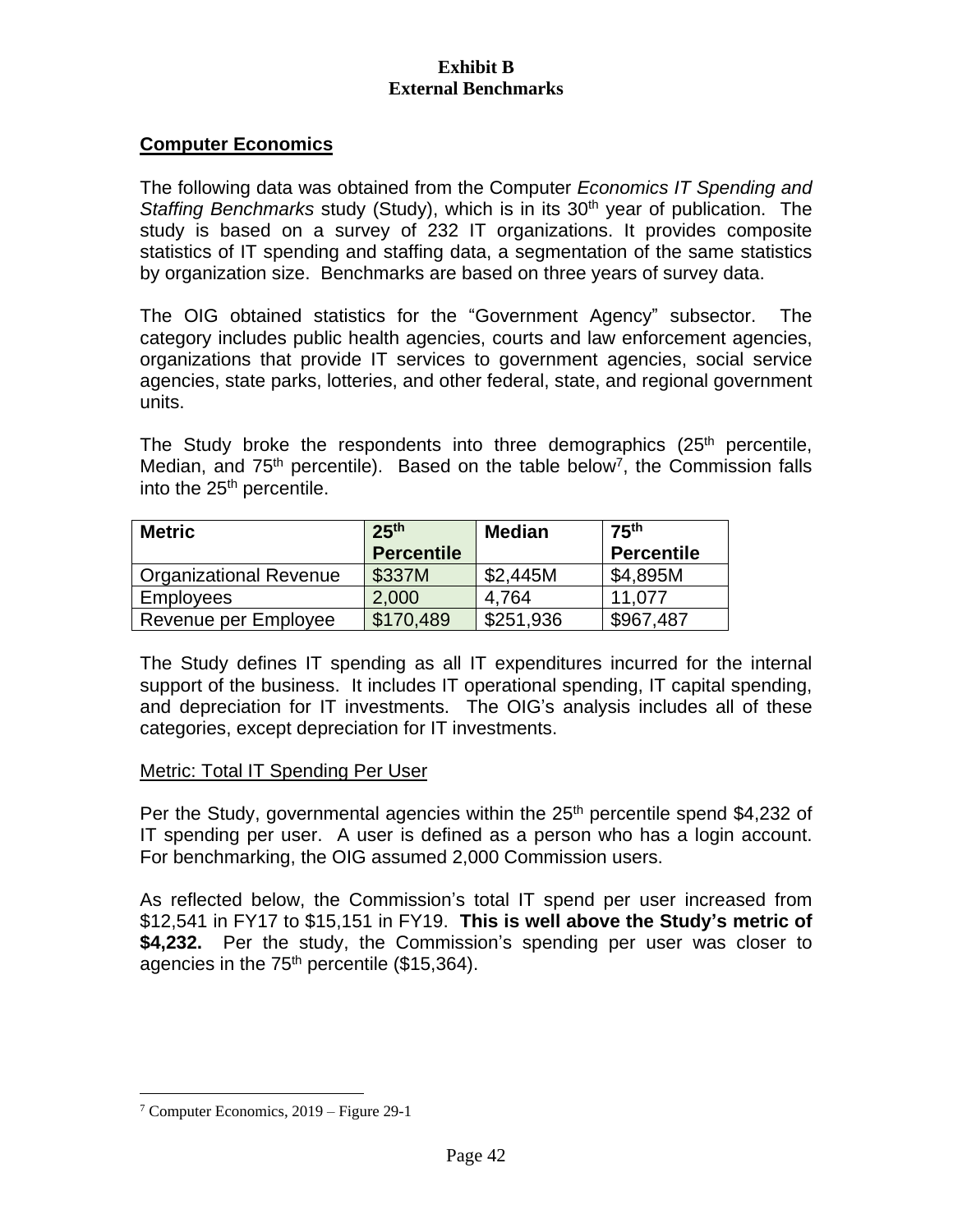

## Metric: IT Infrastructure

| <b>Infrastructure</b><br><b>Demographics</b> | 25 <sup>th</sup><br><b>Percentile</b> | <b>Median</b> | 75 <sup>th</sup><br><b>Percentile</b> |
|----------------------------------------------|---------------------------------------|---------------|---------------------------------------|
| Data Centers                                 |                                       |               |                                       |
| <b>Network Sites</b>                         | 10                                    | 29            | 55                                    |
| <b>Business Applications</b>                 | ィク                                    | 50            | 288                                   |

The Commission operates 4 full data centers and 2 "partial" centers<sup>8</sup>. In addition, ITI leases data center space from Montgomery County College. **It is reasonable to deduce, consolidation of data centers would provide cost savings to the Commission.**

## Metric: Spending by Type (New Initiatives)

| Percentage<br><b>of</b>     | 25 <sup>th</sup>  | <b>Median</b> | 75 <sup>th</sup>  |
|-----------------------------|-------------------|---------------|-------------------|
| <b>Spending by Type</b>     | <b>Percentile</b> |               | <b>Percentile</b> |
| <b>Ongoing Support</b>      | 53%               | 75%           | 3%                |
| <b>New Initiatives</b>      | 47%               | 25%           | 17%               |
| Outsourcing                 | 4.4%              | 7.2%          | 13.8%             |
| <b>Outside of IT Budget</b> | 0.0%              | 2.7%          | 10.8%             |

In FY19 CWIT total IT spend of \$3.6M accounted for 11.9% of total Commissionwide IT spend (\$30.3M), as compared to 47% (new initiatives) reflected above. **The percentage of CWIT expenses as compared to total IT expenses is significantly under the metric**, however, the OIG was not able to determine how much of Departmental IT spend supported new initiatives.

<sup>8</sup> EOB, Prince George's County DPR, Prince George's County Planning, Montgomery County Planning Department, Montgomery County Park Police (limited data center), Wheaton (limited data center).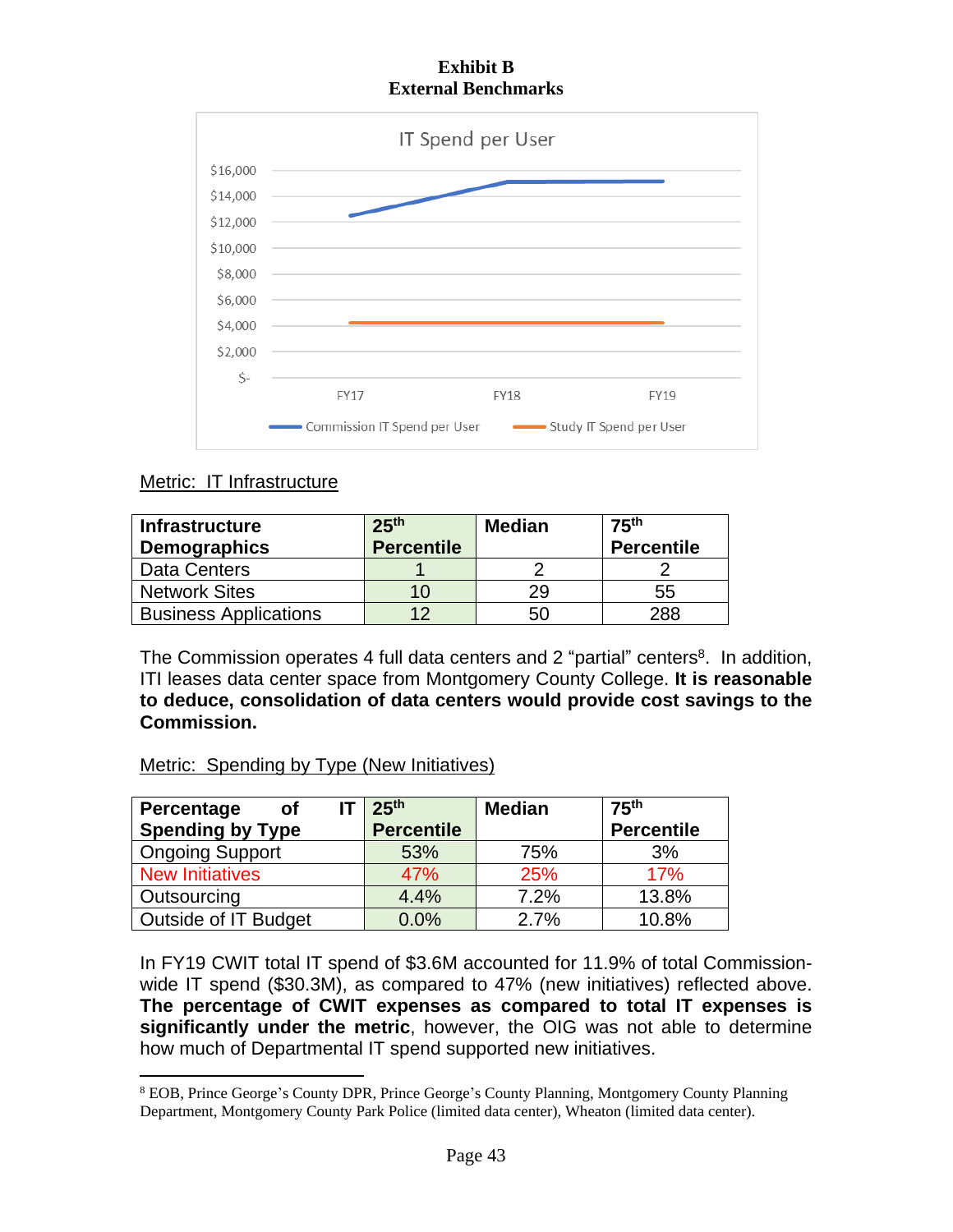#### Metric: Spending by Budget Category

The following table was included in the Study. IT personnel costs were calculated at 42.4% of total IT costs in the Study. In FY19, the Commission's total IT personnel Services costs equaled \$14.1M or 46.6% of total IT Costs. OCIO personnel costs appear to be under benchmark, Montgomery County appear to be in-line with the Study, while Bi-County IT Operations and Prince George's County IT personnel costs are over benchmark.

It should be noted that the Study does not have a category for professional services. If these expenses were added to Commission salary expenses, **Commission IT personnel costs would be significantly over benchmark for all Departments/Sections**.



|                                | <b>Total FY19</b><br><b>Spend</b> | <b>Total FY</b><br><b>Personnel</b><br><b>Service Costs</b> | <b>Percentage</b> |
|--------------------------------|-----------------------------------|-------------------------------------------------------------|-------------------|
| OCIO/CWIT/Enterprise           | \$7,682,378                       | \$2,752,532                                                 | 35.8%             |
| <b>Bi-County IT Operations</b> | \$1,955,482                       | \$1,104,921                                                 | 56.5%             |
| <b>Montgomery County</b>       | \$8,604,541                       | \$3,928,277                                                 | 45.7%             |
| <b>Prince George's County</b>  | \$12,059,992                      | \$6,990,017                                                 | 58.0%             |
| <b>TOTAL</b>                   | \$30,302,392                      | \$14,108,389                                                | 46.6%             |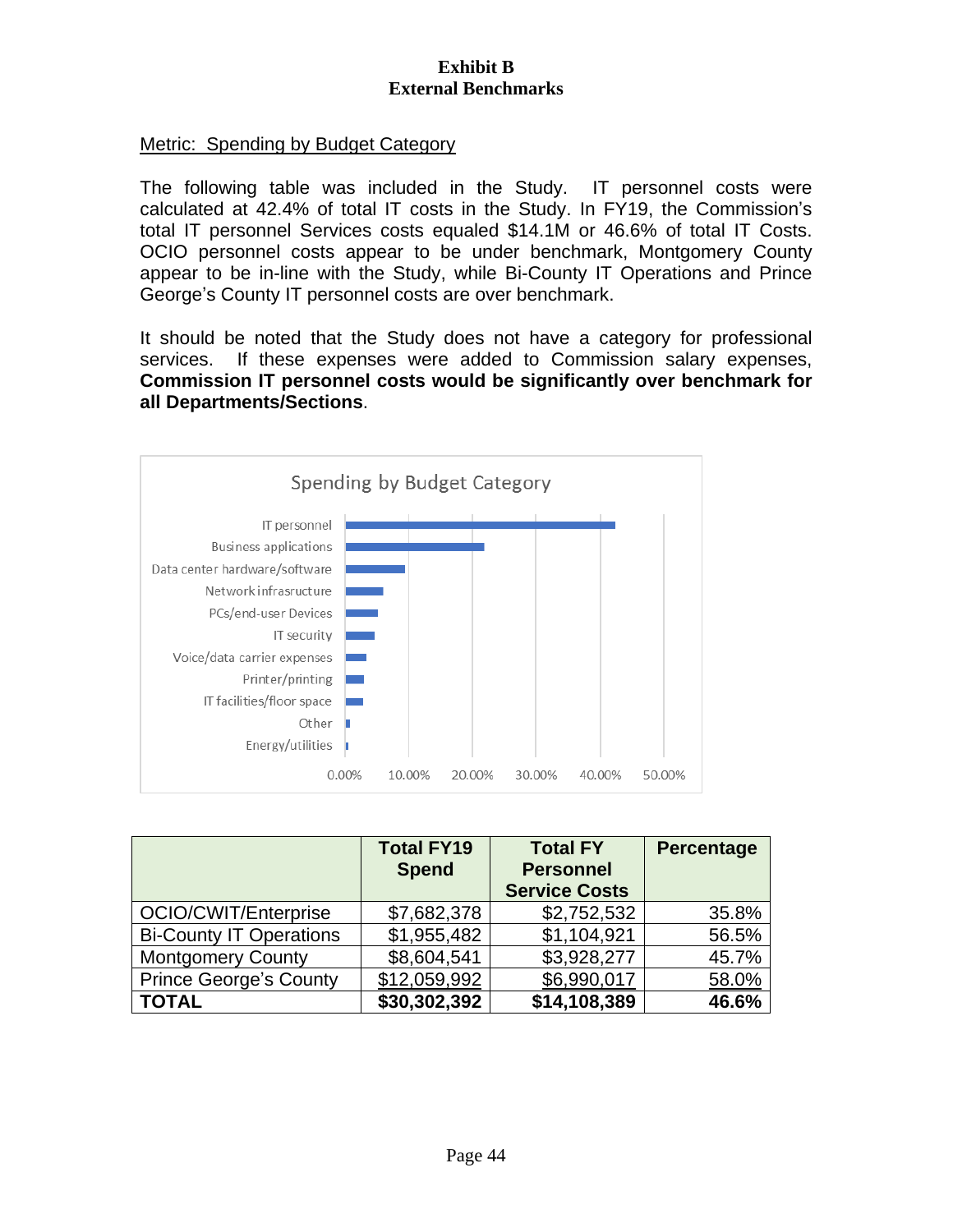#### **Deloitte Insights**

In a recent study, Deloitte Insights found that companies spend on average 3.28% of their revenue on IT. Their study did not include governmental agencies, and the percentages varied between 7.16% for banking and security industries to 1.51% for construction industries.

Although this analysis doesn't reflect revenues, it appears that Commission IT expenditures average 5.4% of total expenses, **which appear to be over the average percentage of 3.28%.**

#### **Prince George's and Montgomery County Government**

Prince George's County reported the following expenditures in their Information Technology Internal Service fund and general fund.

| <b>Prince George's County</b>     | <b>FY18 Actual</b> | <b>FY19 Adopted</b> |
|-----------------------------------|--------------------|---------------------|
| Personnel                         | \$9,046,089        | \$11,390,400        |
| <b>Operating Expenses</b>         | 21,005,543         | 22,607,100          |
| <b>Total ISF</b>                  | \$30,051,632       | \$33,948,900        |
|                                   |                    |                     |
| Office of Technology General Fund | \$556,300          | \$2,038,100         |

Montgomery County reported the following expenditures in their Comprehensive Annual Financial Statements (CAFR).

| <b>Montgomery County</b>               | <b>FY17 Actual</b>             | <b>FY18</b>   | <b>FY19</b>   |
|----------------------------------------|--------------------------------|---------------|---------------|
|                                        |                                | <b>Actual</b> | <b>Actual</b> |
| <b>Technology Services Personnel</b>   | $$19,315,512 \mid $20,102,507$ |               | \$20,234,944  |
| <b>Operating Expenses</b>              | 24,769,893                     | 25,223,429    | 24,731,519    |
| <b>Total Technology Services Costs</b> | \$44,085,405                   | \$45,325,936  | \$44,966,463  |